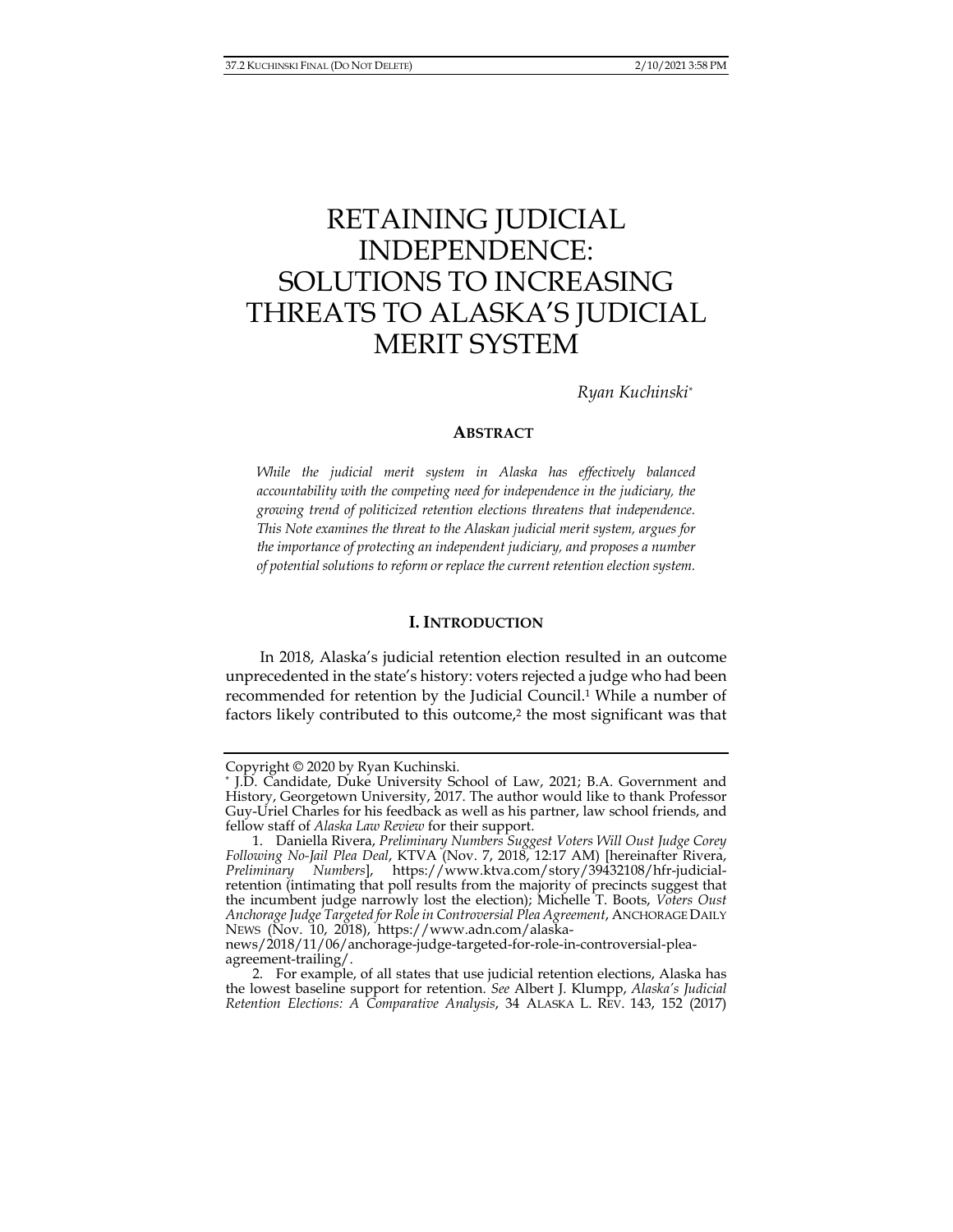the judge who was not retained, Michael Corey, faced a coordinated antiretention campaign resulting from a single decision.3 The campaign centered around backlash against Judge Corey for having accepted a plea deal in a case of alleged sexual assault where the evidence strongly indicated the defendant's culpability. Coordinated anti-retention campaigns had happened before.4 Some of those past campaigns had even focused on decisions in a single case.<sup>5</sup> However, up until 2018, none of those campaigns had ever succeeded.

That such targeted campaigns had not previously prevailed is a testimony to the strength of Alaska's judicial merit system. The judicial merit system was conscientiously designed to avoid undue influence on judges.6 To that end, the system includes two components. First, in the selection process, a non-partisan committee, called the Judicial Council, seeks to identify the most qualified candidates and then passes those names on to the governor for the final nomination.7 Second, the merit system includes retention elections for judges.8 The purpose of these retention elections is to remove judges who are not properly undertaking

(finding Alaska had the lowest baseline median approval rating of judges in retention elections among all states that use them between 1996 and 2016).

 4. For example, Justice Dana Fabe faced a coordinated anti-retention campaign by social conservatives in 2010 for decisions she had made on abortion and gay rights. Michelle Theriault Boots, *Anchorage Judge Targeted in Retention Battle Speaks Publicly for First Time Since Controversial Plea Agreement*, ANCHORAGE DAILY NEWS (Oct. 7, 2018), https://www.adn.com/Alaska-

news/2018/10/02/anchorage-judge-targeted-in-retention-battle-speaks-

 <sup>3.</sup> *See* Daniella Rivera, *Alaskans Rally Against Judge's Retention After Schneider Plea Deal*, KTVA (Oct. 7, 2018, 3:51 PM) [hereinafter Rivera, *Alaskans Rally*], https://www.ktva.com/story/39244261/alaskans-rally-against-judges-

retention-after-schneider-plea-deal (detailing a coordinated movement against Judge Corey for his decision in a particular criminal case).

publicly-for-first-time-since-controversial-plea-agreement/. These coordinated campaigns had also targeted lower court judges; Anchorage Superior Court Judge Sen Tan faced a coordinated anti-retention campaign for his pro-choice and "activist" decisions. Annie Feidt, *Group Targeting Superior Court Judge up for Retention*, ALASKA PUB. MEDIA (Nov. 1, 2012), https://www.alaskapublic.org/ 2012/11/01/group-targeting-superior-court-judge-up-for-retention/.

 <sup>5.</sup> *See* Andrew Kitchenman, *Abortion Ruling at Center of Justices' Retention*  Battle, ALASKA PUB. MEDIA (Nov. 2, 2016),

https://www.alaskapublic.org/2016/11/02/abortion-ruling-at-center-of-

justices-retention-battle/ (explaining how two supreme court justices were targeted for a specific pro-choice decision in which they had taken part).

 <sup>6.</sup> *See* Teri White Carns & Susie Mason Dosik, *Alaska's Merit Selection of Judges: The Council's Role, Past and Present*, 35 ALASKA L. REV. 177, 178 (2018) (noting that the system's creators intended to devise a system that rewarded merit rather than political connections).

 <sup>7.</sup> ALASKA CONST. art. IV, § 5; *Proceedings of the Alaska Constitutional Convention* [hereinafter PACC], at 594, *available at* https://akleg.gov/ pages/constitutional\_convention.php (remarks of Del. R. Rivers).

 <sup>8.</sup> ALASKA CONST. art. IV, § 6.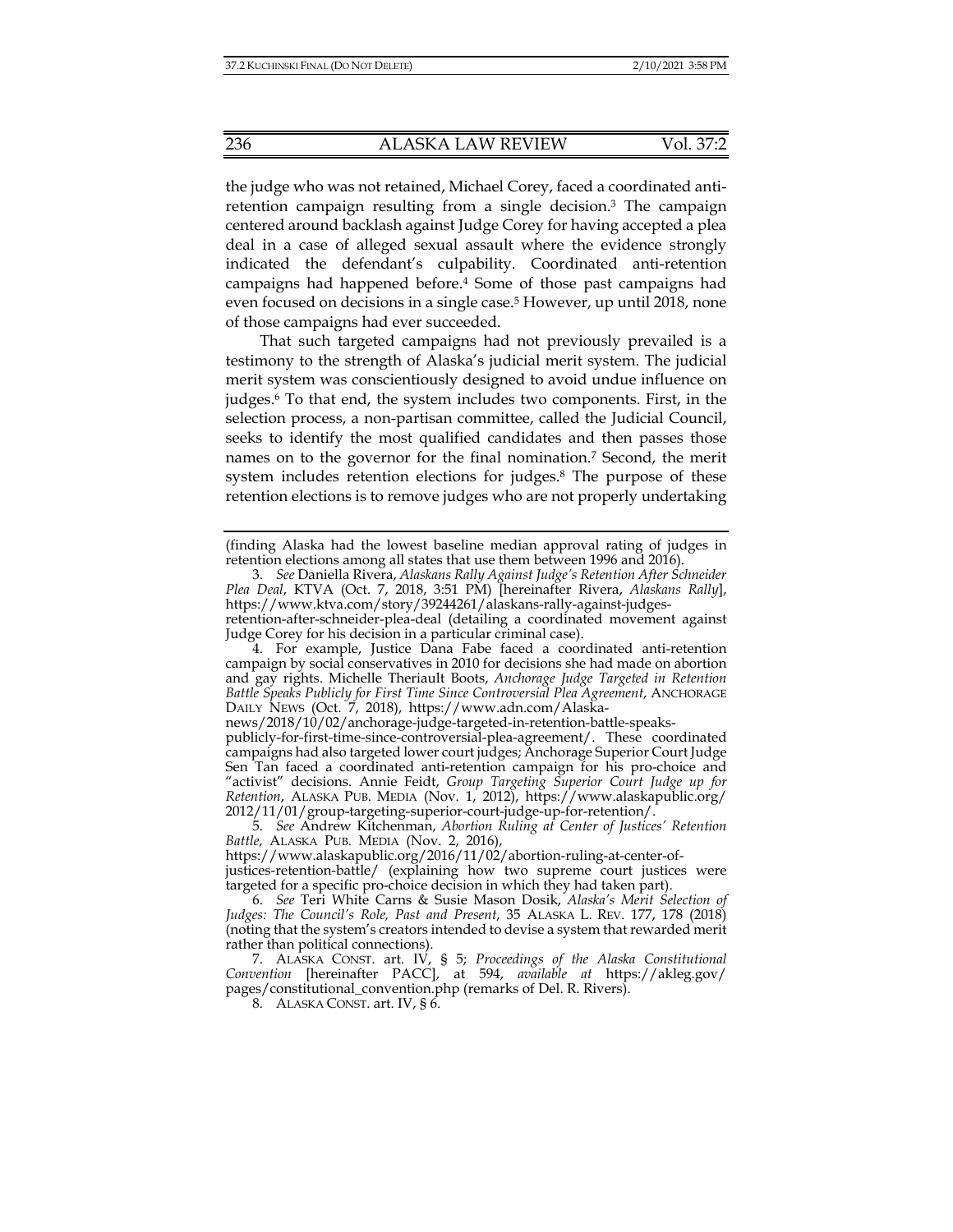their judicial duties.9 Yet the past several cycles of judicial elections, especially the non-retention of Judge Corey, have revealed that removal efforts based on a single unpopular decision, or a small group of decisions, are an increasingly prominent threat to judicial independence in Alaska.

This Note will examine how to respond to that growing threat. Part II outlines the judicial merit system and examines recent challenges to the system's selection component. Part III examines the dangers that retention elections pose to judicial independence. It first looks at the history of retention elections across the United States and shows how changing conditions have led to increased targeting of judicial retention candidates, making retention elections look more like competitive judicial elections. After examining the United States broadly, Part III explores how Alaska is also at risk of becoming part of the same trend. Finally, Part IV proposes potential solutions to mitigate those risks and protect Alaskan judges from improper influences as Alaska's Framers intended. It first looks at changes within the existing system. Then it considers the potential benefits and costs to replacing the retention election component of Alaska's judicial merit system. Ultimately, it concludes that although the system has worked well to this point, recent trends indicate that retention elections risk undermining the entire system. Thus, in the interest of maintaining judicial independence, retention elections should be replaced with a retention process in which the Judicial Council decides retention rather than recommending outcomes.

# **II. AN OVERVIEW OF ALASKA'S JUDICIAL MERIT SYSTEM**

## **A. Origins & The System Today10**

Alaska's Framers crafted the judicial merit system to focus on selecting judges based on their competence rather than their political connections.11 The Framers wanted the judiciary to be independent from

 <sup>9.</sup> PACC, *supra* note 7, at 599 (remarks of Del. Davis). For example, in 2014, the Judicial Council recommended not retaining a judge who falsely swore under oath that he had completed decisions. Ellen Lockyer, *Alaska Judicial Council Recommends All but 1 Judge for Retention*, ALASKA PUB. MEDIA (June 11, 2014), https://www.alaskapublic.org/2014/06/11/alaska-judicial-councilrecommends-all-but-1-judge-for-retention/.

 <sup>10.</sup> Because this journal has extensively covered the history of the Alaskan judicial merit system in Walter L. Carpeneti & Brett Frazer's article, *Merit Selection of Judges in Alaska: The Judicial Council, The Independence of the Judiciary, and the Popular Will*, 35 ALASKA L. REV. 205 (2018), discussion of that topic has largely been omitted from this piece.

 <sup>11.</sup> Carns & Dosik, *supra* note 6, at 178.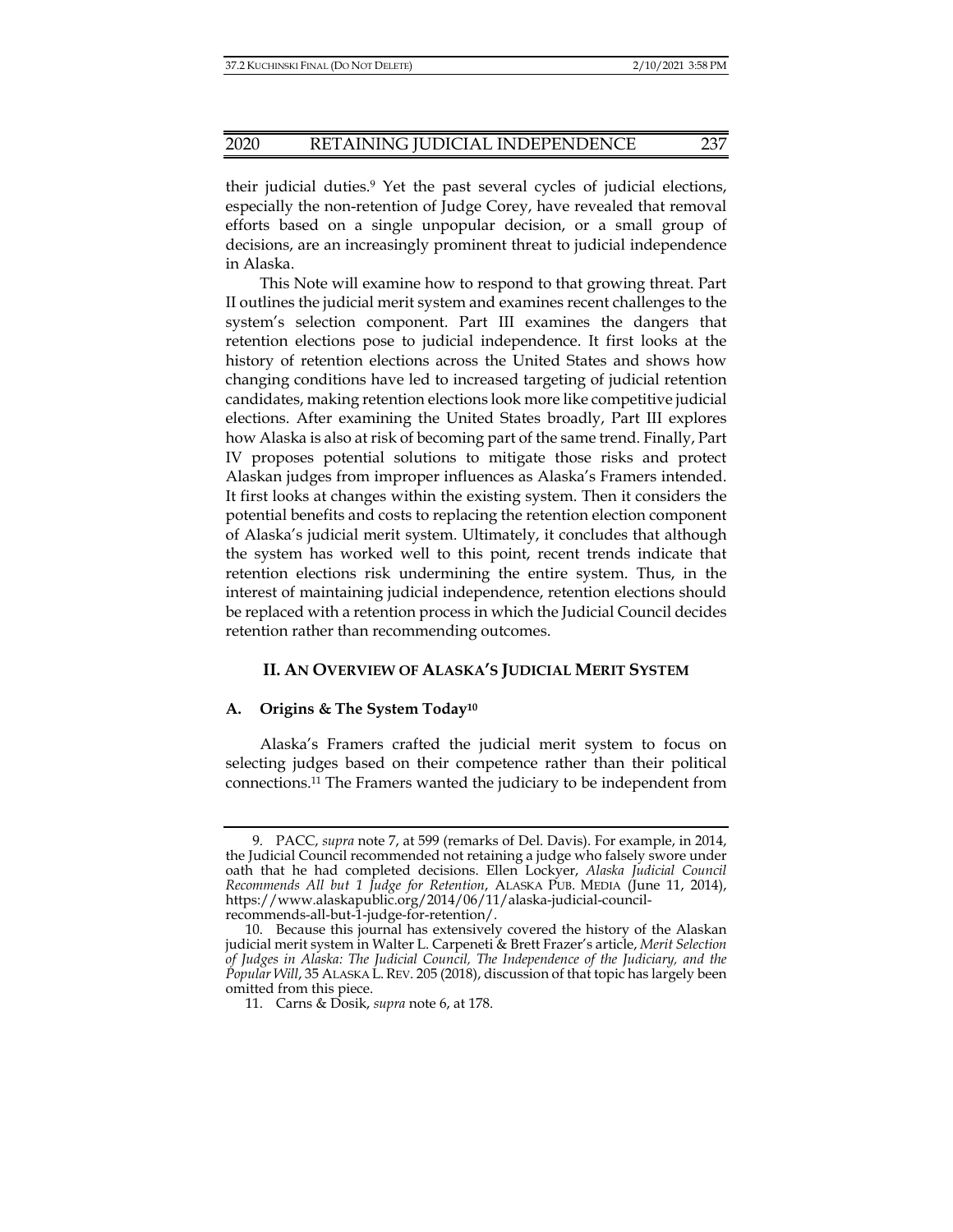the influence of political parties, individuals, and special interest groups.12 They believed that the only way to ensure such independence was to avoid a system where judges were completely dependent on politicians for their selection.13 Instead, a Judicial Council with a mix of lawyers and laymen would select judges.14 The lawyers would know who was competent and have self-interest in selecting qualified judges.15 The laymen on the Council would provide a check on the lawyers and supply a form of public input.16 In order to incorporate democratic accountability, the governor, an elected official, would be the final decision-maker by selecting one of the judicial nominees put forward by the Judicial Council.17 A now-famous quote from one of the Convention delegates sums up the merit selection process: "[T]he judicial council will seek for the best available timber, and we take a bow to the governor in taking his choice of two persons that are nominated . . . ."18

Although the selection system partially insulated judges, Alaska's Framers wanted to ensure that judges were accountable for their performance on the bench while still not letting politics creep into the process.19 They worried judges could abuse lifetime tenure by becoming unresponsive to the will of the people and refusing to change with the times.20 They also wanted a method to remove judges from the bench who were not adequately performing their duties.<sup>21</sup> However, they worried competitive elections could undermine judicial independence through the incurring of "financial and psychological debts"22 and would result in a judge having to "keep peering over his shoulder to find out whether [a

- 14. PACC, *supra* note 7, at 585 (remarks of Del. McLaughlin).
- 15. *Id.* at 585–86 (remarks of Del. McLaughlin).
- 16. *Id.* at 585 (remarks of Del. McLaughlin).
- 17. Carpeneti & Frazer, *supra* note 10, at 207.
- 18. PACC, *supra* note 7, at 594 (remarks of Del. R. Rivers).

22. *Buckalew*, 604 P.2d at 245.

 <sup>12.</sup> PACC, *supra* note 7, at 596 (remarks of Del. V. Rivers) (quoting Hawaii Legislative Handbook) ("Independence of the judiciary is a fundamental principle of our American court system . . . . [T]he first step is to find the right method of selecting judges which will insure a bench free from the influence and control of party politics, individuals, or pressure groups.").

 <sup>13.</sup> *See* Buckalew v. Holloway, 604 P.2d 240, 245–46 (Alaska 1979) (explaining that judges cannot be truly independent in a system where they serve at the pleasure of others, such as in a system where governors are solely responsible for appointment).

 <sup>19.</sup> *See* Buckalew v. Holloway, 604 P.2d 240, 244 (Alaska 1979) ("The framers of the Alaska Constitution expressly sought a system in which justices and judges would be accountable for their performance in office.").

 <sup>20.</sup> PACC, *supra* note 7, at 598 (remarks of Del. Davis).

 <sup>21.</sup> *See id.* at 599 (remarks of Del. Davis) ("[T]he plan which is set up here gives the best of the two systems with the result that when the procedure is followed we have taken the best means yet devised . . . to get rid of judges who are not able to properly do their job.").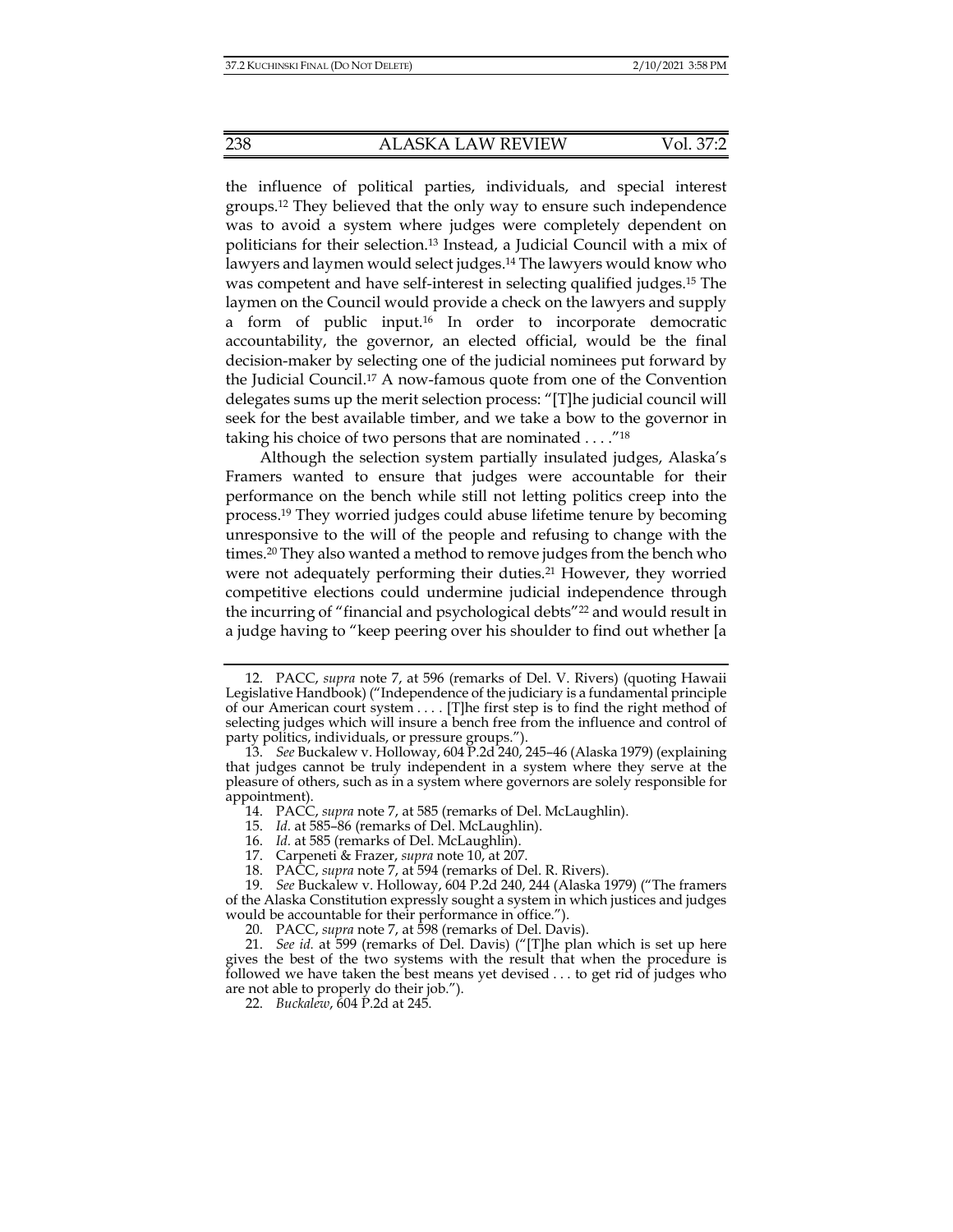decision in the lead-up to an election] is popular or unpopular."<sup>23</sup>

To balance these competing concerns, Alaska's Framers chose retention elections, which are a Progressive Era innovation intended to limit the influence of politics on judges while maintaining some accountability to the electorate.24 The Framers decided retention elections could avoid the threats to judicial independence involved with other types of judicial elections.25 Alaska's Framers did not want the judiciary to be swayed by the public at particular moments, so they sought to avoid situations where judges were voted out of office based on the "whims of the time" or a decision in one particular case.<sup>26</sup> As a result, the retention election system recognizes that voter outrage is a source of *undue* influence.27 Both the Framers' statements and the system's design emphasize that retention elections are supposed to be based on a judge's complete record, not a single case.

While the judicial merit system today aligns strongly with those founding values, the Judicial Council has updated its processes over time in order to better attract the most qualified candidates to the judiciary.28 For example, in the mid-1970s, the Judicial Council began requesting additional information such as writing samples and examples of litigated cases which applicants had worked on to better assess potential judges.29 In the 1976 elections, the Judicial Council started conducting retention evaluations.30 The Judicial Council then updated the retention procedures to increase public input during the 1990s.<sup>31</sup> The retention-based reforms ultimately also help attract the most qualified candidates by providing higher quality information for the electorate and thus better job security for judges facing retention.32

 27. *See Buckalew*, 604 P.2d at 246 (contrasting influence of presiding judge with "undue influence potential in voter outrage").

28. Carns & Dosik, *supra* note 6, at 183–84.

29. *Id.* at 183.

31. *Id.* at 80.

 32. *Cf.* ALICIA BANNON, BRENNAN CTR. FOR JUSTICE, CHOOSING STATE JUDGES: A PLAN FOR REFORM 1 (2018), https://www.brennancenter.org/sites /default/files/2019-08/Report\_Choosing\_State\_Judges\_2018.pdf (arguing against any judicial elections because they introduce uncertainty that can undermine job security).

 <sup>23.</sup> PACC, *supra* note 7, at 584 (remarks of Del. McLaughlin); *see also* Carpeneti & Frazer *supra* note 10, at 213 (interpreting the passage in the same manner).

 <sup>24.</sup> Klumpp, *supra* note 2, at 146.

 <sup>25.</sup> *Buckalew*, 604 P.2d at 245–46; Carpeneti & Frazer, *supra* note 10, at 212.

 <sup>26.</sup> PACC, *supra* note 7, at 598 (remarks of Del. Davis).

 <sup>30.</sup> KEVIN M. ESTERLING & KATHLEEN M. SAMPSON, JUDICIAL RETENTION EVALUATION PROGRAMS IN FOUR STATES: A REPORT WITH RECOMMENDATIONS 76 (1998), http://www.judicialselection.us/uploads/documents/Jud\_Ret\_Eval\_ Report\_Full\_1EB9F38566F5A.pdf.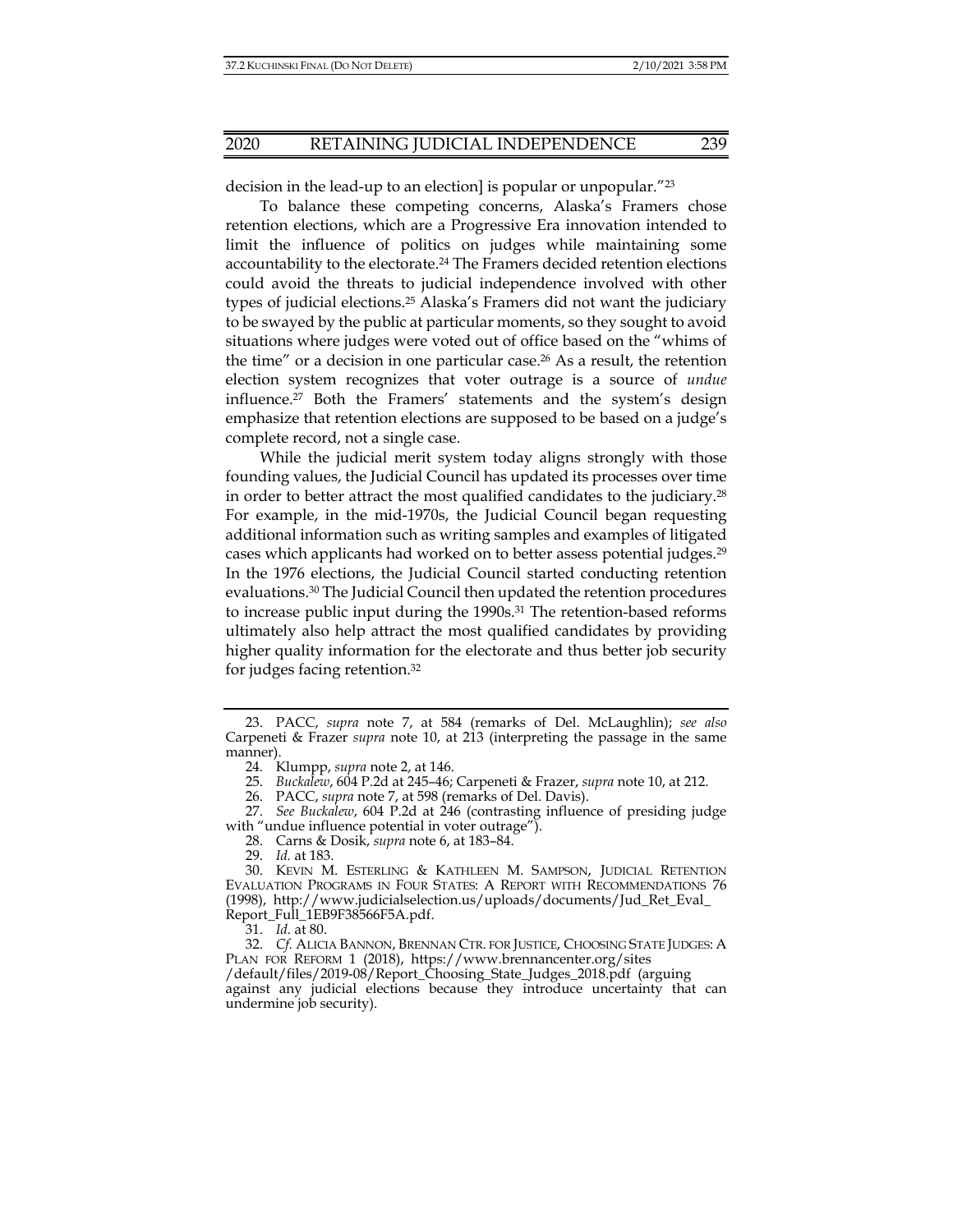Today, judges are initially appointed by the governor from a list of choices developed by the non-partisan Judicial Council, which ensures judges are qualified on their merits.<sup>33</sup> After that, rather than the judge facing an opponent for reelection, judges must regularly face retention elections in which the public votes "either 'yes' or 'no' on whether the judge should remain in office."34 As part of the retention elections, the Judicial Council recommends for or against retention.35 Judges cannot actively campaign unless there is an anti-retention campaign. $36$  A judge can be retained an unlimited number of times up to the mandatory retirement age of 70.37

As dictated by the Alaska Constitution, the Judicial Council has seven members: three attorneys with six-year terms appointed by the Alaska Bar; three non-attorneys appointed by the governor and subject to majority confirmation by the legislature also with six-year terms; and the chief justice of the Alaska Supreme Court who serves as an ex-officio member and a tie-breaking vote.<sup>38</sup> Appointments to the Council are subject to two criteria; they are to be made with "due consideration" to geographic representation and cannot be made with regard to political affiliation.39

The Judicial Council's selection process begins when it receives notice of an imminent or existing judicial vacancy.40 To fill the vacancy, the Judicial Council starts an application process by posting vacancies online and in the press.41 It looks for people who "stand out as most qualified" from the Council's consideration of numerous traits.42 The applicants are asked to provide a myriad of professional information.43

 <sup>33.</sup> ALASKA COURT SYS., ALASKA'S CONSTITUTION: SELECTING JUDGES BASED ON MERIT AND JUDICIAL RETENTION ELECTIONS (Mar. 2017), https://public.courts.alaska.gov/web/forms/docs/pub-28.pdf.

 <sup>34.</sup> *Id.*

 <sup>35.</sup> *Id.*

 <sup>36.</sup> *Id.*

 <sup>37.</sup> *Id.*

 <sup>38.</sup> ALASKA CONST. art. IV, § 8; Carns & Dosik, *supra* note 6, at 177–78.

 <sup>39.</sup> ALASKA CONST. art. IV, § 8.

 <sup>40.</sup> Kirk v. Carpeneti, 623 F.3d 889, 894 (9th Cir. 2010).

 <sup>41.</sup> Carns & Dosik, *supra* note 6, at 186.

 <sup>42.</sup> Those traits include: "professional competence, including written and oral communication skills; integrity; fairness; temperament; judgment, including common sense; legal and life experience; and demonstrated commitment to public and community service." *Id.* at 184.

 <sup>43.</sup> This information includes: work and education history; why they are seeking nomination and why they think they are well-qualified; lay and attorney references; six cases the attorney has worked on in the last three years, so that the Council can contact those involved; a writing sample, and information to evaluate potential conflicts of interest. *Id.* at 187. The Judicial Council also requests certifications of competence to serve along with a release of records that may be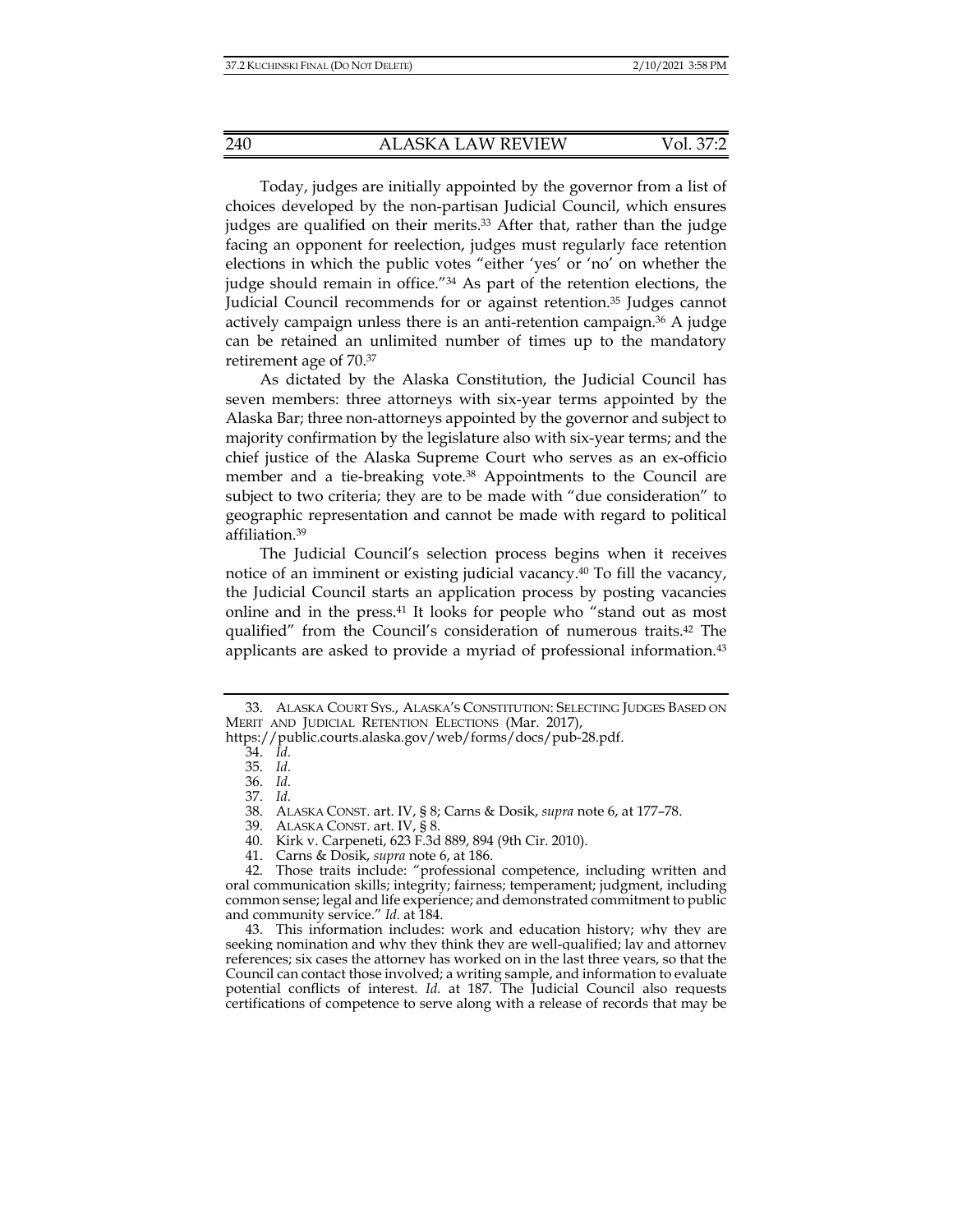Next, the Judicial Council interviews the applicants.<sup>44</sup> Finally, the Judicial Council gets public input from members of the Bar and lay people. Members of the Bar are invited to fill out surveys with comments,45 while members of the public are invited to provide comments online or at public hearings.46 The Judicial Council holds these hearings in communities that will be impacted by the new judge, and the hearings are usually wellattended.47 The Judicial Council then votes, and nominees with at least four votes are forwarded to the governor along with all the public information the Council gathered.48 The governor is then required to fill the vacancy by appointing one of the Judicial Council's nominees.49

Shifting to the second part of the system, every judge must face her first retention election at the first general election held more than three years after her appointment.50 A judge must receive a majority of the votes to be retained.51 Judges who are retained face elections at regular intervals thereafter.52 If judges wish to be considered for retention, they must declare that intention by August 1 of the year of the election.<sup>53</sup>

As part of the retention election, every household on the registered voters list receives information including: the Judicial Council's recommendation for or against retention; a short statement from the Judicial Council evaluating judicial performance; and a picture and short advocacy statement from the judge.54 The Judicial Council's recommendations started in 1976 as a means of correcting the typical dearth of information voters have about judicial candidates.<sup>55</sup> The

48. ALASKA CONST. art. IV, § 5; Carns & Dosik, *supra* note 6, at 201–02.

 49. ALASKA CONST. art. IV, § 5; ALASKA STAT. § 22.07.070 (2020); ALASKA STAT. § 22.15.170(a)–(b) (2020); Carns & Dosik, *supra* note 6, at 201–02.

 50. ALASKA CONST. art. IV, § 6. One exception is district court judges who, due to their shorter retention terms, face their first retention election at the first general election held more than two years after their appointment. ALASKA STAT. § 15.35.100(a) (2020).

51. ALASKA CONST. art. IV, § 7; ALASKA STAT. § 15.15.450 (2020).

 52. Supreme Court justices face retention every ten years. ALASKA CONST. art. IV, § 6. Court of appeals judges face retention every eight years. ALASKA STAT. § 15.35.053 (2020). Superior court judges face retention every six years. ALASKA CONST. art. IV, § 6. District court judges face retention every four years. ALASKA STAT. § 15.35.100(a) (2020).

53. ALASKA STAT. §§ 15.35.040, .055, .070, .110 (2020).

54. *Id.* §§ 15.58.010, .020, .030(g), .050.

 55. *See* Seth S. Andersen, *Judicial Retention Evaluation Programs*, 34 LOY. L.A. L. REV. 1375, 1375 (2001) ("Judicial retention evaluation programs are a key component of efforts to make judicial retention elections more meaningful

necessary to investigate such capacity, as well as Bar files and the applicant's criminal record. *Id.* at 191–93.

 <sup>44.</sup> *Id.* at 195.

 <sup>45.</sup> *Id.* at 190.

 <sup>46.</sup> *Id.* at 198.

 <sup>47.</sup> *Id.*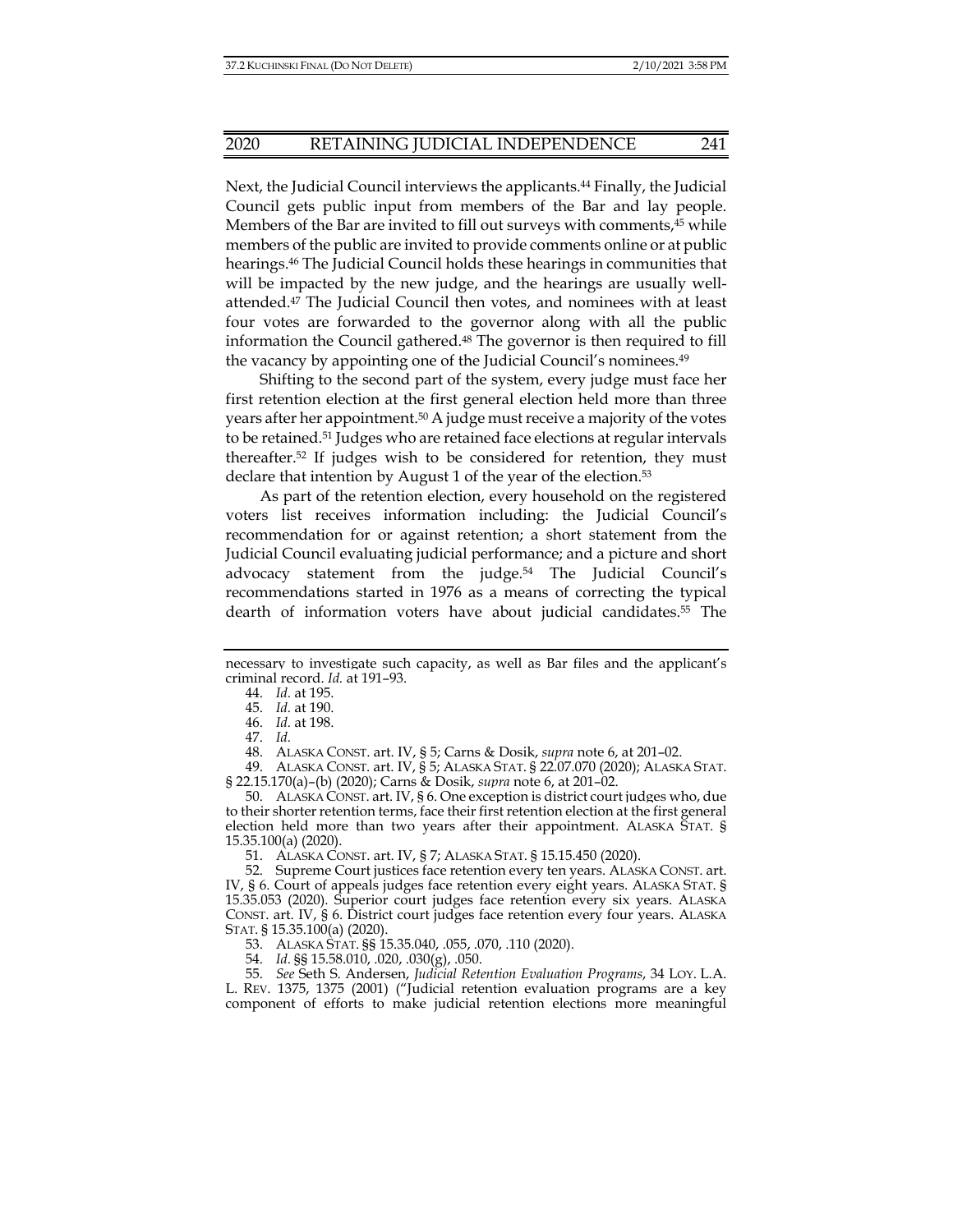recommendations are based on surveys from different people who interact with the courts, court records, public input, and statewide public hearings.56 The recommendations also look at factors meant to ensure a judge is competent including disqualification rate, affirmation or reversal rate on appeal, disciplinary proceedings, and whether the judge has regularly rendered timely decisions.<sup>57</sup> By including public input and focusing on judicial competence, the recommendations not only ensure access to information about the judges, but also reduce dependence on interest groups and the media who may have political motivations.58

While judges seeking retention are subject to the state election campaign statute,59 most of the restrictions on their conduct in retention elections come from the state judicial ethics canon, the Alaska Code of Judicial Conduct.<sup>60</sup> One key provision bans judges from making any promises about how they will decide cases beyond saying that they will faithfully apply the law.61

The remainder of the Code of Judicial Conduct is split between what judges can do before and after active opposition. The Code does not

 57. Carpeneti & Frazer, *supra* note 10, at 209. For a more complete explanation of the process and to see an example of the performance evaluations, *see* ALASKA JUDICIAL COUNCIL, *supra* note 56.

 58. *See* Andersen, *supra* note 55, at 1378 (highlighting that performance evaluations help counter the politically-motivated evaluations from interest groups); AM. BAR ASS'N, *supra* note 55, at 14 (explaining that performance reviews and statements from candidates reduce dependence on interest groups and media).

59. ALASKA STAT. § 15.13.010(a)(1) (2020).

60. ALASKA CODE OF JUDICIAL CONDUCT (1998).

 61. *Id.* at CANON 5A(3)(d) (1998). While this provision may face First Amendment challenges under *Republican Party of Minnesota v. White*, *see* 536 U.S. 765, 788 (2002) (striking down a similar, although not identical, provision in Minnesota's Code of Judicial Conduct on First Amendment grounds), the executive director of Alaska's Commission on Judicial Conduct—the body that oversees judicial ethics in Alaska—has argued Alaska's provision is distinguishable and the Code of Judicial Conduct itself says that it should be interpreted so as to avoid violating the First Amendment. Alaska Right to Life Political Action Comm. v. Feldman, 504 F.3d 840, 846 (9th Cir. 2007); ALASKA CODE OF JUDICIAL CONDUCT CANON 5A(3)(d) Commentary (1998). The Ninth Circuit did not reach the merits in a lawsuit over the provision; the lawsuit involved Alaska Right to Life's questionnaire asking judges their position on issues such as abortion, and judges declined to substantively respond for fear of violating the Code of Judicial Conduct. *Alaska Right to Life*, 504 F.3d at 843–44.

contests for voters by providing objective, survey-based information on the performance of judges standing for retention."); BANNON, *supra* note 32, at 5; AM. BAR ASS'N, JUDICIAL SELECTION: THE PROCESS OF CHOOSING JUDGES 9 (2008), https://www.americanbar.org/products/ecd/ebk/217453/.

 <sup>56.</sup> The people surveyed include: police officers, court employees, attorneys, jurors, and social workers. ALASKA COURT SYS., *supra* note 33; *Frequently Asked Questions about Retention*, ALASKA JUDICIAL COUNCIL, (last visited Aug. 31, 2020), http://www.ajc.state.ak.us/retention/faq.html.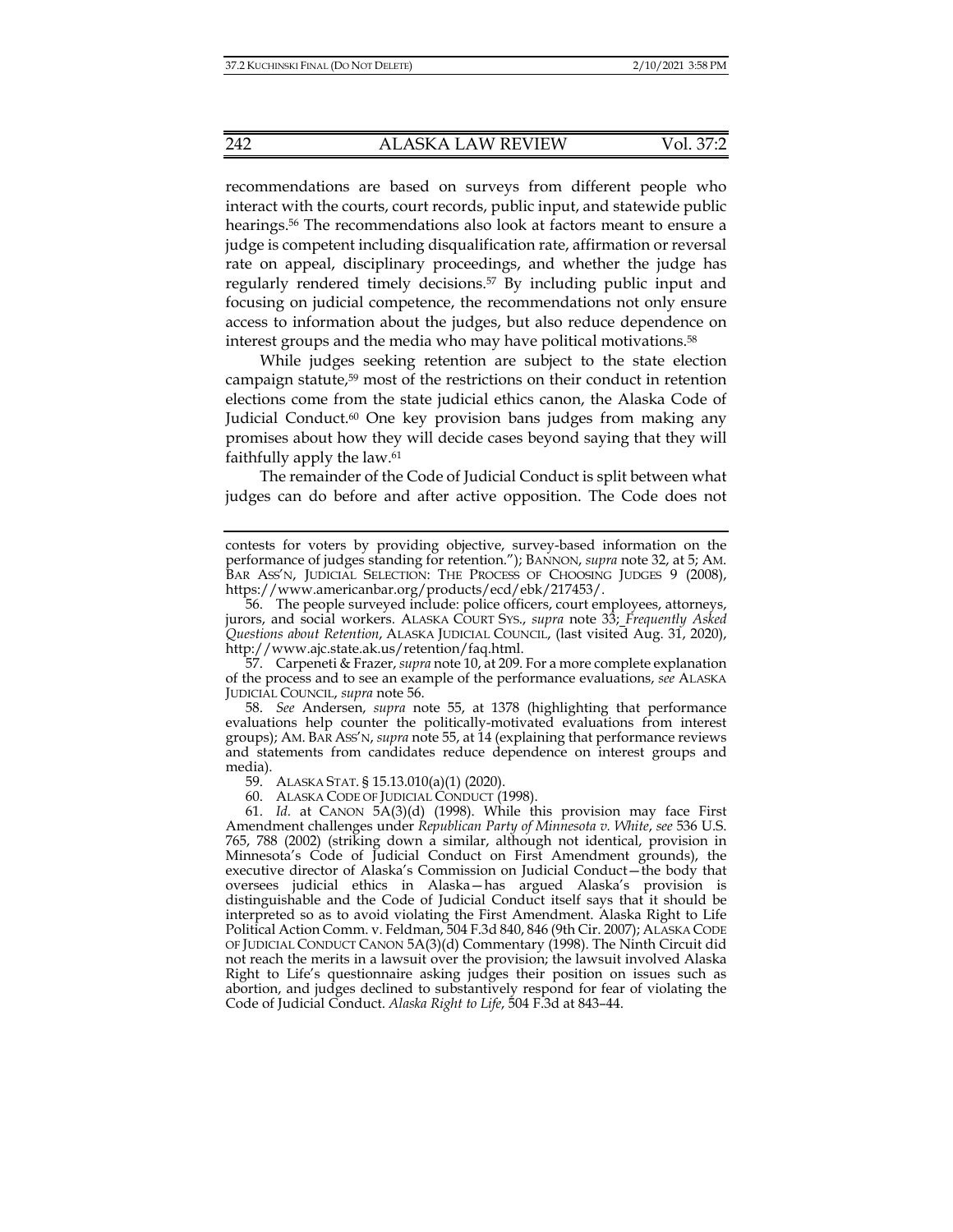## 2020 RETAINING JUDICIAL INDEPENDENCE 243

define active opposition. Instead, it says the term should be broadly construed and can include a negative recommendation, press conferences, ads, and similar publicity even if they do not target a specific judge.62 However, it also says individuals speaking at Judicial Council hearings are unlikely to count.<sup>63</sup> Importantly, no deadline exists for declaring one's intention to oppose a judge's retention, $64$  and recent history has seen active opposition arise as late as a few days prior to an election.65

Before active opposition arises, judges can, if unsolicited, speak at public gatherings or in the media to discuss their candidacy.66 However, if they anticipate active opposition and can document the reason for their suspicions, judges can also form an election campaign committee and prepare media and campaign materials.67 Once active opposition exists, judges can, through their campaign committee, publish advertisements and other campaign materials.<sup>68</sup> Judges may only campaign based on their fitness as a judge, $69$  and the standard for campaigning is reasonableness.70 The Commission on Judicial Conduct can investigate any alleged violation of the Code on its own motion or based on a written complaint.71 However, the Commission can only recommend punishment, which must ultimately come from the Supreme Court in the form of a reprimand, public or private censure, suspension, or removal or retirement from judicial office.72

Alaska's judicial merit system has been recognized as one of the best in the country. The American Bar Association and a former United States Supreme Court justice have recognized the important benefits of judicial merit systems.73 Studies have also found empirical support for the balance of political insulation and accountability that the initial selection process

66. ALASKA CODE OF JUDICIAL CONDUCT CANON 5C(1)(b) (1998).

- 68. *Id.* at CANON 5C(2)–(3).
- 69. ALASKA COURT SYS., *supra* note 33.
	- 70. ALASKA CODE OF JUDICIAL CONDUCT CANON 5C(3) & Commentary (1998).
	- 71. ALASKA STAT. § 22.30.011(a)(3)(E) (2020).
	- 72. *Id.* § 22.30.011(d)(2).

 <sup>62.</sup> ALASKA CODE OF JUDICIAL CONDUCT CANON 5C(2) Commentary (1998).

 <sup>63.</sup> *Id.*

 <sup>64.</sup> ALASKA COURT SYS., *supra* note 33.

 <sup>65.</sup> Tracy Kalytiak, *Mailer Targets Justice Fabe*, MAT-SU VALLEY FRONTIERSMAN (Oct. 30, 2010), https://www.frontiersman.com/news/mailer-targets-justicefabe/article\_599d1e7a-4b40-55f9-8d5d-23b0b775e0e0.html.

<sup>67.</sup> *Id.* at CANON  $5C(1)(c)$ –(d) & Commentary.

 <sup>73.</sup> *See* Republican Party of Minn. v. White, 536 U.S. 765, 791 (2002) (O'Connor, J., concurring) (emphasizing that the Missouri Plan, on which Alaska's system is based, reduces the threat of judicial impartiality from elections); AM. BAR ASS'N, *supra* note 55, at 7, 9 (recognizing that merit selection encourages community involvement, limits political favoritism, ensures that judges are well-qualified, and helps attract more diverse candidates).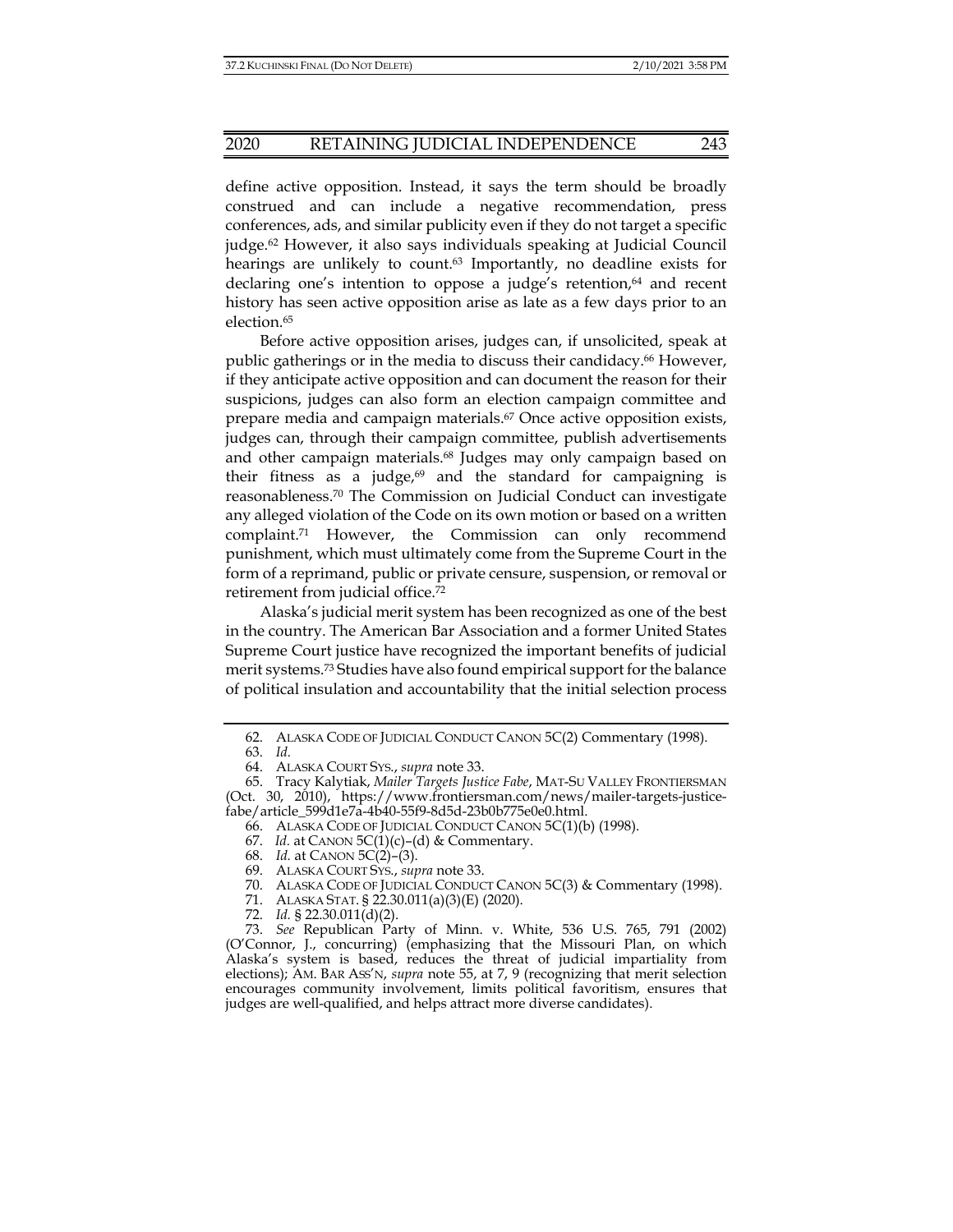# creates.74

Legal professionals have also recognized Alaska as a leader in judicial independence. Attorneys general from both Democratic and Republican administrations have applauded its excellence.75 Alaska follows former United States Supreme Court Justice Sandra Day O'Connor's quality judicial initiative plan.76 Further, the judiciary has a strong reputation for efficiency and integrity both within the state and nationwide, which is punctuated by the lack of corruption or malfeasance.77 Perhaps nothing is more indicative of its success than the fact that, prior to Judge Corey, only five judges were not retained in the over sixty year history of the state.78 A study looking at every retention election in Alaska between 1976 and 1996 found a positive correlation between Judicial Council ratings and retention votes, suggesting the retention system is trusted by Alaskans.79 All of this success is why Alaska's judicial merit system is worth protecting against challenges that seek to undermine its founding principles, the topic to which this Note turns next.

# **B. Recent Challenges to the Judicial Merit System**

In recent years, the selection part of Alaska's judicial merit system has come under increasing assault by individuals seeking to undermine the independence the selection process engenders.<sup>80</sup> Periodically, governors have contravened their constitutional obligation by attempting to appoint someone other than a Judicial Council nominee.<sup>81</sup> For example, in 2004, Governor Frank Murkowski rejected all the names on the appointment list.82 Following a strong public outcry about the need for judicial independence, Governor Murkowski backed down and

 <sup>74.</sup> *See* BANNON, *supra* note 32, at 6–7, 9 (recognizing that the combination of a nominating committee and gubernatorial appointment produces effective political insulation while maintaining accountability).

 <sup>75.</sup> Carpeneti & Frazer, *supra* note 10, at 233.

 <sup>76.</sup> JUSTICE SANDRA DAY O'CONNOR & INST. FOR THE ADVANCEMENT OF THE AM. LEGAL SYS., THE O'CONNOR JUDICIAL SELECTION PLAN 9 (2014) [hereinafter O'CONNOR JUDICIAL SELECTION PLAN].

 <sup>77.</sup> MICHAEL L. BOYER, *The State Courts and Alaska Politics: Independence, Public Accountability, and Political Influence*, *in* ALASKA POLITICS AND PUBLIC POLICY 605, 625 (Clive Thomas et al. ed., 2016); Carpeneti & Frazer, *supra* note 10, at 233.

 <sup>78.</sup> Carns & Dosik, *supra* note 6, at 202.

 <sup>79.</sup> ESTERLING & SAMPSON, *supra* note 30, at 70.

 <sup>80.</sup> *See* Klumpp, *supra* note 2, at 144 (explaining how proposed changes to the Judicial Council's makeup would result in the governor's increased influence over the selection process).

 <sup>81.</sup> ALASKA CONST. art. IV, § 5; ALASKA STAT. §§ 22.07.070, .15.170(a)–(b) (2020); Carpeneti & Frazer, *supra* note 10, at 221.

 <sup>82.</sup> Boyer, *supra* note 77, at 618.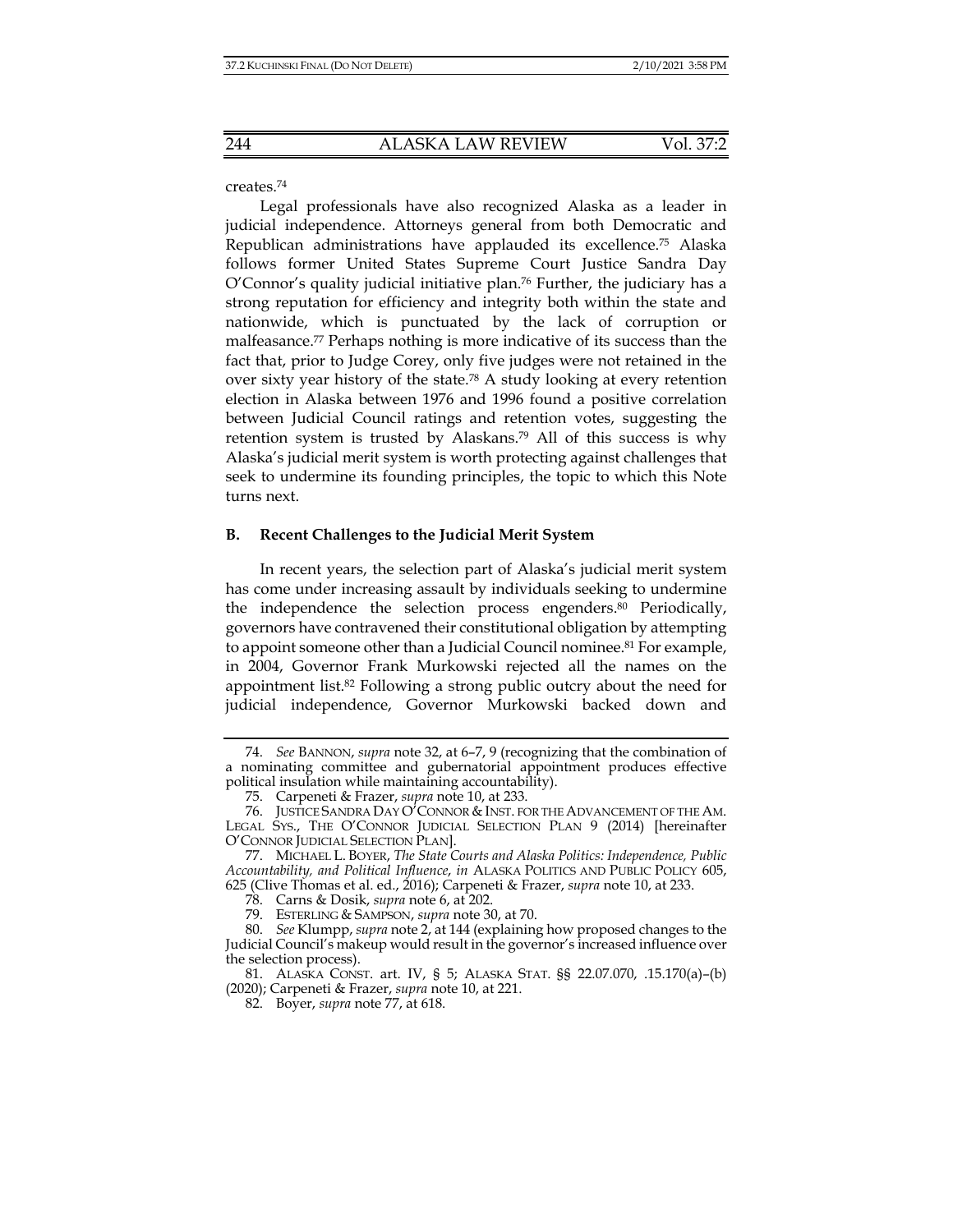appointed one of the original nominees.<sup>83</sup>

More recently, the challenges have taken different forms.<sup>84</sup> In 2009, challengers filed a lawsuit claiming that the judicial merit selection system violated the Equal Protection Clause of the Fourteenth Amendment because attorneys had more voting power via their control over the Bar's nominees to the Judicial Council.85 The district court dismissed the suit on three grounds: the initial selection of judicial nominees by the Judicial Council did not involve an election so the lack of voting equality was not a valid claim; the Bar's Board of Governors was within the limited purpose exception of one person, one vote; and one person, one vote did not apply for appointments of non-legislative officers.86 On appeal, the Ninth Circuit unanimously affirmed the district court's ruling.87 The court chastised the plaintiffs for attempting to enact a policy change on the method of selecting judges without going through the state constitutional amendment process.88

Following the Ninth Circuit's suggestion,<sup>89</sup> opponents of the judicial merit system then tried to change the method of selecting judges by amending Alaska's constitution.<sup>90</sup> In 2014, the challengers put forth a Senate resolution to limit the role of attorneys on the Judicial Council while increasing the power of the governor.<sup>91</sup> The power shift in the Judicial Council would have been accomplished by doubling the number of non-attorney members selected by the governor and making attorney members subject to legislative confirmation.92 Sharp bipartisan opposition to the resolution emerged based on a fear that the change would undermine the independence of the judiciary and increase the influence of politics in the selection and retention of judges.<sup>93</sup> The resolution was withdrawn before a full floor vote in the state senate.<sup>94</sup>

In the legislature, several bills have been introduced that seek to

 <sup>83.</sup> *Id.*

 <sup>84.</sup> For a more extensive review of historical challenges to the confirmation process, see Carpeneti & Frazers' article, *supra* note 10.

 <sup>85.</sup> *Id.* at 221–22.

 <sup>86.</sup> *Id.* at 222–23.

 <sup>87.</sup> Kirk v. Carpeneti, 623 F.3d 889, 900 (9th Cir. 2010); Carpeneti & Frazer, *supra* note 10, at 223.

 <sup>88.</sup> *Kirk*, 623 F.3d at 891, 900.

 <sup>89.</sup> For a more extensive review of attempts to amend Article IV of the Alaska Constitution, see Carpeneti & Frazer's article, *supra* note 10, at 225–27.

 <sup>90.</sup> *Id.* at 225.

 <sup>91.</sup> *Id.* at 225 & n.150; Klumpp, *supra* note 2, at 144.

 <sup>92.</sup> Carpeneti & Frazer, *supra* note 10, at 225–26.

 <sup>93.</sup> *See About Us*, JUSTICE NOT POLITICS ALASKA (last visited Aug. 31, 2020), http://justicenotpoliticsalaska.org/pages/about-us/ (describing how and why the organization was founded in response to efforts to amend Article IV).

 <sup>94.</sup> Carpeneti & Frazer, *supra* note 10, at 227.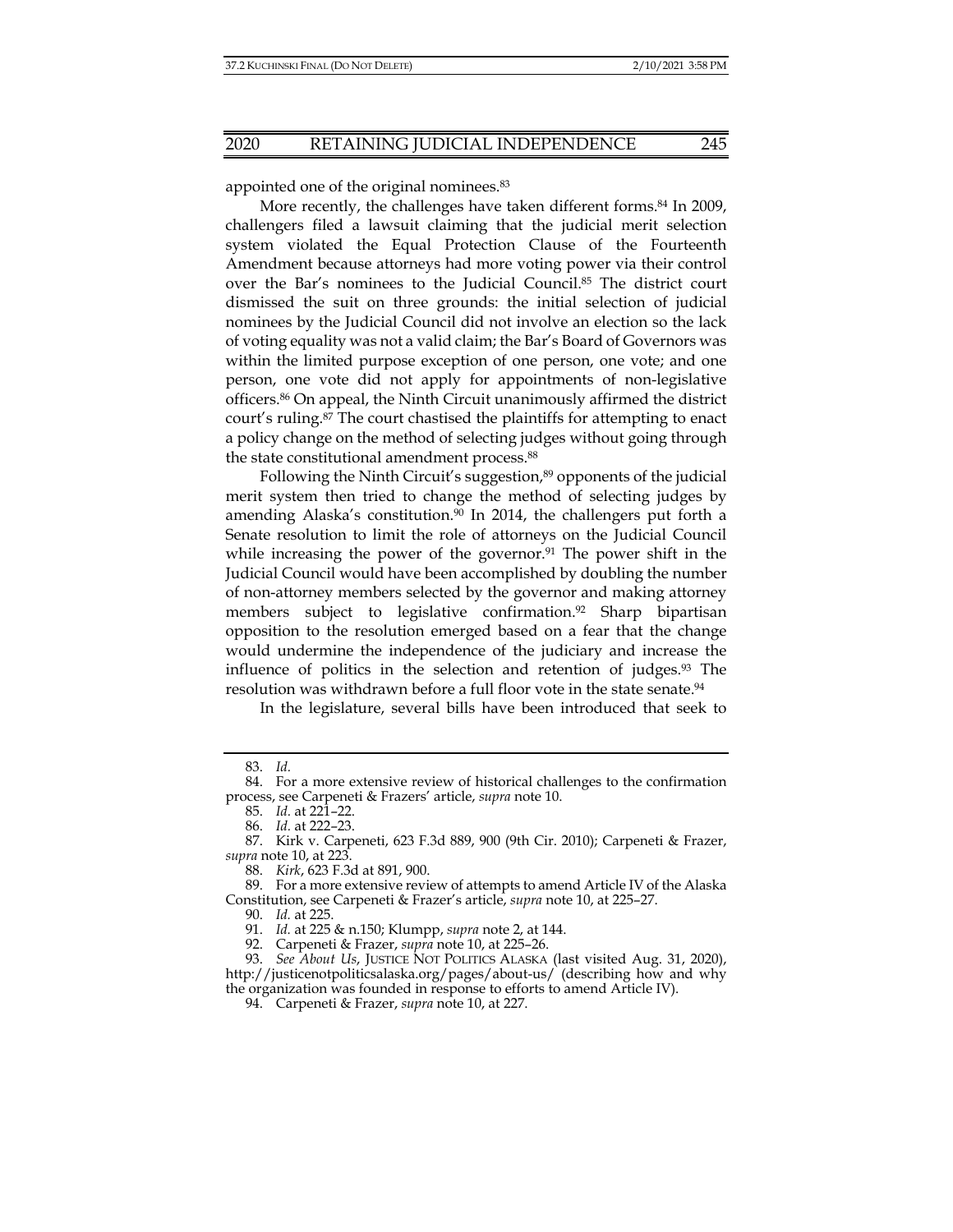expand the options for removing judges from the bench. For example, in 2017, HB 251 sought to make the exercise of legislative power by a judicial official an impeachable offense and shield any such impeachment from judicial review.<sup>95</sup> While that bill never advanced from committee,<sup>96</sup> it may foreshadow increased scrutiny of judges based on individual rulings and policy disagreements. A number of factors, both nationwide and specific to Alaska, make retention elections increasingly vulnerable to political influence that corrodes judicial independence.

# **III. INCREASING THREATS TO PRESERVING INDEPENDENCE AND MAINTAINING JUDICIAL ELECTIONS**

## **A. Generalized Threats to Independence in Judicial Elections**

Observers have long realized that judicial elections present a number of issues for judges.97 The American Bar Association has recognized judicial elections can be both costly and time consuming and often provide no actual quality screen for the candidates.98 Elections can also create challenging ethical dilemmas for judges.99 Judicial elections frequently involve campaigns for or against certain candidates based either on perceptions of how they will rule on certain issues or as part of broader efforts to shape a court's ideological makeup.100 Some commentators have concluded that the whole point of judicial elections is to ensure that judges cannot rule counter to the majority's view on issues.101 States have sought to create restrictions on judicial politicization by barring judicial candidates from discussing their views on disputed issues that could come before the courts.102 However, the United States

99. *Id*.

 <sup>95.</sup> Bill Raftery, *Alaska: Bill Allows Legislature to Declare Judicial Decisions Impeachable "Malfeasance", Removes Judicial Review; Similar to 2016 Kansas Senate Effort*, GAVEL TO GAVEL (May 18, 2017),

http://gaveltogavel.us/tag/alaska/?doing\_wp\_cron=1587432988.918528079986 5722656250; ALICIA BANNON ET AL., BRENNAN CTR. FOR JUSTICE, WHO PAYS FOR JUDICIAL RACES? 57 n.44 (Dec. 14, 2017).

 <sup>96.</sup> *Bill History/Action for Legislature HB 251*, THE ALASKA STATE LEGISLATURE (May 15, 2017),

https://www.akleg.gov/basis/Bill/Detail/30?Root=HB%20251#tab6\_4.

 <sup>97.</sup> *See, e.g.*, PACC, *supra* note 7, at 584 (remarks of Del. McLaughlin) (warning judges would constantly be checking the popularity of their decisions in an elective system).

 <sup>98.</sup> AM. BAR ASS'N, *supra* note 55, at 8.

 <sup>100.</sup> BANNON, *supra* note 32, at 4–5.

 <sup>101.</sup> *Id.*

 <sup>102.</sup> *See, e.g.*, Republican Party of Minn. v. White, 536 U.S. 765, 768 (2002) (discussing a Minnesota prohibition against a judicial candidate "announc[ing] his or her views on disputed legal or political issues").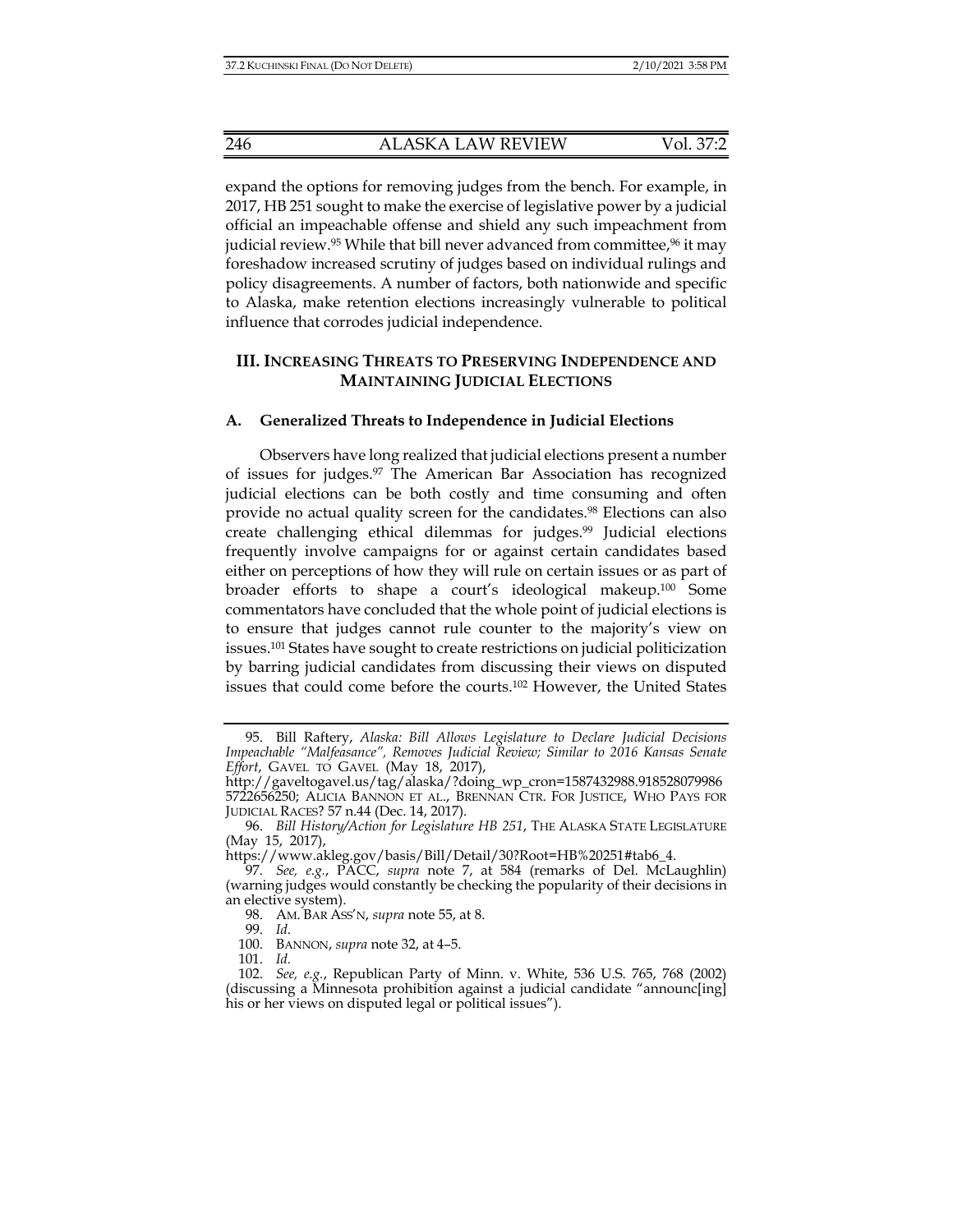Supreme Court has found that those judicial ethics canons can violate the judge's First Amendment rights.103 Taken together, these issues can undermine public trust in the courts by threatening judicial impartiality.104

Additionally, the influence of money in judicial elections has long been an issue.105 A recent case that reached the United States Supreme Court, *Caperton v. A.T. Massey Coal Co.*, 106 shows the level of influence that interested parties can have on judges via campaign contributions.107 In *Caperton*, a West Virginia jury had awarded the plaintiffs \$50 million in damages.108 Before the state's high court heard the appeal, Don Blankenship, the chairman, CEO, and president of the defendant corporation, Massey Coal, spent over \$3 million to support a supreme court candidate through a combination of PAC contributions and independent expenditures.109 Blankenship's preferred candidate won and then cast the deciding vote in favor of overturning the \$50 million verdict against his company—twice.110 The United States Supreme Court ruled the campaign contributions were of such an extraordinary amount that the probability of actual bias by the judge was so high that it violated the Fourteenth Amendment Due Process Clause.111

While most cases are not as egregious as *Caperton*, the influence of money on judicial decision-making is widespread. Research has found a correlation between donations and rulings that disappears when a judge is in her final term and will not be running for reelection.112 There may be an increased cause for concern after *Citizens United v. FEC*, 113 which led to a spike in the amount of money spent in judicial races.114 Consequently, the influence of money on judges may be even greater now than at the time of *Caperton*.

These influences have already impacted American perceptions of

 <sup>103.</sup> *Id.* at 788.

 <sup>104.</sup> *See* Sandra Day O'Connor, *The Essentials and Expendables of the Missouri Plan*, 74 MO. L. REV. 479, 480 (2009) (noting that "the public's trust in our courts is rapidly deteriorating").

 <sup>105.</sup> WHITE PAPER ON JUDICIAL ELECTIONS, AM. COLL. OF TRIAL LAWYERS 1–2 (Oct. 2011) (noting how the flow of money only increased over the 2000s).

 <sup>106. 556</sup> U.S. 868 (2009).

 <sup>107.</sup> WHITE PAPER ON JUDICIAL ELECTIONS, *supra* note 105, at 3.

 <sup>108.</sup> *Caperton*, 556 U.S. at 872.

 <sup>109.</sup> *Id.* at 873.

 <sup>110.</sup> *See id.* at 874–75 (noting both decisions were three to two in favor of overturning the verdict).

 <sup>111.</sup> *Id.* at 872.

 <sup>112.</sup> BANNON, *supra* note 32, at 4.

 <sup>113. 558</sup> U.S. 310 (2010).

 <sup>114.</sup> *See* WHITE PAPER ON JUDICIAL ELECTIONS, *supra* note 105, at 3 (explaining it was no accident that the spike in money spent in judicial races was in 2010, immediately following the *Citizens United* ruling).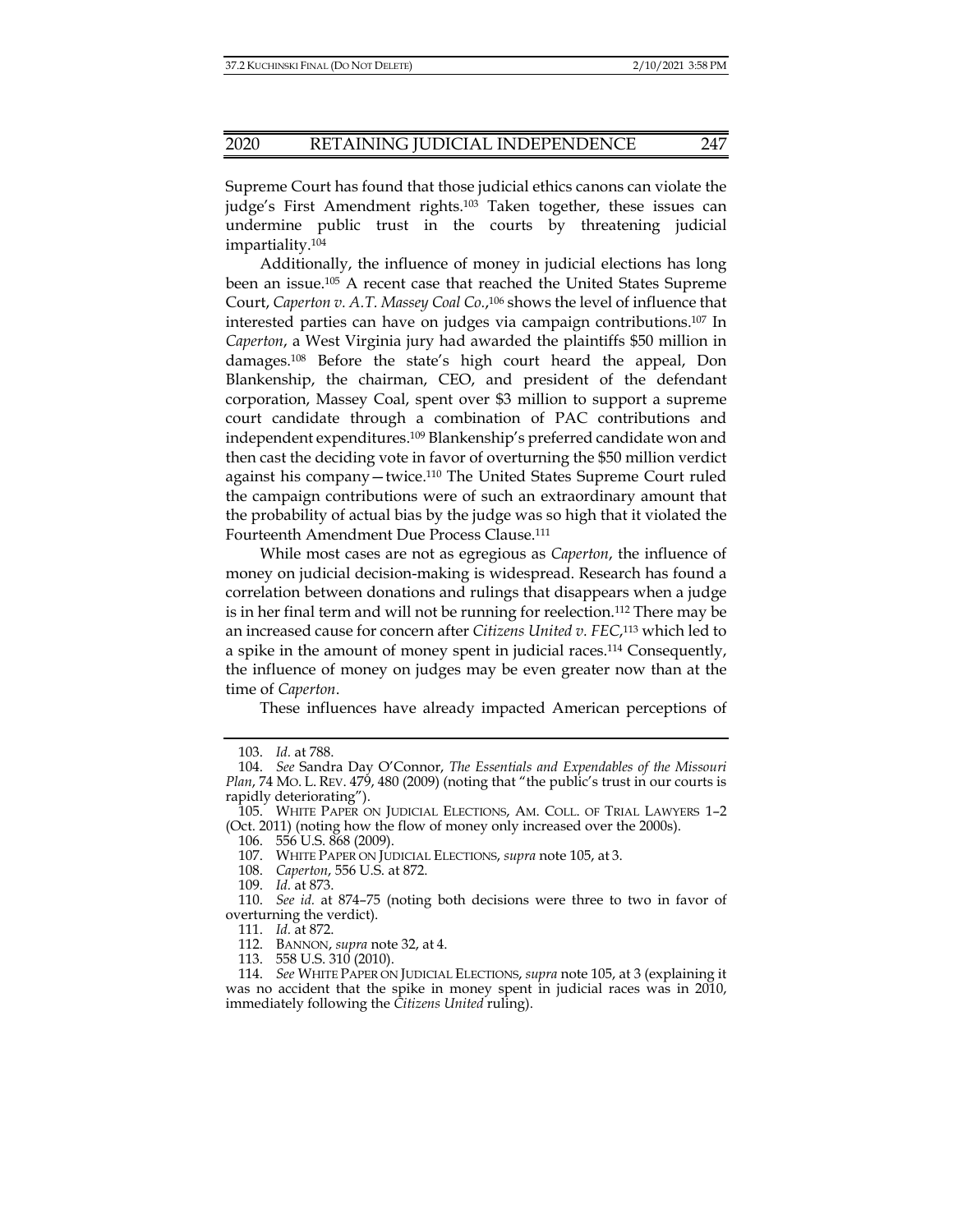judicial elections. Seventy percent of the American public believes judges are influenced by campaign contributions.115 In 1991, after holding that judicial elections are within the scope of the Voting Rights Act, the United States Supreme Court recognized the "fundamental tension between the ideal character of the judicial office and the real world of electoral politics."116 Judges themselves have increasingly acknowledged the corrosive influence of elections on judicial independence as well. Former California Supreme Court Justice Otto Kaus analogized deciding a controversial case when facing reelection to "finding a crocodile in your bathtub when you go in to shave in the morning. You know it's there, and you try not to think about it, but it's hard to think about much else while you're shaving."117

Empirical research supports concerns about this tension, with one study finding that more than a quarter of judges believe that campaign contributions affect their decisions.118 For example, judges may be too afraid of the electoral consequences to enforce constitutional rights, or they may become "tougher" on crime in order to stay in office.119 The primary fear is that when judges make different decisions based on electoral consequences, they undermine the legitimacy of their office.<sup>120</sup>

# **B. Growing Risk of Judicial Retention Elections Undermining Independence**

These general concerns about judicial elections increasingly apply to non-competitive judicial retention elections as well. Retention elections are meant to walk a fine line by injecting accountability into the system while also protecting judicial independence.<sup>121</sup> In fact, Alaska's Framers implemented retention elections in order to strike just that balance.122

Nationally, however, there are increasing signs that the efficacy of

 <sup>115.</sup> O'Connor, *supra* note 104, at 488.

 <sup>116.</sup> Chisom v. Roemer, 501 U.S. 380, 400, 404 (1991).

 <sup>117.</sup> Gerald F. Uelmen, *Crocodiles in the Bathtub: Maintaining the Independence of State Supreme Courts in an Era of Judicial Politicization*, 72 NOTRE DAME L. REV. 1133, 1133 (1997).

 <sup>118.</sup> O'Connor, *supra* note 104, at 488.

 <sup>119.</sup> Steven P. Croley, *The Majoritarian Difficulty: Elective Judiciaries and the Rule of Law*, 62 U. CHI. L. REV. 689, 727–28 (1995).

 <sup>120.</sup> O'Connor, *supra* note 104, at 489 ("All of this is deeply troubling because the legitimacy of the judicial branch rests entirely on its promise to be fair and impartial. If the public loses faith in that – if they believe that judges are just politicians in robes – then there is no reason to prefer their interpretation of the law or Constitution over the opinions of the real politicians representing the electorate.").

 <sup>121.</sup> BANNON, *supra* note 32, at 5.

 <sup>122.</sup> Buckalew v. Holloway, 604 P.2d 240, 244–45 (Alaska 1979).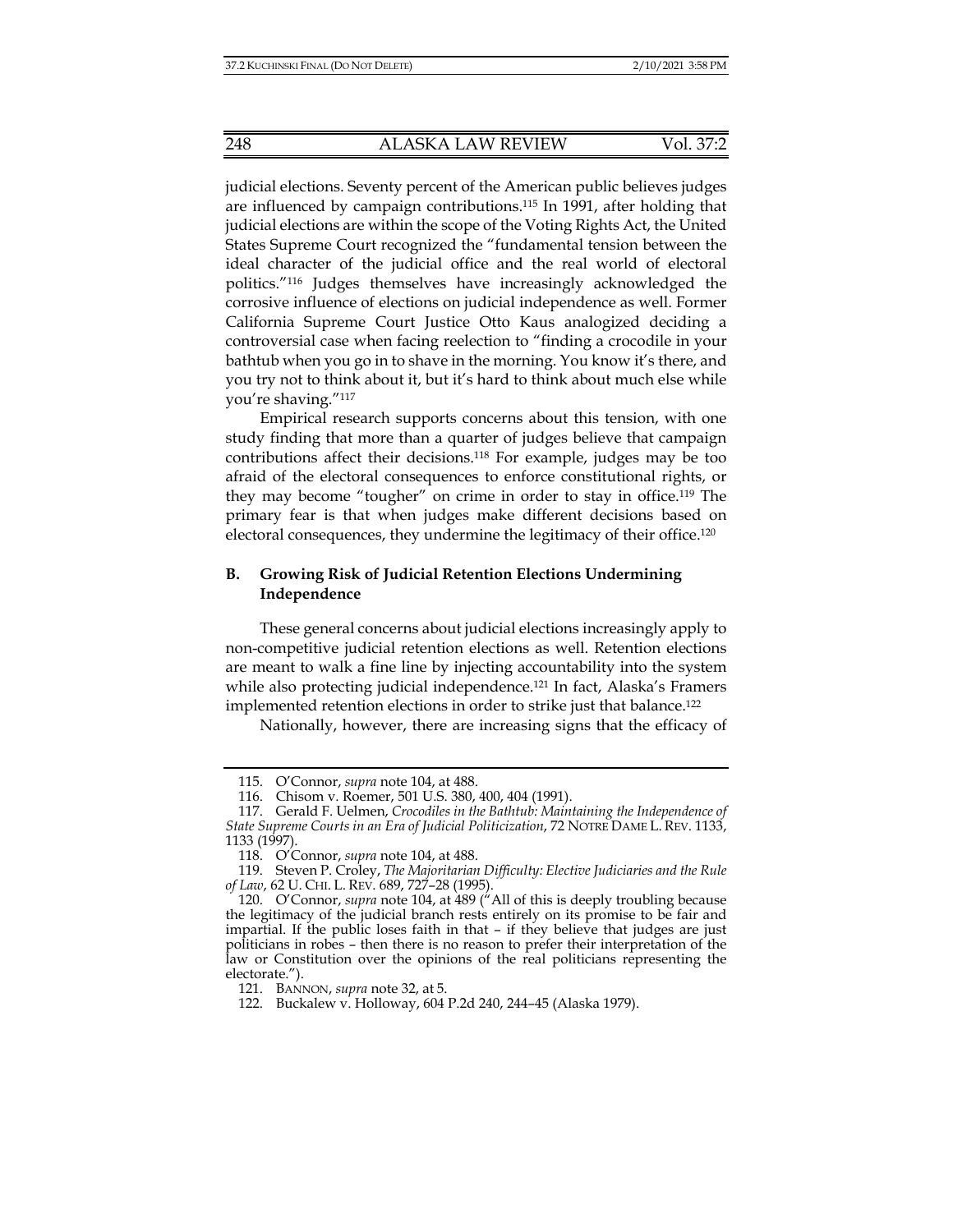#### 2020 RETAINING JUDICIAL INDEPENDENCE 249

this careful balance is weakening123 More and more non-competitive retention elections are turning into "ideological battleground[s] over judicial philosophies and specific decisions . . . . "<sup>124</sup> This is particularly true in elections where there is higher funding, targeting by politicians and special interest groups, and increased media attention.125 Some scholars have concluded that judicial retention elections are incompatible with the judicial function "since [they] amount[] to the imposition of decisional accountability on the courts and hold[] judges to 'standards that . . . are incompatible with the institutional integrity of the judiciary.'"126

In the past several decades, there has been an increasing number of contentious judicial retention elections.127 In California's 1986 judicial retention elections, three sitting supreme court justices were ousted for their record of overturning capital sentences.128 That retention election appeared to be an outlier, especially with its millions in spending, until 2010 when three sitting supreme court justices in Iowa were targeted by social conservatives and not retained for a decision that found that the state constitution included the right for same-sex couples to marry.129 Since 2010, every election cycle has had at least one million-dollar judicial retention election covering a total of sixteen justices in five states.130 Compared to zero such races between 1999 and 2009, it is clear that the impact of *Citizens United* is felt even in retention elections.131 Given that the hot button issues that often cause these contentious retention elections are not limited to any particular state, this trend is likely to get worse.132

 Research has also found other indications that retention elections have become more like competitive judicial elections. As a baseline matter, judges still know that an unpopular decision, even one required by law, can cost them their jobs.133 Some judges who face retention

 <sup>123.</sup> BANNON, *supra* note 32, at 10.

 <sup>124.</sup> B. Michael Dann & Randall M. Hansen, *Judicial Retention Elections*, 34 LOY. L.A. L. REV. 1429, 1431 (2001); ALASKA COURT SYS., *supra* note 33.

 <sup>125.</sup> Ryan Fortson & Kristin S. Knudsen, *A Survey of Studies on Judicial Selection*, 32 ALASKA JUST. F., Summer/Fall 2015, at 11.

 <sup>126.</sup> Dann & Hansen, *supra* note 124, at 1436.

 <sup>127.</sup> For a more complete 20th century history of contentious judicial retention elections where judges were targeted for a small number of decisions, see Dann & Hansen, *supra* note 124, at 1431–35.

 <sup>128.</sup> BANNON, *supra* note 32, at 21 n.91.

 <sup>129.</sup> *Id.* at 10.

 <sup>130.</sup> *Id.*

 <sup>131.</sup> *Id.*; GREYTAK ET AL., BRENNAN CTR. FOR JUSTICE, BANKROLLING THE BENCH 13 (2015).

 <sup>132.</sup> Dann & Hansen, *supra* note 124, at 1436.

 <sup>133.</sup> GREYTAK ET AL., *supra* note 131, at 22; *see* BANNON, *supra* note 32, at 11 (discussing politicized judicial reselection in general).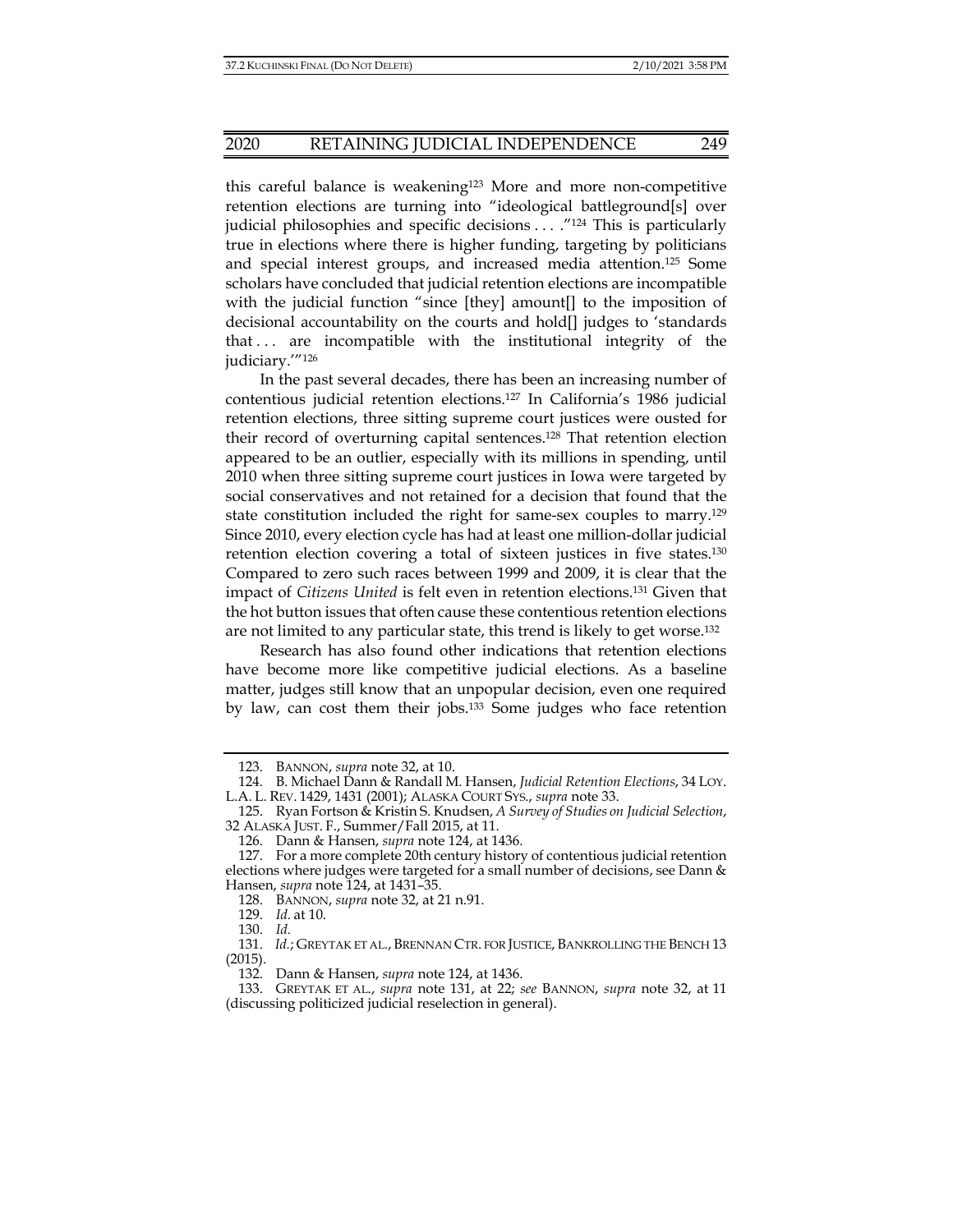elections are, perhaps as a result, making different decisions than those who do not face retention.<sup>134</sup> In addition, campaigns against judges based on their decisions on certain issues can actually make judges in nonpartisan races more responsive to public opinion than judges who face partisan elections.135 As a result, it seems increasingly likely that many of the ills of judicial elections in general may come to pass in retention elections as well.

# **C. Increasing Risk of Undue Influence in Judicial Retention Elections in Alaska**

Alaska's elections are not immune to these ills. In line with scholars' warnings that no states are free from divisive issues in the courts, 136 Alaska's courts and judicial retention elections regularly see contentious topics play out. Alaskan courts are particularly prone to fights based around polarizing issues because they have a strong record of championing individual rights.137 Further, Alaskan retention candidates have become among the most frequently targeted for removal in the nation, even in the absence of negative reviews from the Judicial Council.138 In the 2010, 2012, and 2016 retention elections, judges were targeted for their rulings relating to abortion.<sup>139</sup> In 2018, Judge Corey was targeted by a campaign that grew out of the #MeToo movement.140 Given this increased peril, it is likely that retention candidates will have to campaign more and spend more,<sup>141</sup> both of which can undermine judicial independence.142

Officials in and around the courts have increasingly recognized this danger. The Judicial Council's official online Frequently Asked Questions section warns against politicizing retention elections and basing them around contentious court decisions.143 Further, the state's official

 <sup>134.</sup> *See* Fortson & Knudsen, *supra* note 125, at 1, 9–10 (explaining that judges facing retention election are more likely to overturn lower court decisions).

 <sup>135.</sup> *Id.* at 11.

 <sup>136.</sup> Dann & Hansen, *supra* note 124, at 1436.

 <sup>137.</sup> Boyer, *supra* note 77, at 610 (providing, as an example, a state case that held the state constitutional right to privacy in one's home protected possession of a small amount of marijuana for personal use in the home).

 <sup>138.</sup> Klumpp, *supra* note 2, at 157.

 <sup>139.</sup> Boots, *supra* note 4; Kitchenman, *supra* note 5.

 <sup>140.</sup> *See* Rivera, *Alaskans Rally*, *supra* note 3 (describing protesters with #MeToo signs at a rally opposing Judge Corey's retention).

 <sup>141.</sup> Klumpp, *supra* note 2, at 158.

 <sup>142.</sup> AM. BAR ASS'N, *supra* note 55, at 8; O'Connor, *supra* note 104, at 480.

 <sup>143.</sup> ALASKA JUDICIAL COUNCIL, *supra* note 56 ("Sometimes a judge is asked to resolve a contentious or divisive dispute, or a dispute involving a social issue. As in all cases, a judge must do his or her best to fairly and impartially apply the law,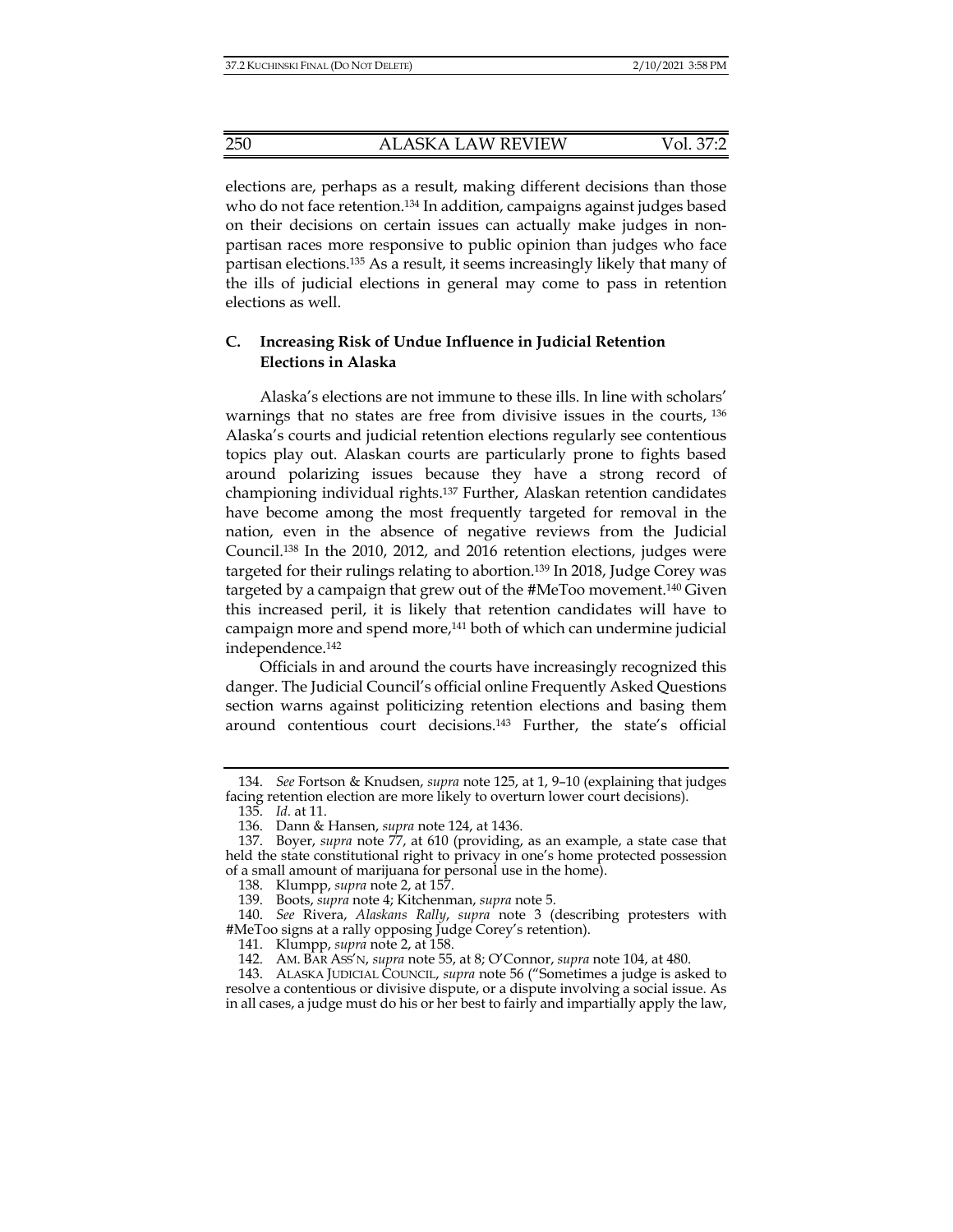pamphlet explaining the judicial merit system warns that the lack of a deadline for declaring one's intent to oppose a judge's retention "makes judges vulnerable to last-minute, *unfair* opposition campaigns."144 Finally, a Continuing Legal Education (CLE) program in May 2017 was dedicated to the topic of "The Changing National Landscape in Judicial Retention and Its Implications for Alaska."145 Introductory remarks to the CLE by former Chief Justice Carpeneti warned:

In the 2016 election cycle, some results in Alaska's judicial retention elections caused many observers to wonder if our constitutional merit system is vulnerable to the possibility that coordinated non-retention campaigns against competent and qualified sitting judges could be successful, and that we may be close to losing the services of some really good and fair judges for reasons that have nothing to do with judicial merit.146

Recent cycles have shown this growing threat to retention elections in Alaska. In 2010, Justice Fabe was targeted by conservative groups for her rulings on abortion and gay marriage.<sup>147</sup> The main opposition came in the form of a mailer, specifically listing out decisions for which she was being targeted.148 This mailer was sent out mere days before her election, which gave Justice Fabe little chance to respond before the election.<sup>149</sup> Also of note, this campaign was after *Citizens United* and most of the money for the mailer came from out-of-state groups.150 Then, in 2012, Anchorage Superior Court Judge Tan was targeted for several 1990s cases in which he defended abortion rights.151 Notably, the Judicial Council took the irregular step of running a few thousand dollars' worth of ads on Tan's behalf, which highlighted the Council's positive

even if it requires the judge to issue a decision that is unpopular, or which conflicts with the judge's personal beliefs. . . . From time to time, efforts are made to unseat a judge because of political or ideological disagreement with a particular decision. These efforts may be aimed at influencing future decisions of other judges . . . . [E]fforts to unseat a judge [for political reasons] diminish the neutrality and impartiality of our judiciary.").

 <sup>144.</sup> ALASKA COURT SYS., *supra* note 33 (emphasis added).

 <sup>145.</sup> This CLE is described in Klumpp, *supra* note 2. I owe special thanks to Dr. Klumpp for his help with this source. "[The CLE] addressed ethical issues and conflict-of-interest questions facing retention candidates and potential supporters and opponents, discussed the extent to which judges can campaign on their own behalf and solicit outside assistance, and shared stories of successful retention campaigns and the strategies that those campaigns employed." *Id.* at 144.

 <sup>146.</sup> *Id.* at 145 (internal quotation marks omitted).

 <sup>147.</sup> Boots, *supra* note 4.

 <sup>148.</sup> Kalytiak, *supra* note 65.

 <sup>149.</sup> *Id.*

 <sup>150.</sup> *Id.*

 <sup>151.</sup> Feidt, *supra* note 4.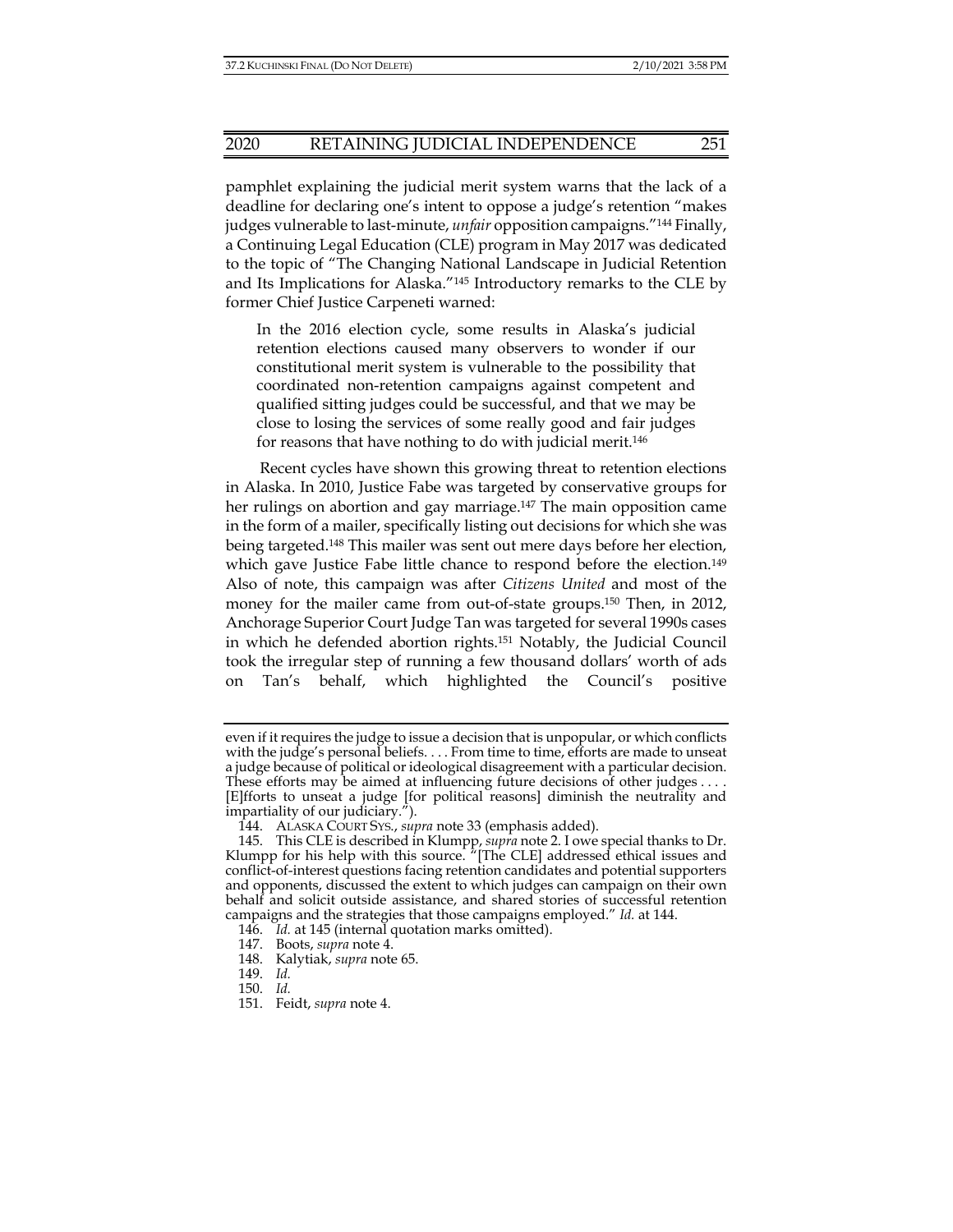recommendation of the Judge.152

The 2016 election saw Justices Bolger and Maassen targeted by social conservatives for a specific decision regarding the ability of minors to access abortion without parental notification.153 The Judicial Council had recommended both justices for retention, and the Council's executive director questioned whether retention decisions should be based on a single decision rather than the comprehensive evaluation the Council performs.154 Many in the legal community were quick to come to the justices' defense thereby minimizing their need to defend themselves or campaign.155 In the end, Justices Bolger and Maassen were both retained with 58% and 57% approval respectively,<sup>156</sup> although that level of support was significantly below Alaska's median statewide retention rate over the previous two decades.157 Despite the judges' ultimate retention, these elections show judges are increasingly being targeted for their decisions on contentious issues.

The 2018 retention election and opposition against Judge Corey was different than what had come before.<sup>158</sup> Chiefly, neither the positive Judicial Council recommendation nor concerns that a campaign based on a single decision could threaten the judicial system were enough to convince voters to retain Judge Corey.159 Furthermore, unlike many of the previous anti-retention campaigns, both conservatives and liberals targeted the judge for the same decision.160 The entire opposition campaign was focused around Judge Corey's decision to approve a nojail plea deal for a defendant accused of sexual violence,<sup>161</sup> which he approved because he felt it was in line with the law.162

 <sup>152.</sup> *Id.* 

 <sup>153.</sup> Kitchenman, *supra* note 5.

 <sup>154.</sup> *Id.* 

 <sup>155.</sup> *Id.*

 <sup>156.</sup> *Alaska Results*, THE N.Y. TIMES (Aug. 1, 2017, 11:22 AM), https://www.nytimes.com/elections/2016/results/Alaska.

 <sup>157.</sup> The median approval rate for all statewide judicial retention elections in Alaska between 1996 and 2016 was 63.4%. Klumpp, *supra* note 2, at 153. Since that data includes the 2016 elections of Justices Bolger and Maassen, *id.*, the median rate for all *other* statewide judicial retention elections for that time period is higher. *See id.*

 <sup>158.</sup> *See* Rivera, *Preliminary* Numbers, *supra* note 1 (noting that voters had never before voted to remove a judge who was recommended for retention by the Council).

 <sup>159.</sup> *Id.*; Rivera, *Alaskans Rally*, *supra* note 3.

 <sup>160.</sup> *See, e.g.*, Rivera, *Preliminary Numbers*, *supra* note 1; Rivera, *Alaskans Rally*, *supra* note 3; Klumpp, *supra* note 2; *Alaska Results*, *supra* note 156.

 <sup>161.</sup> *Our Story*, NO MORE FREE PASSES (last visited Aug. 31, 2020), https://www.nomorefreepasses.org/mission-index-impact.

 <sup>162.</sup> Rivera, *Preliminary Numbers*, *supra* note 1. That loophole was subsequently closed via the legislature. Kristen Durand, *Alaska House of*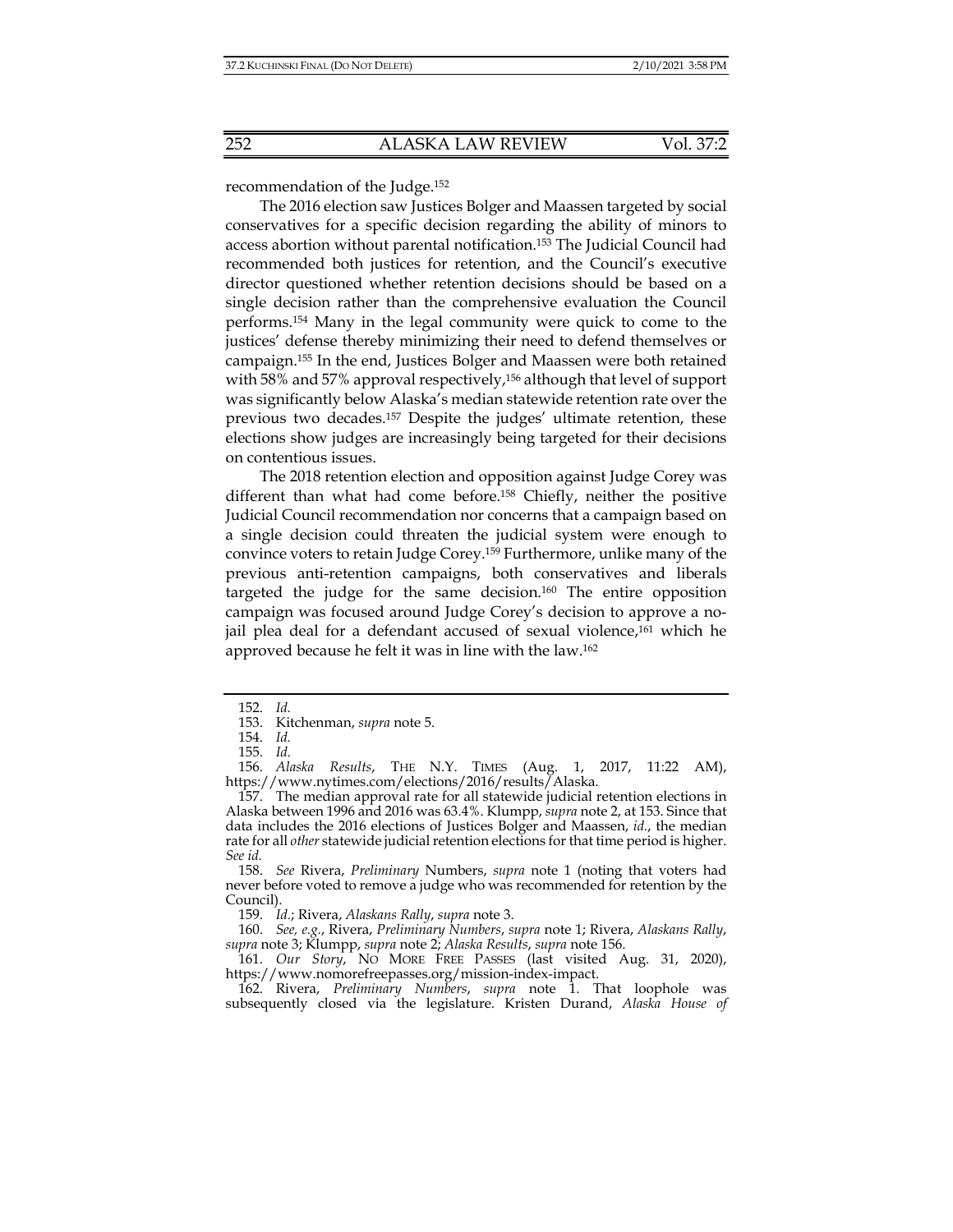Some opponents of Judge Corey suggested that his non-retention was not actually such an anomalous result because the Judicial Council had completed its recommendations before he approved the plea deal and might have not recommended him after he approved the deal.<sup>163</sup> However, there are reasons to doubt that suggestion. First, the Department of Law concluded the sentence was consistent with state law at the time, which suggests that Judge Corey's decision was a competent one.164 Second, the Judicial Council does not base its recommendations on single decisions, so it is unlikely this one case would have changed anything.165

The ouster of Judge Corey demonstrates the challenges judges face in retention elections. His non-retention highlights how judges often have difficulty responding to the charges leveled against them. Even after his decision, when Judge Corey felt like he could finally respond, he could only speak in generalities which were in line with the ethics rule, saying only that he was aware of the uproar and was obliged to follow the law.166 Further exacerbating the challenge he faced was that, unlike with Justices Bolger and Maassen in 2016,<sup>167</sup> no one organized in his support.<sup>168</sup> The vote against Judge Corey also reveals one of the avenues for increased politicization of retention election: increasing media focus on specific judicial decisions.169

In the end, Judge Corey became the first judge to be "unseated solely by a popular uprising."170 Troublingly, this result could yield a chilling effect on future decisions.171 Knowing that unpopular decisions, even those required by law, could cost them their job, judges may bow to pressure and change their decisions.172 If that happens, it would undermine the very independence that Alaska's Framers wanted to protect.173 The final Part posits how to avoid that grim possibility.

*Representatives passes legislation closing 'Schneider loophole*,*'* KTUU (Apr. 27, 2019, 6:10 PM), https://www.alaskasnewssource.com/content/news/Alaska-Houseof-Representatives-passes-legislation-closing-Schneider-loophole-509166031.html.

 <sup>163.</sup> Rivera, *Preliminary Numbers*, *supra* note 1.

 <sup>164.</sup> Rivera, *Alaskans Rally*, *supra* note 3.

 <sup>165.</sup> ALASKA COURT SYS., *supra* note 33.

 <sup>166.</sup> Boots, *supra* note 4.

 <sup>167.</sup> Kitchenman, *supra* note 5.

 <sup>168.</sup> *See* Rivera, *Alaskans Rally*, *supra* note 3 (stating that only one supporter showed up to advocate for Judge Corey's retainment).

 <sup>169.</sup> Fortson & Knudsen, *supra* note 125, at 11.

 <sup>170.</sup> Boots, *supra* note 4.

 <sup>171.</sup> *Id.* 

 <sup>172.</sup> Fortson & Knudsen, *supra* note 125, at 9–11; BANNON, *supra* note 32, at 11.

 <sup>173.</sup> PACC, *supra* note 7, at 598 (remarks of Del. Davis).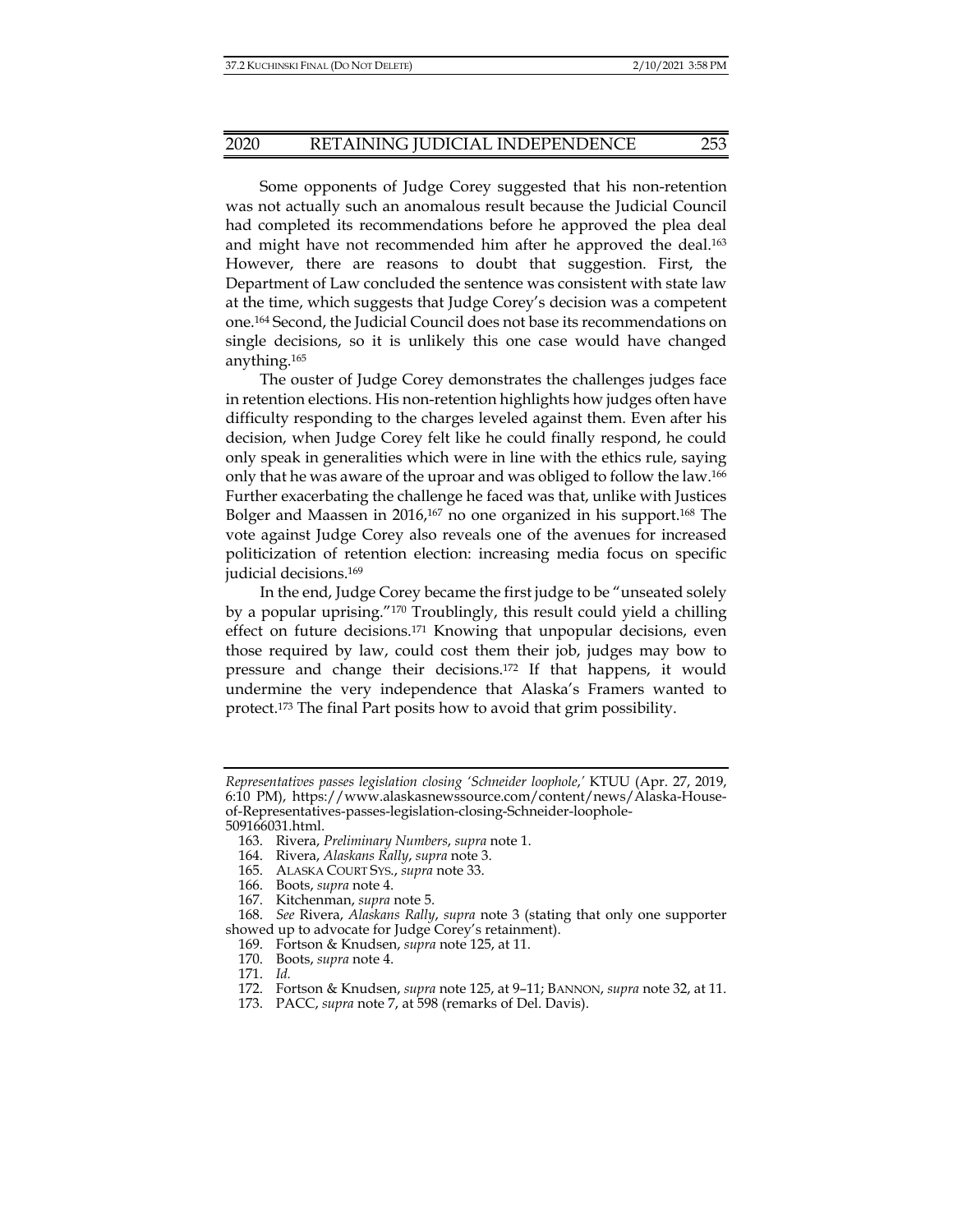# **IV. POTENTIAL SOLUTIONS TO MAINTAIN JUDICIAL INDEPENDENCE IN ALASKA'S MERIT SYSTEM**

Alaska's judicial merit system is strong, but it is still vulnerable. This Part examines potential reforms to preserve the independence of Alaska's judiciary. As Justice O'Connor stated, "even states that use a meritselection system to select judges should scrutinize their plans to preserve what is essential to judicial independence and reform those aspects of the plan that are expendable and might otherwise endanger the whole."174 Proposed reforms fall into two broad categories: changes to reinforce the existing system, and manners of replacing the existing system. While the decision ultimately falls to the people of Alaska, the most effective solution is the last one offered: replacing the judicial retention mechanism with a system similar to the current appointment process.

## **A. Changes to Reinforce the Existing System**

Short of completely doing away with the current retention system, there are a number of reforms that could help reduce the threat to the independence of Alaska's judiciary. These fixes to the existing system may sit better with Alaskan policy makers and the Alaskan public given that both groups are broadly content with the system as it was originally designed.175 This section reviews solutions that do not involve removing judicial retention elections.

#### *1. Campaign Finance Reform*

Given the impact of *Citizens United*, 176 campaign finance reform would be an important first step to reforming the current system. One possibility could involve a prohibition on fundraising in these elections except in extraordinary situations.177 This potential solution is reinforced by the impact that raising money has on judicial decisions.178 However, this solution is fraught with potential risks. First, while it has been suggested as a potential reform, $179$  it does not appear that any state has

 <sup>174.</sup> O'Connor, *supra* note 104, at 481. While Justice O'Connor was speaking about the original Missouri Plan, her comments are equally applicable to Alaska's judicial merit system given that it was based on the Missouri Plan. *Id.*; PACC, *supra* note 7, at 584 (remarks of Del. McLaughlin).

 <sup>175.</sup> Boyer, *supra* note 77, at 625.

 <sup>176.</sup> BANNON, *supra* note 32, at 10.

 <sup>177.</sup> O'CONNOR JUDICIAL SELECTION PLAN, *supra* note 76, at 8.

 <sup>178.</sup> *See* BANNON, *supra* note 32, at 4 (explaining that a correlation exists between donations and judges' decisions when they still have a future reelection campaign).

 <sup>179.</sup> O'CONNOR JUDICIAL SELECTION PLAN, *supra* note 76, at 8.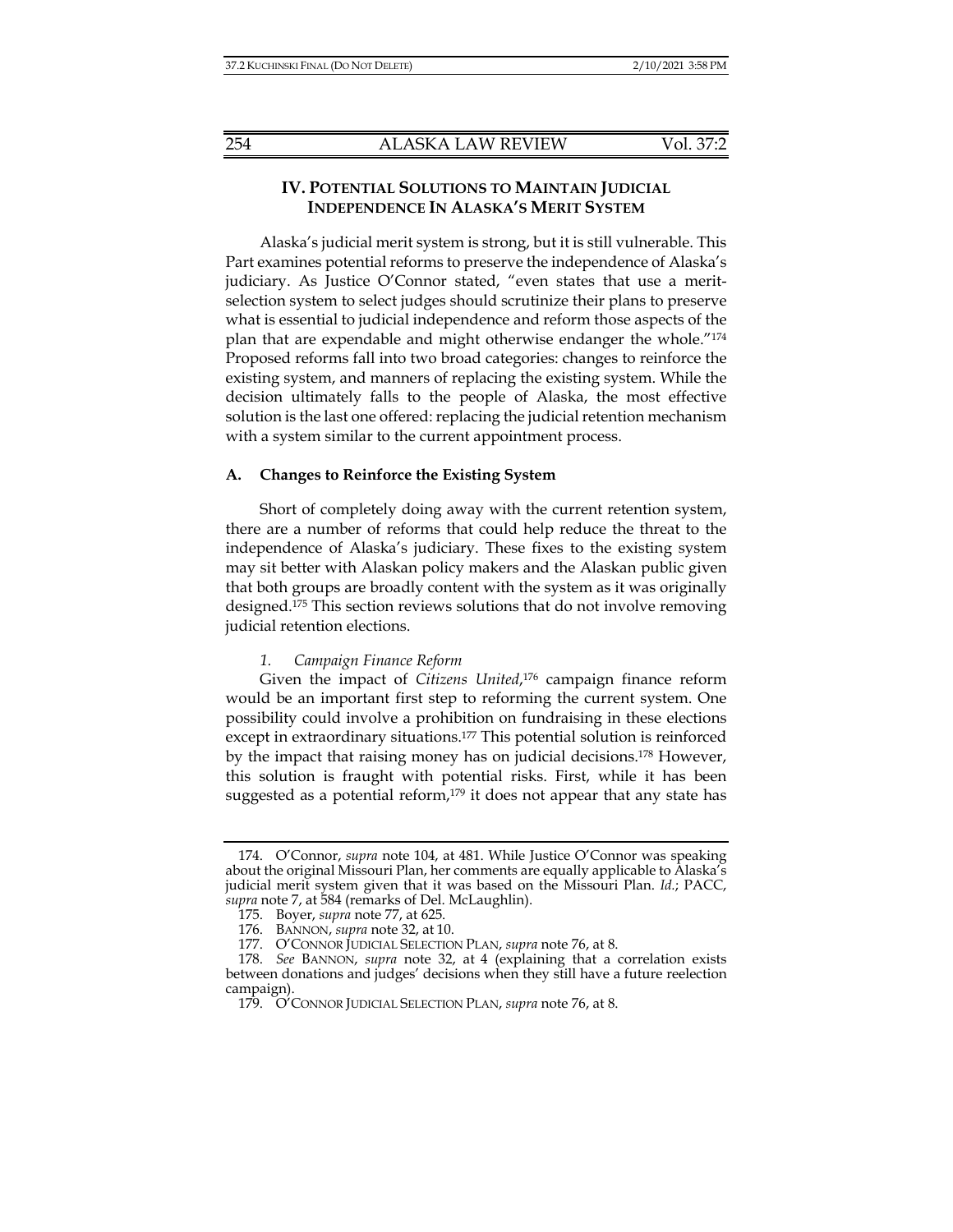actually completely banned judicial fundraising by all potential people or groups in judicial elections. Second, it is not clear whether such a ban would be constitutional. In *Williams-Yulee v. Florida Bar*, 180 the U.S. Supreme Court recognized that judicial elections can be regulated in different ways because of the different roles judges play in contrast to politicians.181 While the Supreme Court ruled that a state could prohibit judges from personally soliciting donations,<sup>182</sup> it did not address a total ban on solicitation.183 Thus, a complete ban on judicial fundraising may not last. Finally, this solution could ultimately do more harm than good by exacerbating the difficulty judges have in responding to attacks. This potential harm is only heightened by the fact that judicial opponents may not need money to attack judges; the successful ouster of Judge Corey was "a popular uprising."184

Another campaign finance solution is to enact a public financing system, which a number of scholars and public interest groups have recommended,185 because it can help ensure the appearance of impartiality by limiting the role of special interest money.186 With public financing, candidates who receive a certain amount of public support could opt in to a system that would provide all or a majority of their campaign funds from a variety of public sources.187 The goal of these systems is to ensure that all candidates have the ability to campaign if need be, but do not have to waste time fundraising nor accept funds from individuals who may then appear before them.188

However, public financing does not seem to address problems specifically occurring in Alaska. As an initial point, it is typically only a solution in states with competitive elections.189 Furthermore, it can be very difficult to find funding for such a program.190 The lack of funding is likely especially an issue in Alaska given the state's recent budget

184. Boots, *supra* note 4.

 187. *See generally* DEBORAH GOLDBERG, BRENNAN CTR. FOR JUSTICE, PUBLIC FUNDING OF JUDICIAL ELECTIONS: FINANCING CAMPAIGNS FOR FAIR AND IMPARTIAL COURTS (2002) (detailing possible systems of public financing for elections).

188. *Id.* at 3–4.

190. *Id.* at 46.

 <sup>180. 575</sup> U.S. 433 (2015).

 <sup>181.</sup> *Id.* at 446.

 <sup>182.</sup> *Id.* at 455.

 <sup>183.</sup> *See id.* at 452 (chastising the dissent for saying Florida had to ban all fundraising in the case before simply saying that the state did not have to make an all-or-nothing decision on that front).

 <sup>185.</sup> Dann & Hansen, *supra* note 124, at 1440; BANNON, *supra* note 32, at 5; AM. BAR ASS'N, *supra* note 55, at 14.

 <sup>186.</sup> AM. COLL. OF TRIAL LAWYERS, *supra* note 105, at 1; BANNON, *supra* note 32, at 13.

 <sup>189.</sup> SARA MATHIAS, ELECTING JUSTICE: A HANDBOOK OF JUDICIAL ELECTION REFORMS 45 (1990).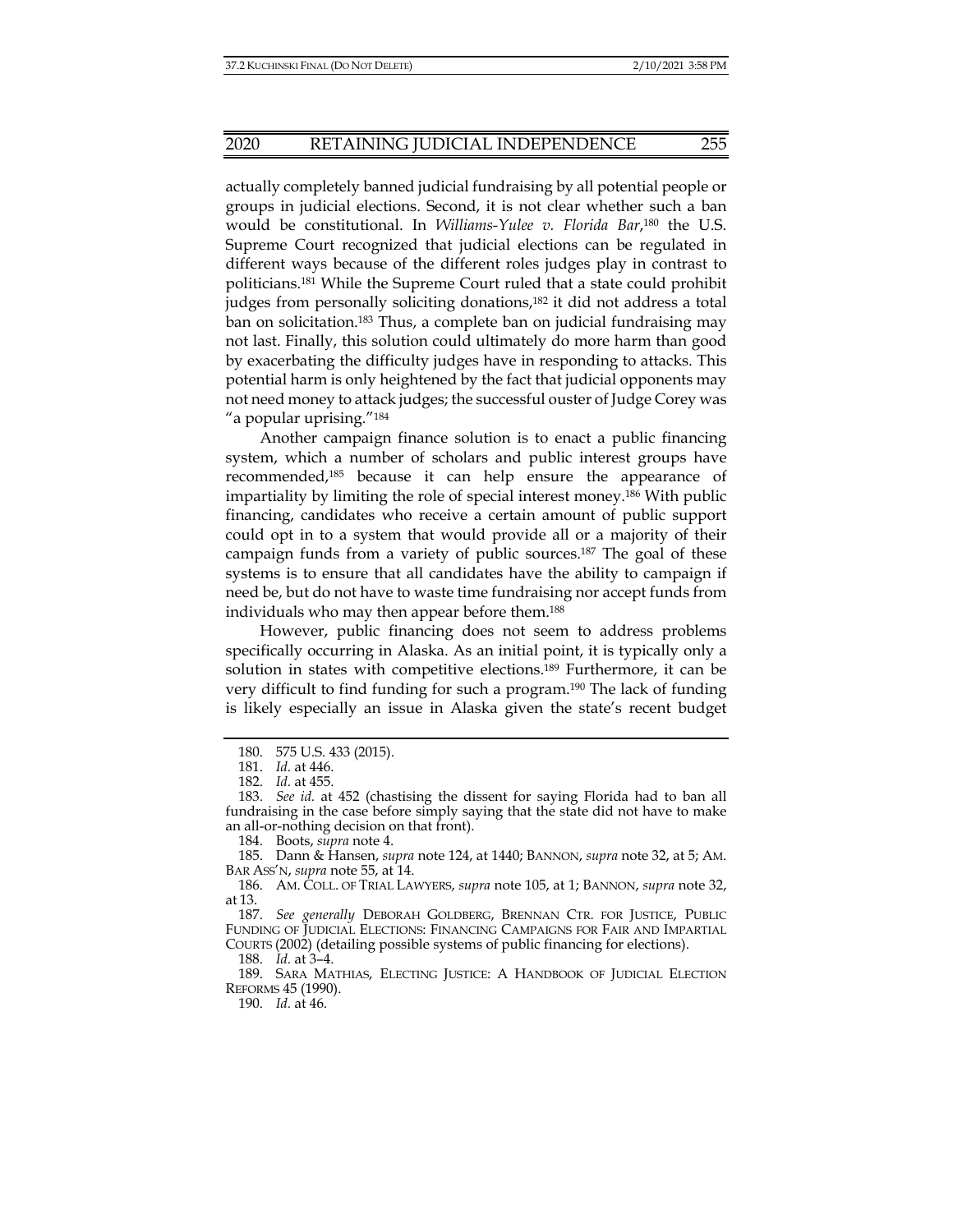crises.191 Finally, public financing is generally unpopular with the public.192

# *2. Means of Defending Judges from Attacks*

Solutions that maintain retention elections could also focus on defending judges from politicized attacks.<sup>193</sup> Alaska already made one change in this vein in 1976, when it instituted judicial evaluations to overcome the lack of information voters had about judicial retention candidates.194 Such evaluations also help to counter biased or politicallymotivated "performance reviews" by interest groups.195 They further mitigate the need for fundraising, especially when they are disseminated by the government, as they are in Alaska.196 There are a number of additional options that fall within the same spirit as the Judicial Council's evaluations.

One solution in this category would be to have the Judicial Council put out proactive ads for judges they have recommended retaining, in a similar vein to the reactive ad for Judge Tan in 2012.197 This tact would solve several potential problems. First, it would lessen the impact of lastminute surprise attack ads as voters would have already been exposed to the ads in support of the judge. Second, it would reduce the need for judges to raise money and campaign because they would get a baseline boost from Judicial Council advertisements. Third, it would help judges like Judge Corey who were recommended for retention but who did not have people to help build up their campaign as Justices Bolger and Maassen did.198 However, this potential solution has similar weaknesses to public financing because it would involve public tax money for the Judicial Council funding for the ads. While a few thousand dollars per candidate does not seem like a significant expenditure,<sup>199</sup> the public may

 <sup>191.</sup> *E.g.*, James Brooks, *Alaska Legislators Expect 'Colossal' Supplemental Spending, Gobbling Last Year's Budget Cuts*, ANCHORAGE DAILY NEWS (Jan. 30, 2020) [hereinafter Brooks, *Alaska Legislators*], https://www.adn.com/politics/alaskalegislature/2020/01/31/alaska-legislators-expect-colossal-supplementalspending-gobbling-last-years-budget-cuts/.

 <sup>192.</sup> MATHIAS, *supra* note 189, at 46.

 <sup>193.</sup> *See* Dann & Hansen, *supra* note 124, at 1440 (explaining that judges in retention elections must be able to make adequate responses to the charges against them).

 <sup>194.</sup> Andersen, *supra* note 55, at 1375; BANNON, *supra* note 32, at 5; AM. BAR ASS'N, *supra* note 55, at 9.

 <sup>195.</sup> Andersen, *supra* note 55, at 1378.

 <sup>196.</sup> *Id.* at 1379; ALASKA STAT. §§ 15.58.010, .020, .030(g), .050 (2020).

 <sup>197.</sup> Feidt, *supra* note 4.

 <sup>198.</sup> *Compare* the level of support from the legal community in Boots, *supra* note 4, *with* that in Kitchenman, *supra* note 5.

 <sup>199.</sup> *See* Feidt, *supra* note 4 (explaining how much the Judicial Council spent on ads for Judge Tan).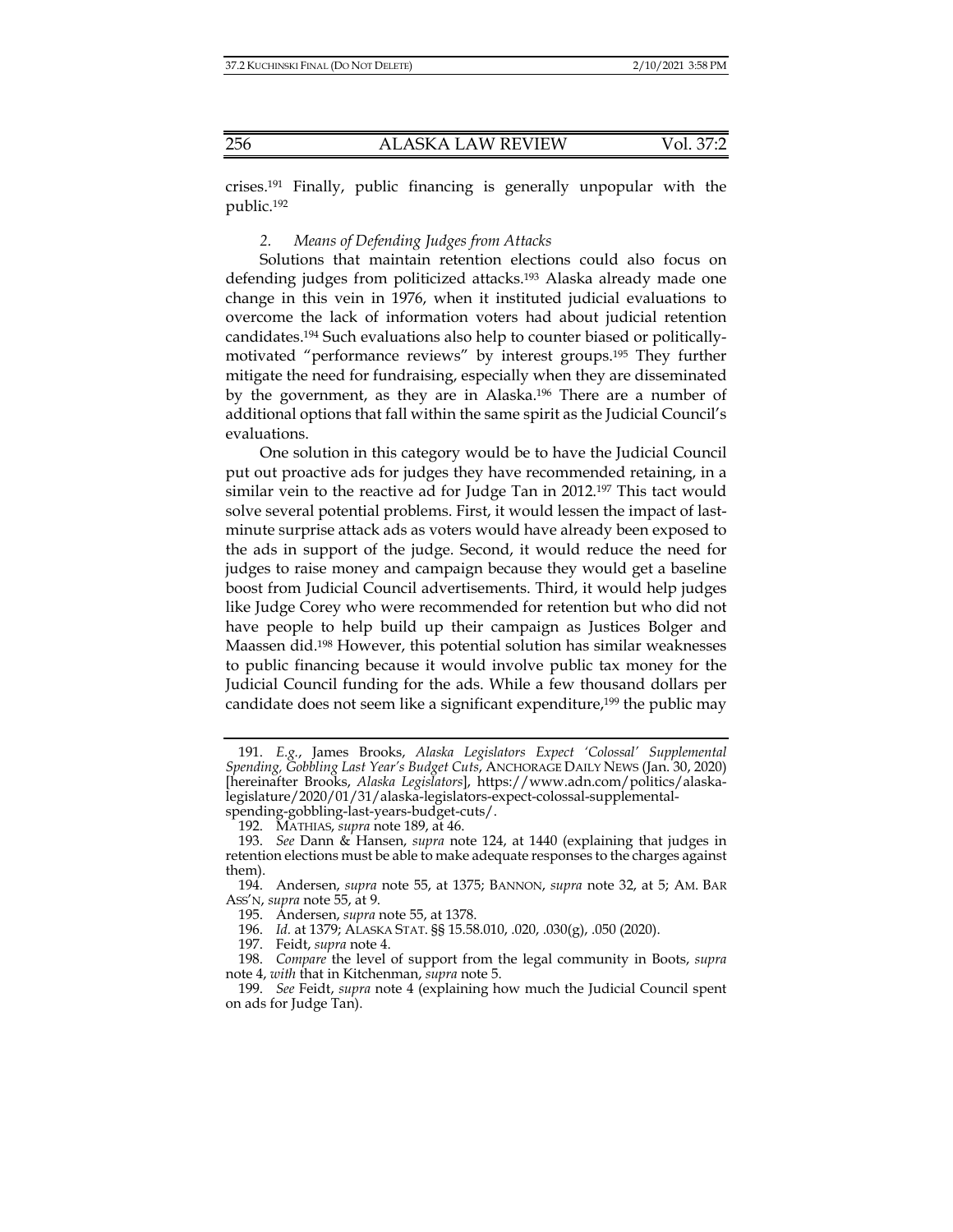not have the budget appetite given the intense spending cuts of 2019 and difficulties in the 2020 budgeting process.<sup>200</sup>

Another option would be to amend the Alaska Judicial Code of Conduct to allow judges to respond more comprehensively to attacks against them.201 After one of Tennessee's supreme court justices was not retained in 1996 for her death penalty decisions, the state did just that and allowed judges to respond freely to substantive criticisms and distortions of their records.202 Alaska could amend its Judicial Code of Conduct to include a similar provision. However, this potential solution has two drawbacks. The solution could be worse than the ill it seeks to cure, because the broader leeway given to judges could politicize the retention races even more.203 Further, the solution does not appear well-suited to Alaska. Alaska's judges have a deep-seated belief in not publicizing their views on contentious issues that may appear before their courts.204

A final potential solution would involve imposing filing deadlines for people seeking to oppose the retention of judges.205 Not requiring opponents to declare their opposition by a set date incentivizes strategic blitz attacks on judges.<sup>206</sup> These types of attacks are already an issue in Alaska, especially as part of a coordinated campaign.207 In fact, that very issue arose in Justice Fabe's 2010 retention election when the active opposition kicked off its campaign mere days before the election.208 Currently, judges must declare their intent to seek retention by August 1,209 and the Judicial Council recommendations are generally finished by the second half of September.210 As a result, the deadline for declaring opposition could plausibly be October 1. This would give potential opponents sufficient time to consider whether they plan to declare active

206. Reid, *supra* note 202, at 76.

 <sup>200.</sup> Brooks, *Alaska Legislators*, *supra* note 191.

 <sup>201.</sup> MATHIAS, *supra* note 189, at 29.

 <sup>202.</sup> Traciel V. Reid, *The Politicization of Retention Elections,* 83 JUDICATURE 68, 73–74 (1999).

 <sup>203.</sup> *See* MATHIAS, *supra* note 189, at 29 (noting the potential dangers of broadening judicial ethics canons).

 <sup>204.</sup> *See* Alaska Right to Life Political Action Comm. v. Feldman, 504 F.3d 840, 843 (9th Cir. 2007) (where judges simply did not respond substantively to a survey asking them their views on issues from assisted suicide to abortion).

 <sup>205.</sup> *See* Dann & Hansen, *supra* note 124, at 1441 (proposing a filing deadline for retention opposition in general).

 <sup>207.</sup> Kalytiak, *supra* note 65; *see* Klumpp, *supra* note 2, at 145 (citing Justice Carpeneti from the CLE explaining his concern about coordinated campaigns against judges).

 <sup>208.</sup> Kalytiak, *supra* note 65.

 <sup>209.</sup> ALASKA STAT. §§ 15.35.040, .055, .070, .110 (2020).

 <sup>210.</sup> *See* Rivera, *Preliminary Numbers*, *supra* note 1 (stating the Judicial Council had completed its recommendations before Judge Corey's plea decision); Boots, *supra* note 1 (stating the plea decision came on September 22).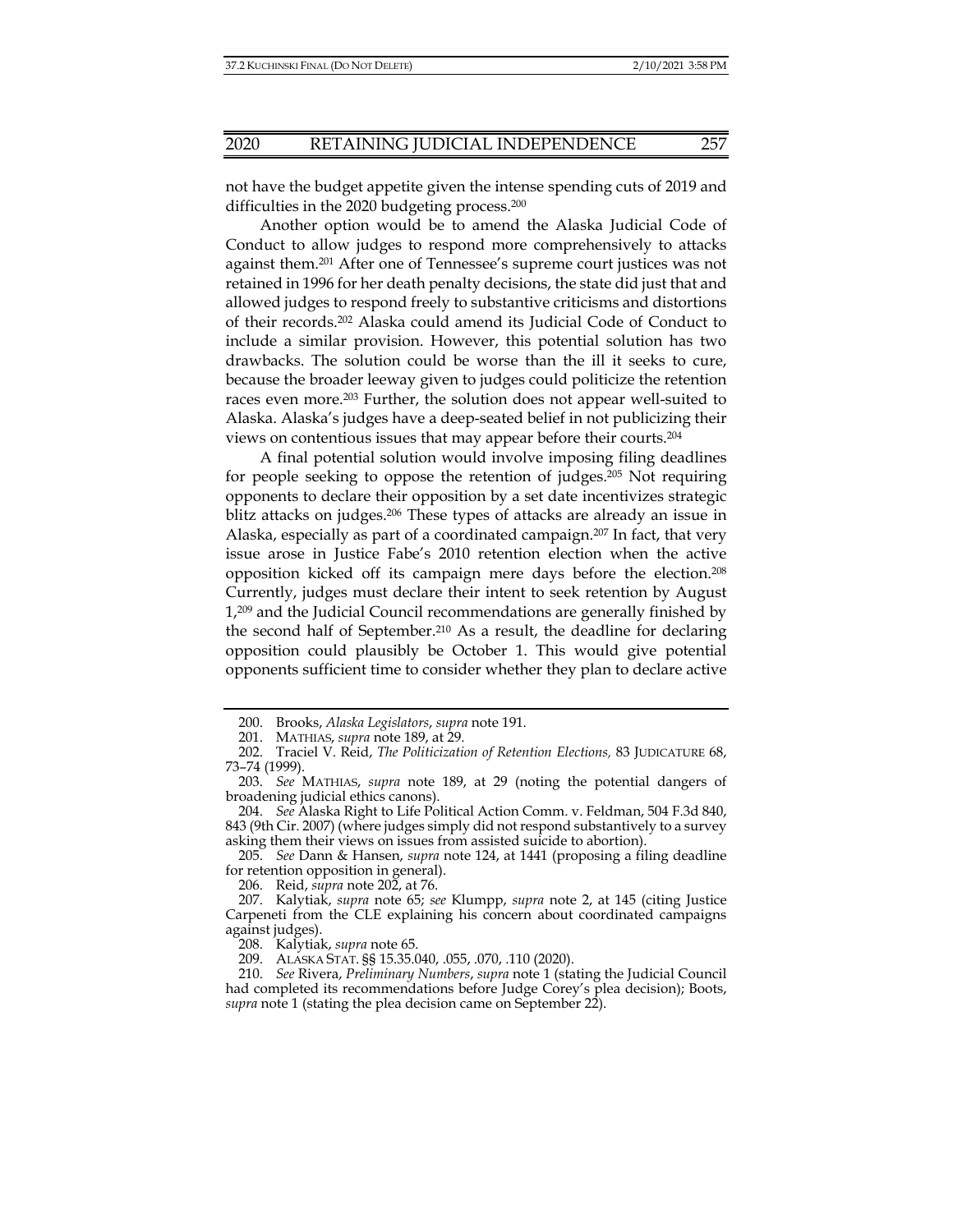opposition and give those judges facing opposition enough time to organize their response.

This potential solution has possible First Amendment issues and could be difficult to enforce, given the broad definition of active opposition.211 In order for this solution to be possible, it will likely require the legislature to go back and narrow what conduct would fall within the scope of that term. Still, especially in the context of coordinated antiretention campaigns such as the one faced by Justice Fabe, this solution could provide benefits and avoid the enforcement difficulties involved with less organized opposition such as a series of social media posts by loosely affiliated individuals. However, a detailed discussion of these possible First Amendment issues and solutions is beyond the scope of this Note and the expertise of this author.

## *3. Increasing Voter Education and Information*

The last potential solution that maintains judicial retention elections focuses on increasing the amount and efficacy of information voters receive. This solution would involve updating Alaska's pre-existing state government civic education curriculum for secondary school students. The new curriculum could include a section on the importance of the judiciary following the rule of law and protecting the rights of the unpopular. It could also contain a discussion of the role of retention elections in Alaska's judicial merit system and how they are not meant as a means of throwing out judges for decisions with which a person disagrees. Reforming civics education is a common recommendation for improving judicial elections in general.212 It is also recommended in other states where the public is skeptical of judicial retention processes that aim to foster judicial independence.213 If done properly, such civics education can help develop a consensus of restraint around non-retention of judges.214

Further, this potential solution may be particularly fitting for Alaska. For one, it could help address the longstanding skepticism that Alaskans have towards the legal system.<sup>215</sup> Second, the Judicial Council already

215. Klumpp, *supra* note 2, at 159.

 <sup>211.</sup> ALASKA CODE OF JUDICIAL CONDUCT CANON 5C(2) Commentary (1998).

 <sup>212.</sup> AM. COLL. OF TRIAL LAWYERS, *supra* note 105, at 4; O'Connor, *supra* note 104, at 492–93.

 <sup>213.</sup> AM. JUDICATURE SOC'Y, JUDICIAL INDEPENDENCE AND ACCOUNTABILITY IN HAWAII 1, 3, 5–6 (2008), http://americanjudicaturesociety.org/wpcontent/uploads/2017/09/ATTACHMENT-9.pdf.

 <sup>214.</sup> *See* Joseph R. Grodin, *Developing a Consensus of Constraint: A Judge's Perspective on Judicial Retention Elections*, 61 SOUTHERN CAL. L. REV. 1969, 1983 (1988) (urging professionals in a position to influence the public to lobby the public towards constraint in judicial elections).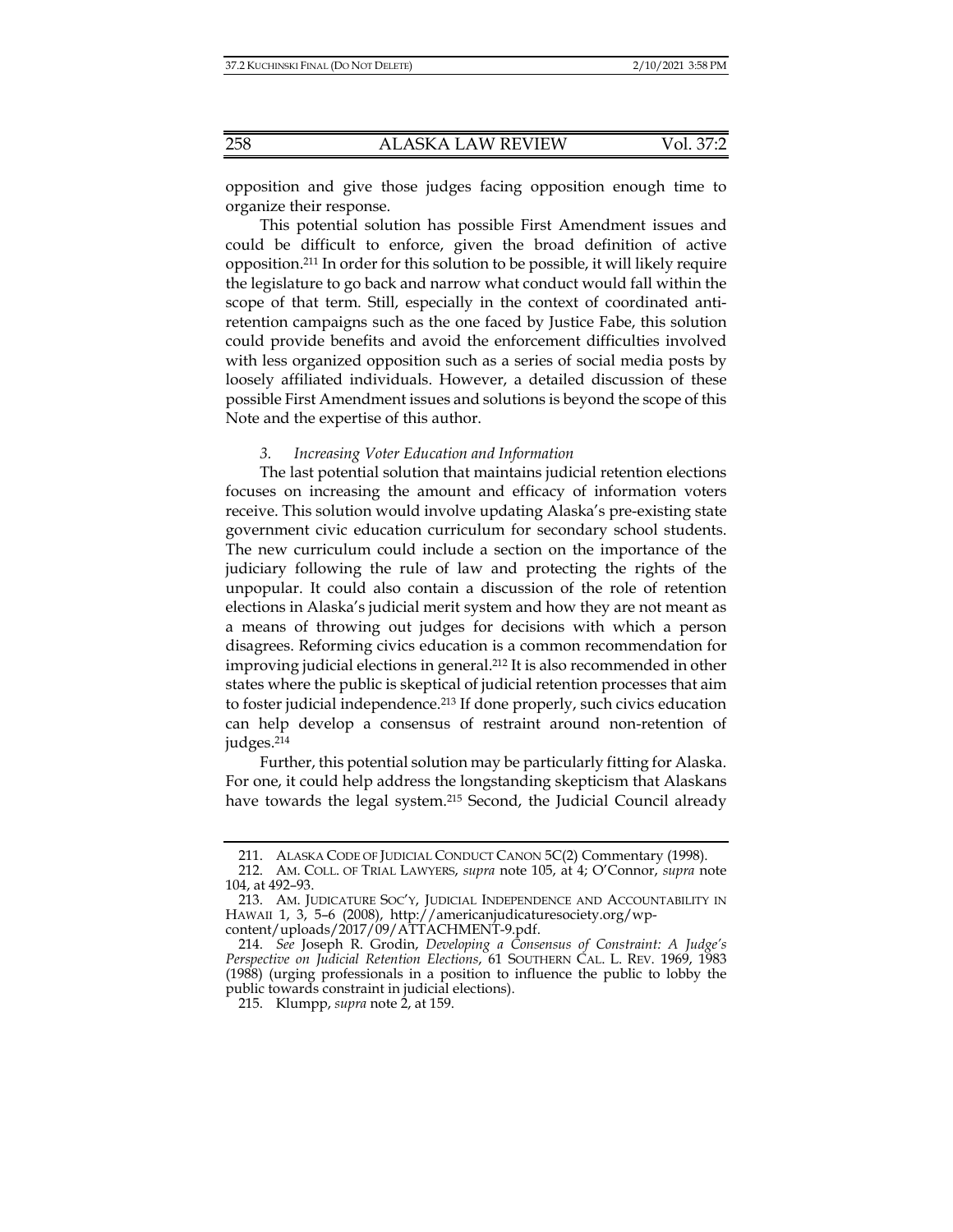## 2020 RETAINING JUDICIAL INDEPENDENCE 259

undertakes civics-style education through official statements. As an example, the Judicial Council's official online Frequently Asked Questions section explains: "You do a public service to your fellow citizens by voting to retain judges who perform well and voting not to retain a judge who does not meet expectations."216 Similarly, the Judicial Council's executive director is often quoted explaining how voters should look at judges' entire body of work rather than just a single decision.<sup>217</sup> This solution does involve two potential drawbacks. One, the overall effectiveness of such a civic education campaign is unclear. Second, even if it is effective, it is not clear how soon civics education would impact the judicial retention elections; it is possible that the state cannot afford to wait.

#### **B. Removing Judicial Retention Elections**

While reforms to the current system may be the more politically expedient solution, they will likely be insufficient to fully counteract the rising threat to judicial independence in Alaska. Although the system is, for the time being, largely still functioning as it was intended, the current trend in the politicization of retention elections indicates that it is unlikely to continue doing so. Some public interest groups have recommended ending retention elections altogether.<sup>218</sup> This is partially premised on refuting the false choice between accountability with elections and independence without elections.219 Instead, it emphasizes that states have accountability safeguards other than retention elections.220 After

*Id.*

 217. *E.g.*, Matt Miller, *Why Alaska Judges Don't Raise Campaign Funds to Continue to Serve, Like Other States'*, ALASKA PUB. MED. (Nov. 7, 2016),

https://www.alaskapublic.org/2016/11/07/why-alaska-judges-dont-raisecampaign-funds-to-continue-to-serve-like-other-states/.

 218. *See, e.g.*, BANNON, *supra* note 32, at 10 ("Even as part of a merit selection system, we recommend against judicial retention elections.").

 219. *See* O'Connor, *supra* note 104, at 483 (characterizing the "choice between an independent and an accountable judiciary" as "false").

 220. *See* BANNON, *supra* note 32, at 10 (listing safeguards other than retention elections).

 <sup>216.</sup> ALASKA JUDICIAL COUNCIL, *supra* note 56. The same FAQ warns against politicizing the retention process:

Sometimes judges are asked to resolve contentious or divisive disputes involving social issues. As in all cases, a judge must do his or her best to fairly and impartially apply the law, even if it requires the judge to issue a decision that is unpopular, or which conflicts with the judge's personal beliefs. . . . [E]fforts [to unseat a judge for political or ideological reasons] may be aimed at affecting future decisions of other judges. [E]fforts to unseat a judge [for political reasons] diminish the neutrality and impartiality of our judiciary.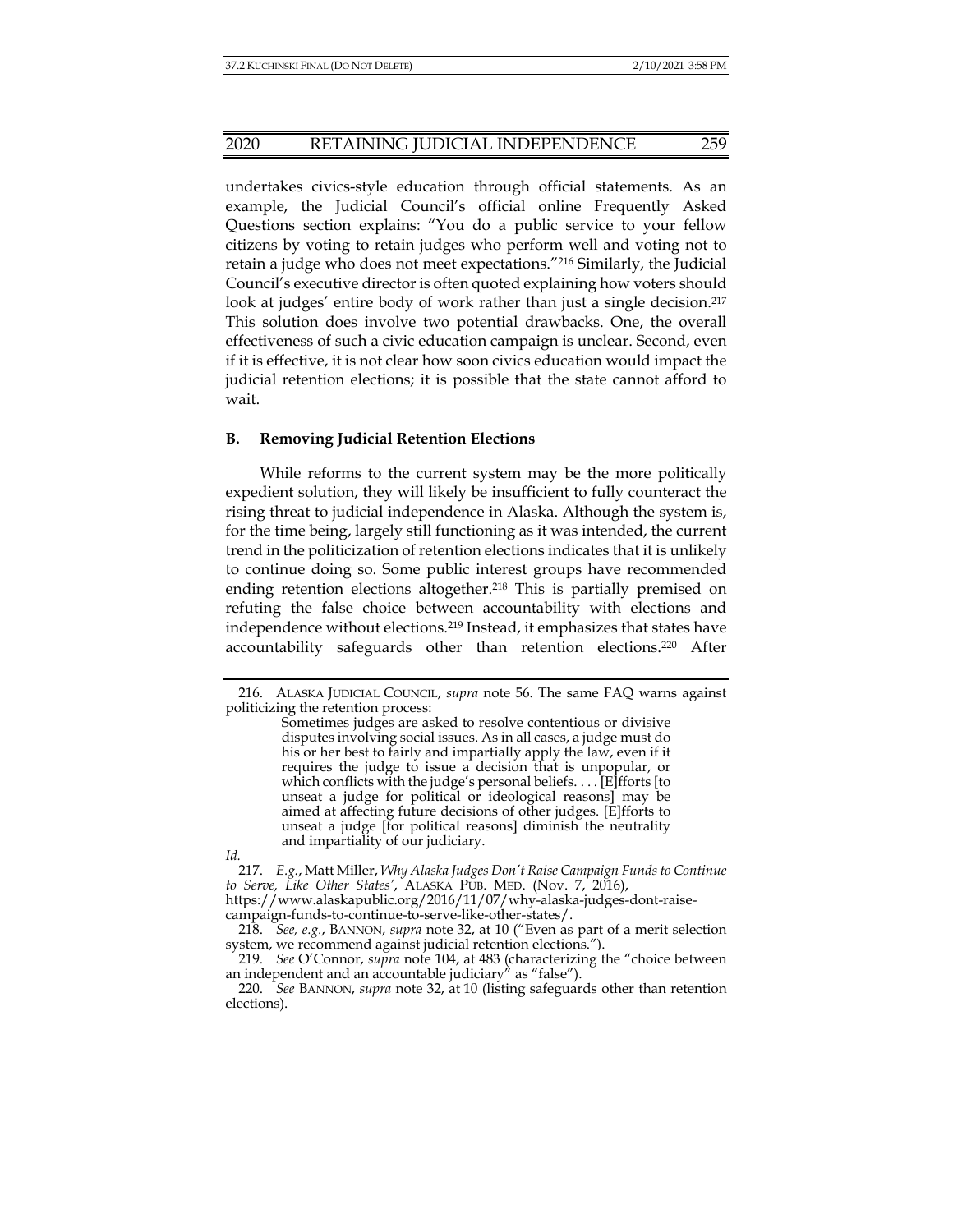discussing the other safeguards Alaska will still have if it eliminates judicial retention elections, this Section will discuss the options for replacing such elections. First, it will discuss the possibility of a long single term for judges and explain why that solution may not fit with Alaska. Then, it will turn to considering a replacement for the current retention mechanism, ultimately arguing that making the current retention recommendations binding best balances the needs of judicial independence and accountability.

# *1. Continued Judicial Accountability Safeguards with a New Retention Mechanism*

While elections are one form of accountability, other means exist to protect that value even if Alaska enacts these alternatives to retention elections. One such safeguard is the nomination process itself.221 Given the strong reputation of Alaska's judges and the high rate of retention throughout the system's history, it is clear that the initial nomination process is producing judicial candidates worthy of their position.222 Further, the public already has significant input in the nominating process, including via their election of the governor, so the loss of one democratic check is minimized.223

A number of safeguards beyond retention elections also exist once judges are on the bench. As with any judiciary, statutory and constitutional limits constrain judicial discretion.224 Both trial judges and lower-level appellate judges are subject to the appellate review process. In Alaska specifically, the Commission on Judicial Conduct can also recommend sanctions, including suspension or removal, for the Alaska Supreme Court to apply.225 Finally, judges can be impeached for malfeasance or misfeasance.<sup>226</sup> Given these safeguards, Alaska could end judicial retention elections without sacrificing significant accountability

 <sup>221.</sup> Grodin, *supra* note 214, at 1983; BANNON, *supra* note 32, at 10.

 <sup>222.</sup> *See* Carpeneti & Frazer, *supra* note 10, at 233; *see* Carns & Dosik, *supra* note 6, at 202 (explaining that only five judges were not retained before Judge Corey was not retained).

 <sup>223.</sup> Carns & Dosik, *supra* note 6, at 198; Carpeneti & Frazer, *supra* note 10, at 207.

 <sup>224.</sup> BANNON, *supra* note 32, at 5; *see* AM. JUDICATURE SOC'Y, *supra* note 213, at 1 (describing other safeguards in Hawaii's system, which uses the equivalent of judicial council recommendation for retention).

 <sup>225.</sup> ALASKA CONST. art. IV, § 10 ("In addition to being subject to impeachment under Section 12 of this article, a justice or judge may be disqualified from acting as such and may be suspended, removed from office, retired, or censured by the supreme court upon the recommendation of the commission. The powers and duties of the commission and the bases for judicial disqualification shall be established by law.").

 <sup>226.</sup> ALASKA CONST. art. IV, § 12.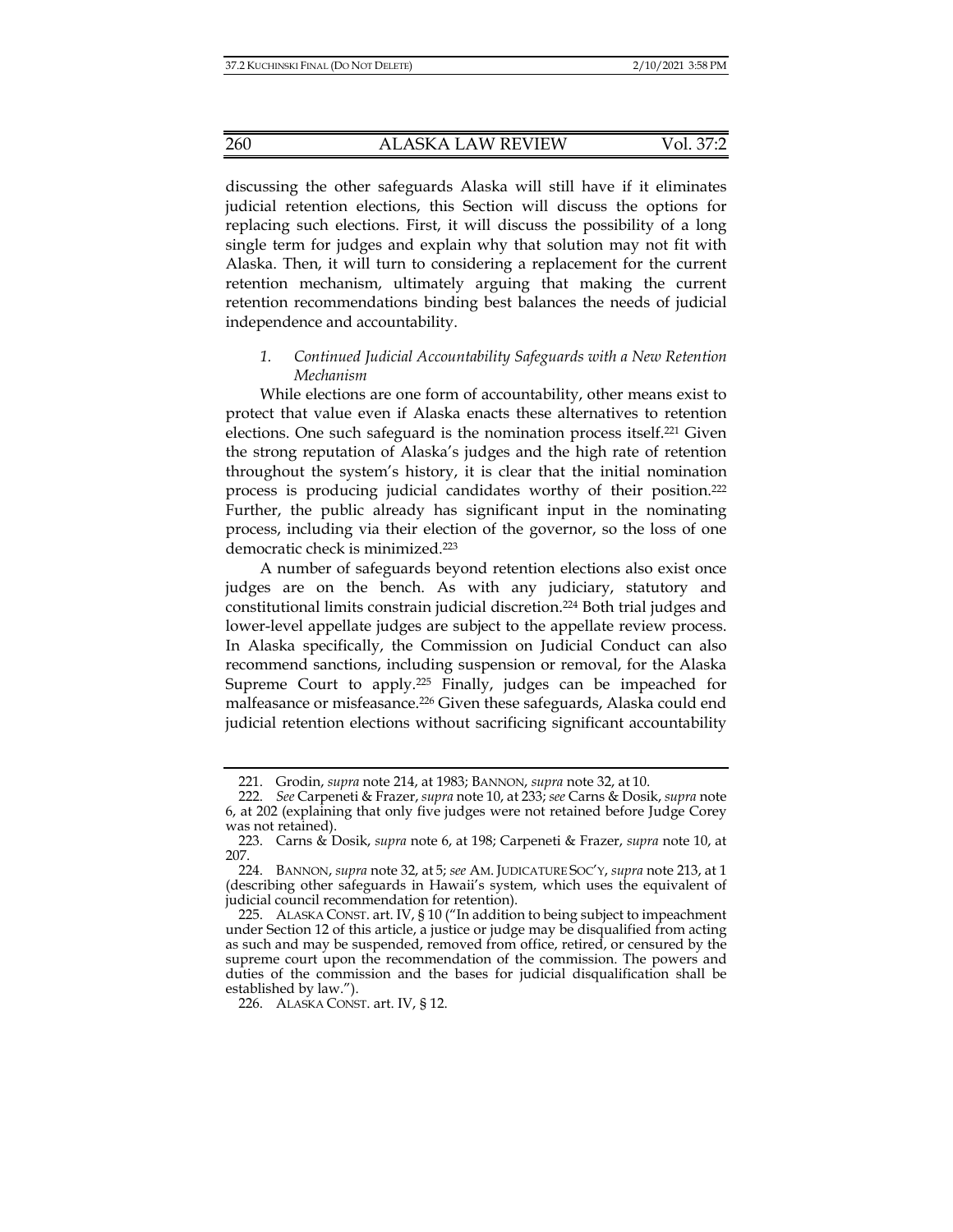*within* the system.

Recognizing the potentially significant nature of this change, a possible way to mitigate risks from such a shift could be to make changes to the non-constitutional, statutory courts first.227 Only the Alaska Supreme Court and superior courts are created by the Constitution.228 The court of appeals and district courts are both created by statute.229 Thus, to change the retention mechanism for the Supreme and superior courts requires using the constitutional amendment process, requiring a twothirds vote by each house of the legislature and then a majority vote by the public in favor of the amendment.230 By contrast, the court of appeals and district courts can have their retention mechanism changed by a majority vote in each house.231

Due to the greater difficulty of changing the retention process for the Supreme Court and superior courts, any change in the retention mechanism could be first made to the court of appeals and district courts. Especially given that the district courts have retention elections every four years,232 this would allow the state to judge the new retention process. Assuming the new system works, these positive experiences with the court of appeals and district courts would provide greater incentive and support to push for a constitutional amendment to change the process for the Supreme Court and superior courts. If the system did not work or if the people of Alaska decided they still preferred the old system of retention elections, they could revert to the old system with legislation alone because the constitutionally created courts would not have been changed yet. The difference between statutory and constitutional courts could be leveraged to test the new retention mechanism in a way that is easier to implement and then easier to change back if necessary. The question then becomes how to determine judicial terms in the absence of retention elections.

#### *2. Single Terms*

The first potential option is to have all judges serve a single term. Judges could have lifetime tenure during good behavior, similar to the federal judiciary.233 However, life tenure is likely to face stiff pushback

 <sup>227.</sup> Since the court of appeals and district courts are controlled by statute, they can be changed through normal legislation rather than by constitutional amendment. ALASKA CONST. art. IV §§ 2–3; ALASKA STAT. § 22.07.010 (2020).

 <sup>228.</sup> ALASKA CONST. art. IV, §§ 2–3.

 <sup>229.</sup> ALASKA STAT. ANN. §§ 22.07.010, .15.010 (2020).

 <sup>230.</sup> ALASKA CONST. art. XIII, § 1.

 <sup>231.</sup> *See* ALASKA CONST. art. II, § 14 (requiring majority support in each house for a bill to become law).

 <sup>232.</sup> ALASKA STAT. ANN. § 15.15.030(10) (2020).

 <sup>233.</sup> BANNON, *supra* note 32, at 11.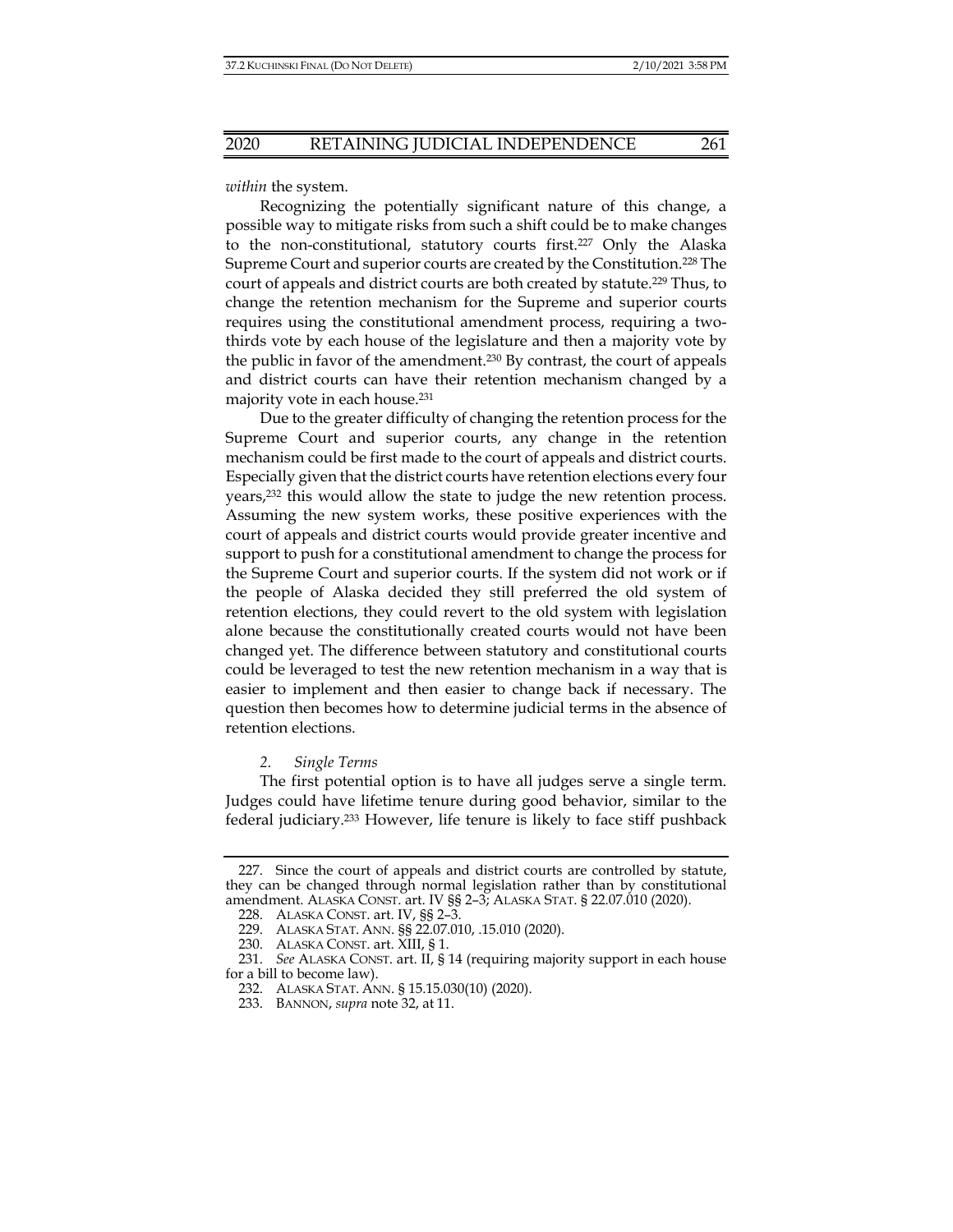given that Alaska's Framers explicitly rejected it out of concerns that judges would be completely unresponsive to the will of the people and would not change with the times.234

Alternatively, judges could serve a single, lengthy term such that they are on the bench for a set period of time but free from the influence of potential future elections.235 Many recommendations in this vein set the term between fourteen and eighteen years with staggered terms on multimember courts.236 U.S. Supreme Court Justices believe it can take years to fully understand the job, and this system has the benefit of allowing for that learning.237 The job security of the position also helps to attract high quality applicants.238 Further, this method ensures the bench reflects evolving community values by creating consistent turnover.239

However, as with some prior potential solutions, this does not seem to be particular fitting for Alaska. First, Alaska's current system already has high quality judges, so the supposed added benefits of this system of attracting higher quality judges would be minimal to non-existent.240 Second, some of the other benefits, such as lowering the stakes of a vacancy, do not really make sense in light of the insulation from political stakes that the selection process already engenders.241 Finally, this change would potentially force judges off the bench while they still could admirably continue to serve the people of Alaska. Alaska has had a number of high-quality, long-serving jurists.<sup>242</sup> As already noted, it can take judges years to completely learn the job, and this solution would continuously remove experienced and competent judges.243

# *3. Replacing the Retention Mechanism*

To avoid a situation where competent judges are removed due to an arbitrary term limit, Alaska could implement a hybrid retention system.

 <sup>234.</sup> *See* PACC, *supra* note 7, at 598 (remarks of Del. Davis) ("Any attorney who has practiced law has seen instances where a judge appointed for a lifetime, after serving for a length of time, becomes completely unresponsive to the will of the people, refuses to change with the times and the times do change.").

 <sup>235.</sup> BANNON, *supra* note 32, at 1; Grodin, *supra* note 214, at 1983.

 <sup>236.</sup> *E.g.* BANNON, *supra* note 32, at 11, 15.

 <sup>237.</sup> *Id.* at 12.

 <sup>238.</sup> *Id.*

 <sup>239.</sup> *Id.*

 <sup>240.</sup> Carpeneti & Frazer, *supra* note 10, at 233.

 <sup>241.</sup> BANNON, *supra* note 32, at 12; *see* PACC, *supra* note 7, at 599 (remarks of Del. Davis) (describing how, unlike where judges are appointed for short terms, the Alaska system would "keep judges free from outside pressures.").

 <sup>242.</sup> *See generally, e.g.*, Susan Orlansky & Jeffrey M. Feldman, *Justice Rabinowitz and Personal Freedom: Evolving a Constitutional Framework*, 15 ALASKA L. REV. 1, 1 (1998) (praising Chief Justice Rabinowitz's seminal decisions protecting individual constitutional rights in Alaska over decades).

 <sup>243.</sup> BANNON, *supra* note 32, at 12.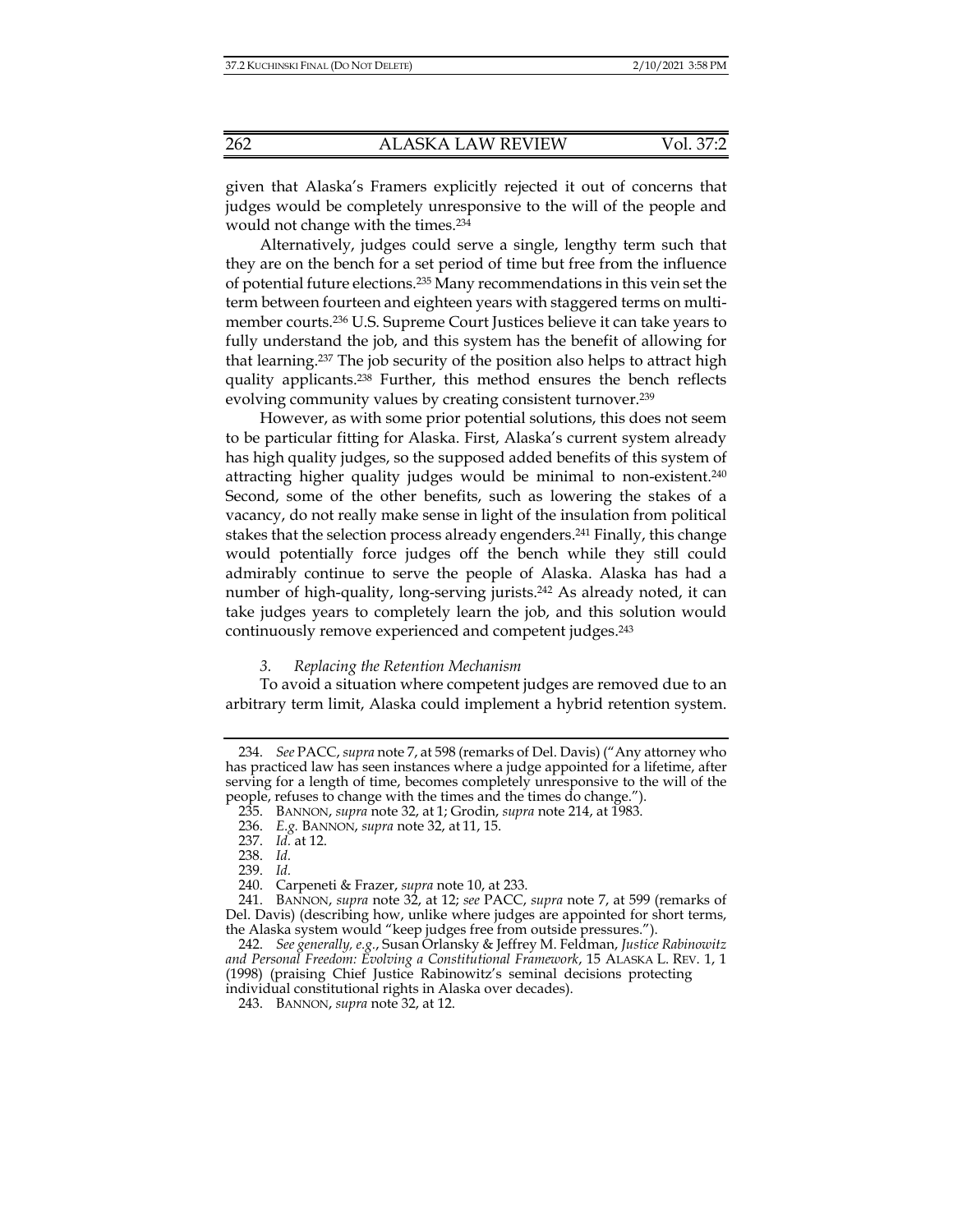## 2020 RETAINING JUDICIAL INDEPENDENCE 263

Rather than putting judicial retention to the electorate, an independent body such as the Judicial Council could make the final decision on retention.244 While this proposed solution would remove an opportunity for public participation via voting, the current system for appointments through the Judicial Council already includes significant public input and relies on many of the other safeguards within the system.245 This solution is the best way to balance the competing interests of judicial accountability and independence. It increases judicial independence by removing the growing threat of the politicization of retention elections. It maintains accountability in the system because it provides a way other than elections to remove poorly performing judges.246 Ultimately, this solution is best suited to provide the proper balance between accountability and independence.

Switching to a complete reliance on the Judicial Council's recommendations is feasible because both judges and voters in Alaska broadly believe the current recommendation system is working well. In surveys, 66.7% of judges in Alaska agree or strongly agree that the overall process to collect information for the recommendations is fair.247 Only 22.9% of judges think that the Judicial Council's evaluations undermine their independence.<sup>248</sup> Given this low number, the threat to independence from the Judicial Council is likely lower than the threat posed by increasingly contentious retention elections. Further, voters broadly follow the recommendations of the Judicial Council. Voters have only acted counter to the Judicial Council's recommendation four times in Alaska's history since 1982.<sup>249</sup> A study looking at every retention election

 <sup>244.</sup> BANNON, *supra* note 32, at 2, 11; ALASKA STAT. § 15.58.020 (2020).

 <sup>245.</sup> ALASKA COURT SYS., *supra* note 33; ALASKA JUDICIAL COUNCIL, *supra* note 56.

 <sup>246.</sup> BANNON, *supra* note 32, at 12.

 <sup>247.</sup> Andersen, *supra* note 55, at 1387.

 <sup>248.</sup> *Id.*

 <sup>249.</sup> One is obviously Judge Corey. Rivera, *Preliminary Numbers*, *supra* note 1. In addition, voters have retained three of seven judges whom the Judicial Council had recommended against retaining between 1982 and 2014. Fortson & Knudsen, *supra* note 125, at 9. Between 1976—when the Judicial Council first started making recommendations—and 1982, the Judicial Council recommended against retention multiple times, but the judges were all retained. TERESA WHITE CARNS, LARRY COHN & SUSAN MCKELVIE, SELECTION AND EVALUATING ALASKA'S JUDGES: 1984–2012 43 n.85 (2013),

https://ajc.alaska.gov/publications/docs/research/SelectingEvaluatingAKJud ges1984-2012%20(July%202013).pdf. These breaks with the Judicial Council's recommendations could reflect the relative novelty of the recommendation procedure to both the Council and voters. The Judicial Council itself even suggested that possibility in a report to Alaska's Legislature and Supreme Court. *See* ALASKA JUDICIAL COUNCIL, SIXTEENTH REPORT TO THE LEGISLATURE AND SUPREME COURT: 1991–1992 F-5–6 (1993),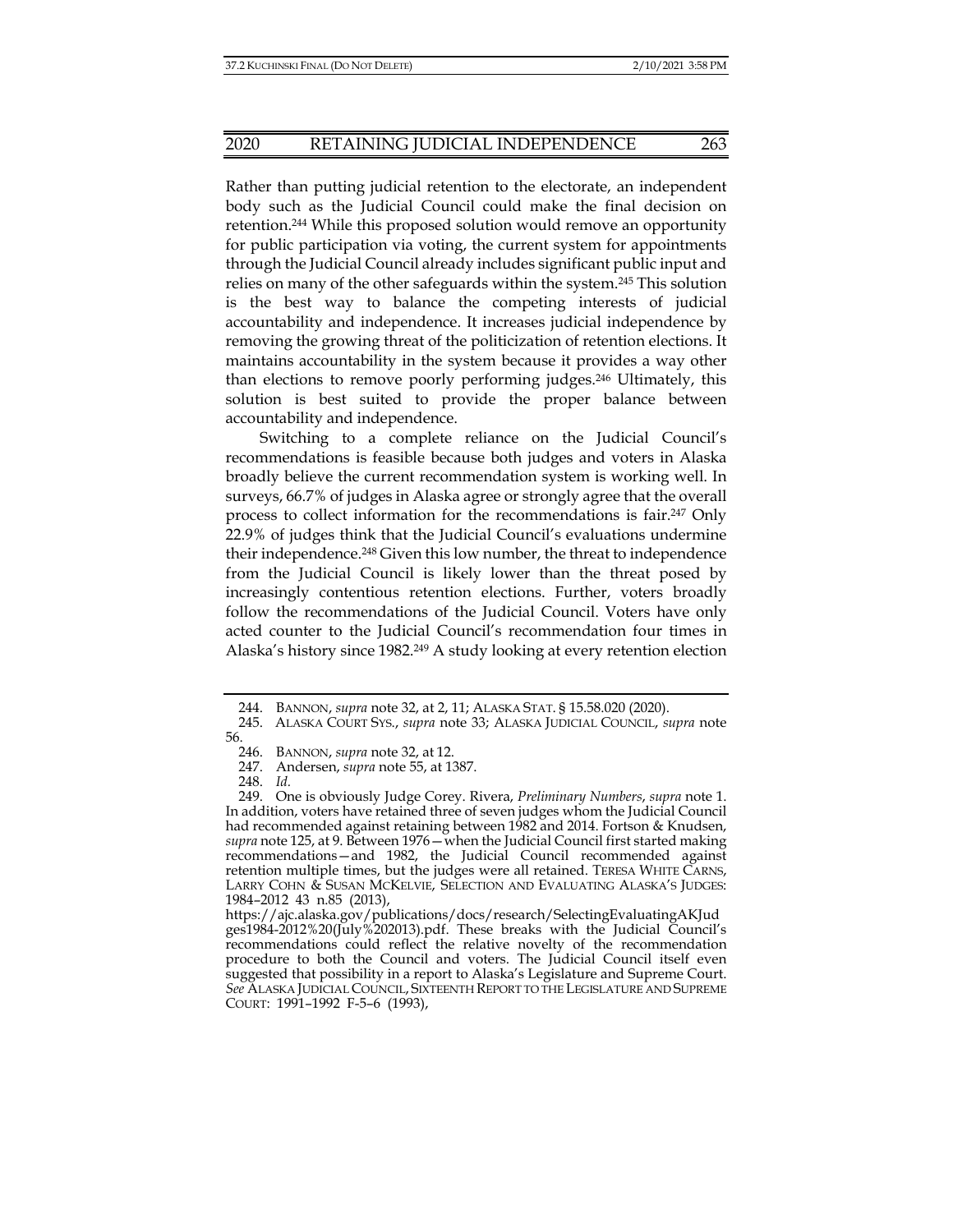in Alaska between 1976 and 1996 found a positive correlation between ratings and retention votes.250 The study also found that voters were even more persuaded by negative recommendations than by positive ones.<sup>251</sup> All of this suggests that either voters trust the Judicial Council or find its recommendation persuasive enough to follow—even if that is due to the Judicial Council's informational advantages.252 Thus, it is likely that voters would broadly trust a system in which the Judicial Council's recommendations became a binding decision on whether or not to retain a judge.

Hawaii already uses this system, so it is possible to look at its experience for insight about this change as well.<sup>253</sup> In many ways, it makes sense that Hawaii has a very similar system. Like Alaska, it was one of the last states to be admitted to the Union, so it could also draw on experiences of all the other states.<sup>254</sup> The comparison is also a fitting one for other reasons. First, Alaska's Framers looked to Hawaii as a good source on independence in the judiciary.255 Second, Hawaii's process for deciding whether to retain judges is very similar to the Judicial Council's process to decide whether to recommend retention, which this solution

251. *Id.*

253. BANNON, *supra* note 32, at 2.

254. Boyer, *supra* note 77, at 609.

https://www.ncjrs.gov/pdffiles1/Digitization/141097NCJRS.pdf (explaining the differences between the 1982 election and earlier elections "included increasing reliance on Judicial Council recommendations as voters grew more familiar with them"). That possibility is bolstered by the fact that the Judicial Council updated over time its methods for evaluating judges when making retention recommendations. *See* ESTERLING & SAMPSON, *supra* note 30, at 76, 80–81 (detailing changes in the Judicial Council's information gathering for retention recommendations). Furthermore, the Judicial Council itself has not evaluated retention elections before 1984 in its official publications. *See* Alaska Judicial Council, PUBLICATIONS (last visited Aug. 19, 2020),

http://www.ajc.state.ak.us/publications/index.html#research (including only reports on retention elections that start with 1984 at the earliest). Finally, the judges ranked as unqualified in pre-1982 elections either resigned or were defeated after a second recommendation against retention. Brian S. Akre, *Alaska Voters Consider Fate of 'Unqualified' Judge*, AP (Nov. 5, 1988),

https://apnews.com/16c33988fb33447c26799d12ff57b934. The year 1982 thus represents a reasonable starting point, and this Note will only examine in depth times when voters contravened the Judicial Council's recommendation starting in 1982.

 <sup>250.</sup> ESTERLING & SAMPSON, *supra* note 30, at 70. Because this study covers the years 1976 to 1982, it also accounts for the times when voters acted counter to the Council's recommendations in those elections. *Id.*

 <sup>252.</sup> Fortson & Knudsen, *supra* note 125, at 9; ESTERLING & SAMPSON, *supra* note 30, at 70.

 <sup>255.</sup> *See* PACC, *supra* note 7, at 596 (remarks of Del. V. Rivers) (citing the Hawaiian Legislative Handbook when discussing judicial independence).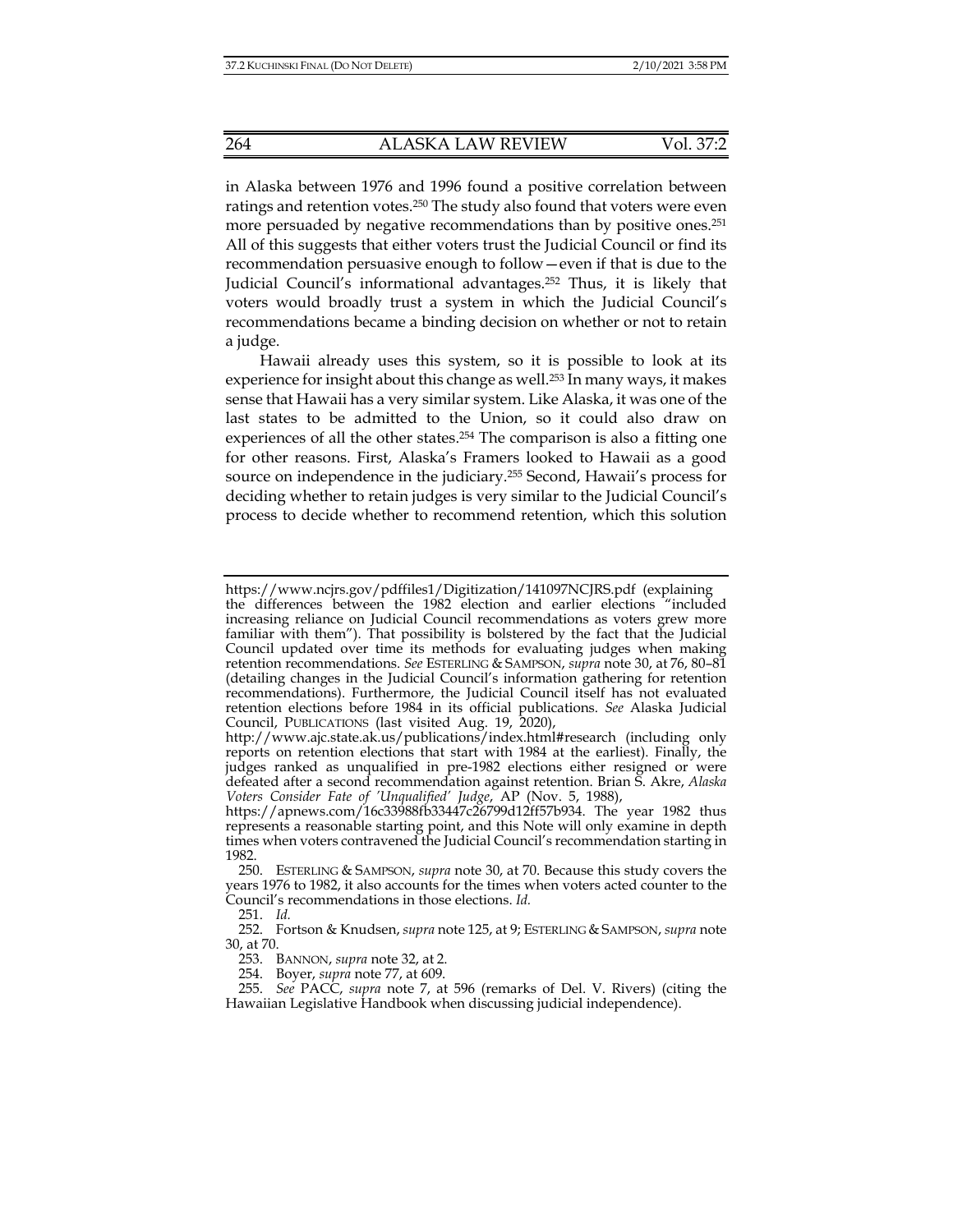would use as the new retention mechanism.256 Overall, Hawaii's system has been working well with the main issue being a greater need for improved civics education to help the public better understand how it operates257—an issue Alaska must also confront.258 Thus, Hawaii provides further evidence that Alaska would fare well switching to a system in which the Judicial Council controlled retention through its current recommendation process.

The switch to retention solely via the Judicial Council does have potential drawbacks. First, this system would increase the influence of the Judicial Council. Opponents of the current system have already indicated they believe lawyers have too much influence in the process.259 However, the Alaskan legislature has repeatedly rejected attempts to diminish the power of lawyers within the Judicial Council.260 Legally-trained members of the Judicial Council are prioritized in the initial nomination process because they have more familiarity with the subject matter and potential judges.261 That familiarity carries over to the retention recommendation as well.<sup>262</sup> Finally, just as with the initial nomination process, the three lay members of the Judicial Council provide balance.<sup>263</sup> Therefore, concerns about outsized influence for attorneys under such a system are unfounded. While it is possible the Judicial Council as a whole could become out of touch with the people of Alaska, that issue could be corrected by the Bar and the governor when the six-year terms of the Council members are up.264 Further, the arguments against the Judicial Council have never expressed a concern that the whole Council, rather than just the attorneys, was out of touch with the people of Alaska.

But what about the four times that the voters have gone against the Judicial Council since 1982?265 Judge Corey is an easy case because his non-retention was the very catalyst for exploring this change given the damage to judicial independence it could have.266 However, the three judges who voters retained, despite negative recommendations, are more difficult. Still, upon closer examination, the non-retention of those judges

 <sup>256.</sup> *Compare* AM. JUDICATURE SOC'Y, *supra* note 213, at 9–11, *with* ALASKA JUDICIAL COUNCIL, *supra* note 56.

 <sup>257.</sup> AM. JUDICATURE SOC'Y, *supra* note 213, at 12.

 <sup>258.</sup> *See supra* Part IIIA3.

 <sup>259.</sup> Carpeneti & Frazer, *supra* note 10, at 226.

 <sup>260.</sup> *Id.*

 <sup>261.</sup> Boyer, *supra* note 77, at 618.

 <sup>262.</sup> *Id.*

 <sup>263.</sup> *Id.*

 <sup>264.</sup> ALASKA CONST. art. IV, § 8.

 <sup>265.</sup> For an explanation of why this Note only looks at breaks with the Judicial Council's recommendation since 1982 *see supra* note 249 and accompanying text.

 <sup>266.</sup> *See supra* Part IIB.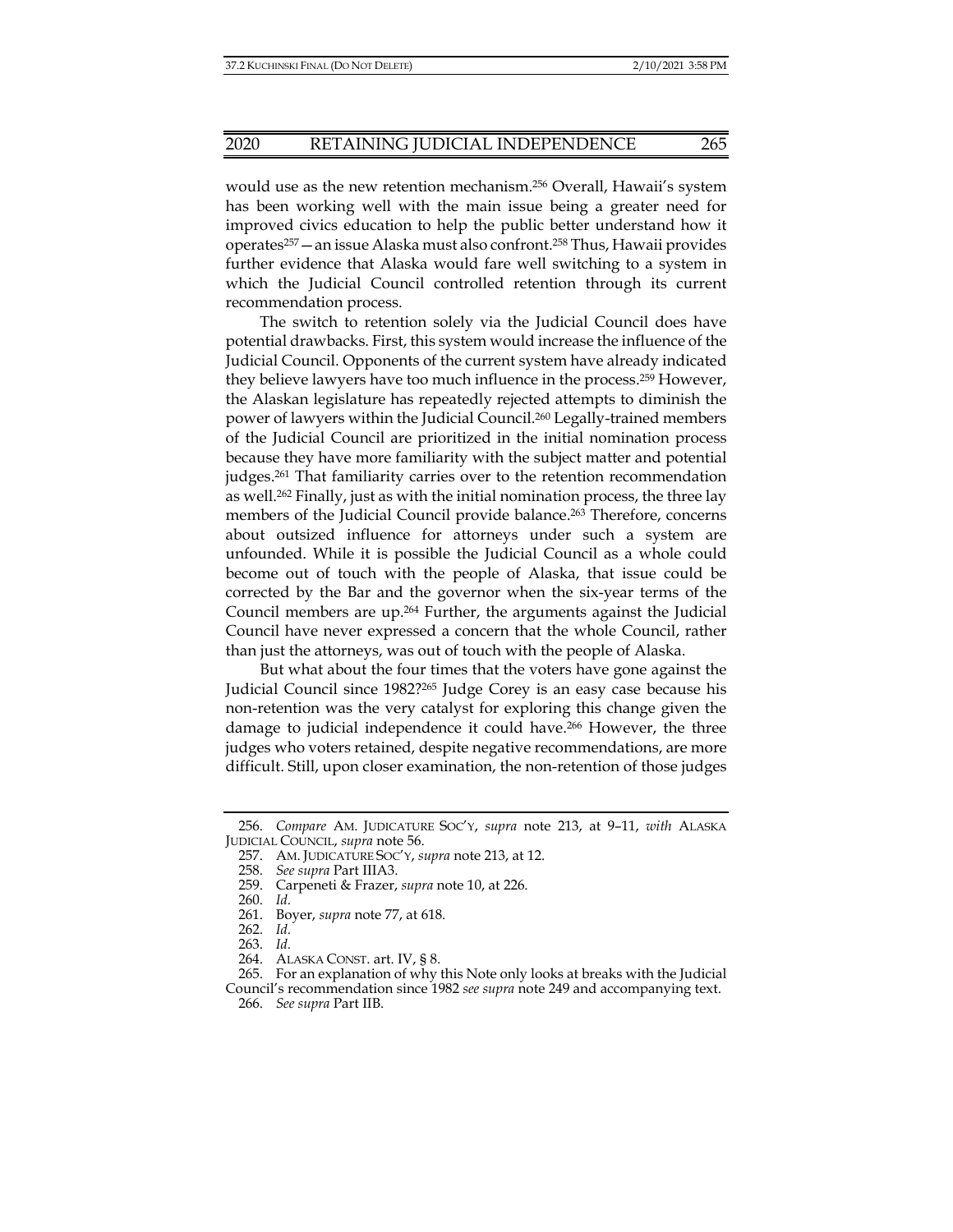would have been acceptable and even better despite going against the public sentiment. Two of the three had already committed judicial misconduct leading to the no-retention recommendation, two of the three would commit judicial misconduct after being retained, and two of the three were retained due to campaigns that, at least in part, politicized the judiciary.

The first judge that was retained despite negative recommendations, Judge Karl Johnstone in 1988, was only retained after a politically-charged group pushed for his retention.267 The Judicial Council recommended against retaining Johnstone because he "scored poorly in integrity, judicial temperament, and overall performance" as ranked by fellow lawyers and judges.268 While some people were concerned that the surveys of Johnstone could have been skewed by attorneys seeking revenge, that criticism is undercut by the fact that over five hundred lawyers and judges were surveyed, making it doubtful that revenge motivated a significant portion of the group.269 Furthermore, to the extent such concern about potential bias by losing parties was valid, the Judicial Council has since expanded the basis for input to include the public writ large. This expansion makes it extremely unlikely that a disgruntled minority could bias the recommendation process now.270 Finally, the Judicial Council was later vindicated in its concern that Johnstone did not have the necessary integrity to be a judge; twelve years after the Council recommended against retaining him, Johnstone was publicly reprimanded by the Alaska Supreme Court for creating the appearance of impropriety by hiring the coroner in his judicial district.271

Johnstone was ultimately retained following a campaign led by a victims' rights group, which Johnstone highlighted in arguing for his own retention.272 The victims' rights movement represents the same marriage

 <sup>267.</sup> *See* Sheila Toomey, *Election 1988 Voters Lean Toward Retaining All 17 Judges Despite Disputes*, ANCHORAGE DAILY NEWS, Nov. 9, 1988, at D1 [hereinafter Toomey, *Election 1988 Voters*], infoweb.newsbank.com/apps/news/documentview?p=AMNEWS&docref=news/0F78DD5B6A9692E4 ("To counter the council's recommendation against his retention, Johnstone's supporters, which include a local victims' rights group, mounted a lowkeyed campaign of letters to the editor, a few newspaper ads last week and at least one mailing, all of which

praised him as fair and firm and recommended he be kept on the bench.").

 <sup>268.</sup> Akre, *supra* note 249.

 <sup>269.</sup> *Id.*

 <sup>270.</sup> *See* ESTERLING & SAMPSON, *supra* note 30, at 76, 80 (describing measures the Judicial Council took to increase public input in the 1990s).

 <sup>271.</sup> In re Johnstone, 2 P.3d 1226, 1228, 1238 (Alaska 2000) (upholding the Alaska Commission on Judicial Conduct's public reprimand and then stating the opinion would count as the public reprimand).

 <sup>272.</sup> Toomey, *Election 1988*, *supra* note 267; Sheila Toomey, *Election 1988 Judge's Integrity Comes Under Question As Election Issue*, ANCHORAGE DAILY NEWS, Oct. 30, 1988, at K1, infoweb.newsbank.com/apps/news/document-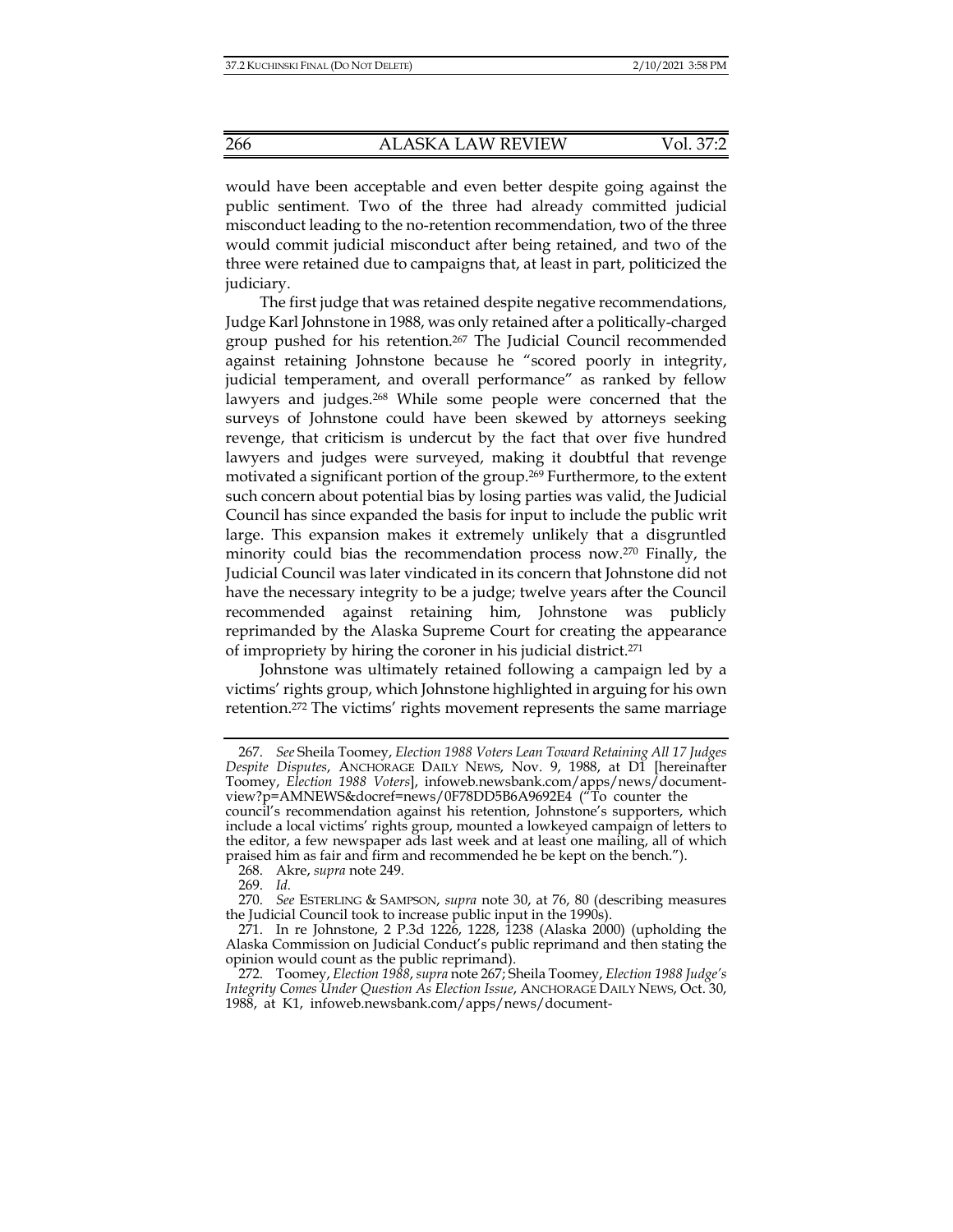of right and left that succeeded in motivating Judge Corey's ouster thirty years after Johnstone's.273 The judicial merit system is designed to insulate judges from such political influence, so the fact that Johnstone's retention would have been avoided through a system solely based on the Judicial Council's recommendations is a boon rather than a drawback. Thus, Johnstone's retention against the recommendation of the Judicial Council is further reason to support changing to a system in which the Council's recommendation becomes a binding decision on whether or not to retain a judge.

The second judge retained despite a negative recommendation, Judge Dennis Cummings whose negative recommendation occurred in 2008, was removed from the bench in 2013 by the Alaska Supreme Court for a similar misconduct issue that led to the Judicial Council's initial recommendation against his retention.274 The Judicial Council recommended against retaining Cummings for improper ex parte communication and low ratings from fellow jurists on legal ability and temperament.275 It is not clear why voters chose to retain him because there were no reports of pro-retention efforts. Nevertheless, the Alaska Supreme Court's decision to uphold a recommendation of removal from office for the same issue flagged by the Judicial Council vindicates the Judicial Council's recommendation of non-retention for Cummings.<sup>276</sup> Under a system in which the Judicial Council's recommendation was binding, the Commission on Judicial Conduct and the Alaska Supreme Court would have not had to use additional resources to remove Cummings from office for misconduct similar to that which concerned the Judicial Council. The Cummings example only provides further reason to support a change to a system in which the Council's recommendation is binding.

view?p=AMNEWS&docref=news/0F78DD64E4DC3ED6.

 <sup>273.</sup> *See* Jill Lepore, *The Rise of the Victims'-Rights Movement*, THE NEW YORKER (May 14, 2018), https://www.newyorker.com/magazine/2018/05/21/the-riseof-the-victims-rights-movement (recounting the influence of both the right-wing tough on crime movement and the liberal feminist movement in the rise of the modern victims' rights movement).

 <sup>274.</sup> *See* Lisa Demer, *Bethel Judge Defends Himself Against Misconduct Charge*, ANCHORAGE DAILY NEWS (Nov. 17, 2008), https://www.adn.com/alaskanews/article/bethel-judge-defends-himself-against-misconduct-

charge/2008/11/18/ (detailing Cummings's retention despite a no-retention recommendation based on an ethics complaint for improper ex parte communication); In re Cummings, 292 P.3d 187, 191 (Alaska 2013) (explaining that Cummings was removed from judicial office for improper ex parte communication in part because it was a second offense).

 <sup>275.</sup> ALASKA JUDICIAL COUNCIL, 2008 JUDICIAL RETENTION PERFORMANCE EVALUATION MATERIALS JUDGE DENNIS P. CUMMINGS BETHEL DISTRICT COURT 2 (2008), http://www.ajc.state.ak.us/retention/retent08/cummings08.pdf.

 <sup>276.</sup> *Cummings*, 292 P.3d at 191.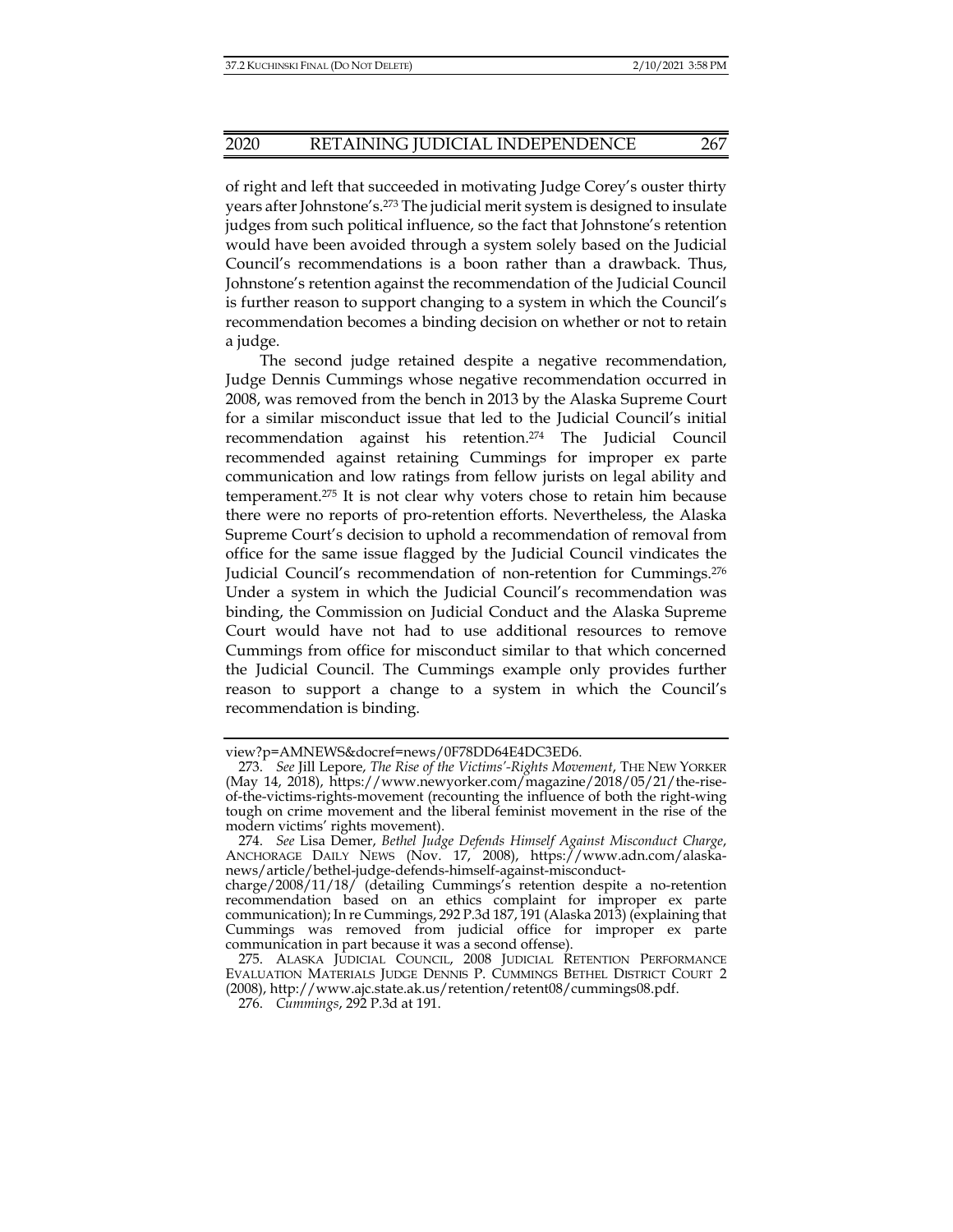The final case in which voters retained a judge given a non-retention recommendation from the Judicial Council, Judge William Estelle in 2014, involved a pro-retention campaign supported in part by a small group who oppose the Judicial Council in general.<sup>277</sup> The Judicial Council recommended against retaining Estelle because he filed sixteen false affidavits incorrectly certifying he completed matters pending before him in the statutorily-allotted time.278 For that transgression, the Commission on Judicial Conduct suspended Estelle for 45 days, after finding his error was reckless but unintentional, and the Alaska Supreme Court upheld that punishment.279 As an initial matter, the Judicial Council performed its task and decided to recommend against retention because Estelle had, albeit unintentionally, committed an act that called his integrity into question not once but sixteen times. Such a lack of integrity can certainly disqualify a judge in a merit-based system, especially considering all judges and even attorneys know about the rule that judges must follow to truthfully sign such affidavits.280

Further, while many people supported Estelle because they had known him their whole lives and thought he had integrity,<sup>281</sup> some support came from those who believed the Judicial Council was "worthless" and "incompetent"282 or who believed that the Judicial Council was merely "politicking" and that a "Legislative wing-clipping" of the Council's advertising budget had failed to accomplish its goal.283 Much of this resistance to the recommendation was based not on Estelle's merit but on a critique of the system generally. As with the previous examples, the Judicial Council's no-retention recommendation for Estelle was justified by judicial misconduct, and the campaign for retention was,

 <sup>277.</sup> James Brooks, *Meet the Judges on the Ballot in Southeast Alaska*, JUNEAU EMPIRE (Sept. 19, 2018), https://www.juneauempire.com/news/meet-thejudges-on-the-ballot-in-southeast-alaska/; *see* Stuart Thompson, *Judge Estelle is Being Used as a Scapegoat*, MAT-SU VALLEY FRONTIERSMAN, June 16, 2014, at Section 16, infoweb.newsbank.com/apps/news/document-

view?p=AMNEWS&docref=news/14E81207EB59D6E0 (declaring the nonretention recommendation "is glaring and gross proof that [the Judicial Council's] recommendations are worthless, and that its members are arguably incompetent at executing their constitutional duties").

 <sup>278.</sup> Lockyer, *supra* note 9.

 <sup>279.</sup> In re Estelle, 336 P.3d 692, 693, 696–97 (Alaska 2014).

 <sup>280.</sup> *Id.* at 697.

 <sup>281.</sup> *E.g.*, *Supports Estelle*, MAT-SU VALLEY FRONTIERSMAN, Oct. 30, 2014, at Opinions Section, infoweb.newsbank.com/apps/news/documentview?p=AMNEWS&docref=news/1515395B5BEA5CC0.

 <sup>282.</sup> Thompson, *supra* note 277.

 <sup>283.</sup> Lynne Gallant, *DiPietro Omits Positive Information about Judge Estelle*, MAT-SU VALLEY FRONTIERSMAN, Nov. 1, 2014, at Opinions Section,

infoweb.newsbank.com/apps/news/document-

view?p=AMNEWS&docref=news/15158920E0D37910.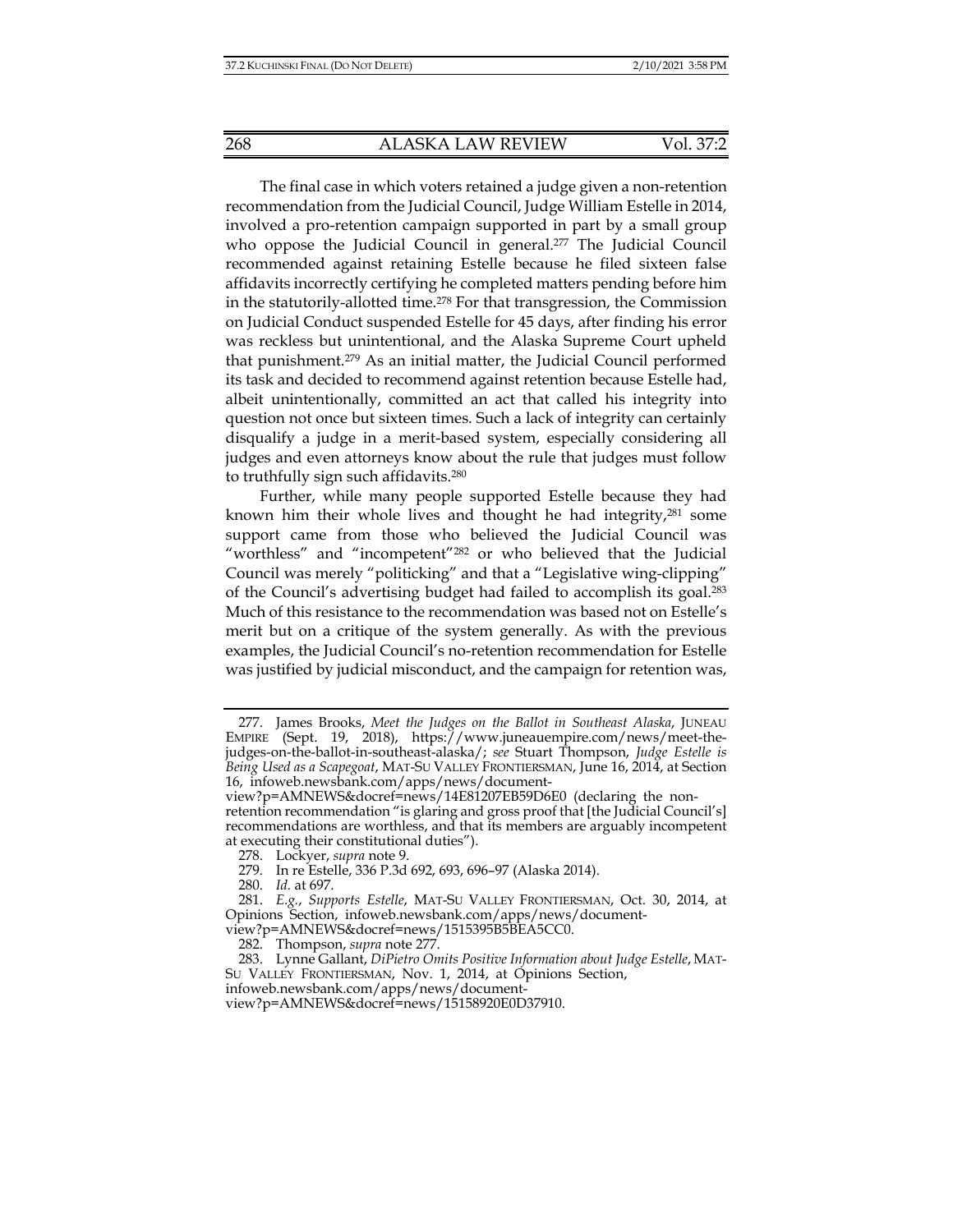in part, based on political backlash that threatened to undermine judicial independence.

Reviewing the three times since 1982 that voters have contradicted the Judicial Council, none represent situations that should be emulated. All three times, the judges either were ranked poorly in judicial qualities or had been accused of misconduct, the very qualities the judicial merit system is designed to exclude. Additionally, for the two pro-retention campaigns on which information was available, some of the push to retain the judges was motivated by social or political movements, which again runs counter to the design of the judicial merit system by undermining judicial independence. If retentions motivated by factors other than the quality of the judge in question are the main loss of switching to a system in which the Judicial Council or another similar independent body makes retention decisions, then the change would be a positive one.

Additionally, this new retention mechanism maintains public input while increasing independence. In order to protect against continued threats to the independence of Alaska's judiciary, the state would be wellserved by switching to this updated retention mechanism. As stated before, such a change could first be tested in the non-constitutional courts (the district courts and court of appeals).

# **V. CONCLUSION**

Sixty-five years ago, at Alaska's constitutional convention, the Framers of Alaska designed a judicial merit system to select and retain competent judges in a way that maintained judicial independence while still preserving a degree of accountability. Subsequent history has shown that Alaska has one of the best systems in the country. However, as judicial elections, including retention elections, become increasingly vulnerable to politicization that undermines judicial independence around the country, Alaska has seen signs that its system may be vulnerable to those same corrupting influences. Given that Alaska already has a lower baseline median approval rating for judges in retention elections, its judges are more vulnerable to non-retention and could be easier targets for the type of targeted voting that undermines judicial independence.284 Maintaining independence is a good thing for rule of law, and more independence in selection and *retention* can actually increase the policy congruence of judges and the average citizen.285

 <sup>284.</sup> Klumpp, *supra* note 2, at 155–56.

 <sup>285.</sup> Fortson & Knudsen, *supra* note 125, at 11–12.